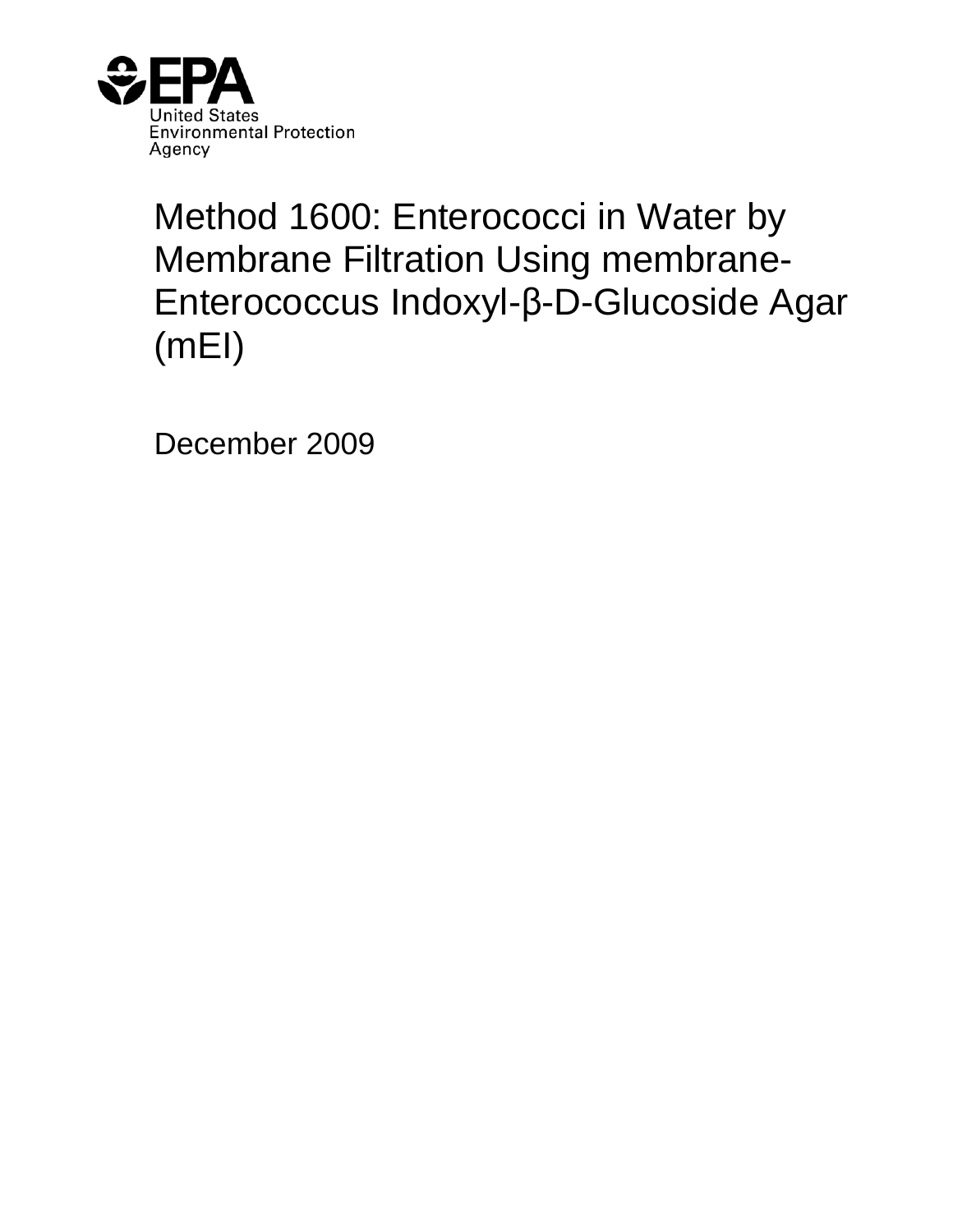U.S. Environmental Protection Agency Office of Water (4303T) 1200 Pennsylvania Avenue, NW Washington, DC 20460

EPA-821-R-09-016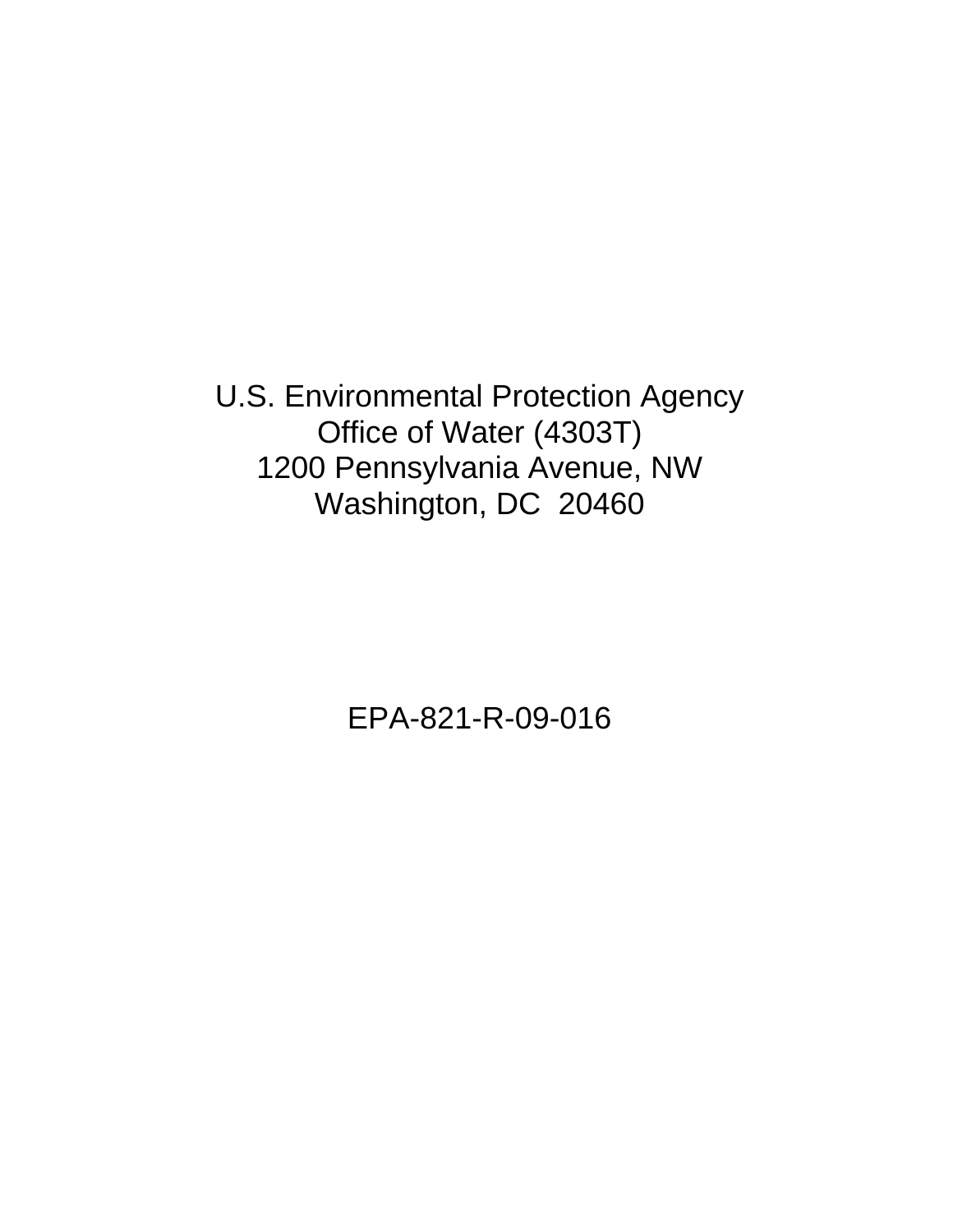## **Acknowledgments**

<span id="page-2-0"></span>This method was developed under the direction of James W. Messer and Alfred P. Dufour of the U.S. Environmental Protection Agency's (EPA) Human Exposure Research Division, National Exposure Research Laboratory, Cincinnati, Ohio.

The following laboratories are gratefully acknowledged for their participation in the validation of this method in wastewater effluents:

Volunteer Research Laboratories

- EPA Office of Research and Development, National Risk Management Research Lab: Mark C. Meckes
- • U.S. Army Corps of Engineers, Washington Aqueduct: Elizabeth A. Turner, Michael L. Chicoine, and Lisa Neal

Volunteer Verification Laboratories

- • City of Los Angeles Bureau of Sanitation: Farhana Mohamed, Ann Dalkey, Ioannice Lee, Genevieve Espineda, and Zora Bahariance
- • Orange County Sanitation District, Environmental Sciences Laboratory: Charles McGee, Michael von Winckelmann, Kim Patton, Linda Kirchner, James Campbell, Arturo Diaz, and Lisa McMath

Volunteer Participant Laboratories

- • City of Los Angeles Bureau of Sanitation: Farhana Mohamed, Ann Dalkey, Ioannice Lee, Genevieve Espineda, and Zora Bahariance
- • County Sanitation Districts of Los Angeles County (JWPCP): Kathy Walker, Michele Padilla, and Albert Soof
- • County Sanitation Districts of Los Angeles County (SJC): Shawn Thompson and Julie Millenbach
- • Environmental Associates (EA): Susan Boutros and John Chandler
- • Hampton Roads Sanitation District (HRSD): Anna Rule, Paula Hogg, and Bob Maunz
- • Hoosier Microbiological Laboratories (HML): Don Hendrickson, Katy Bilger, and Lindsey Shelton
- • Massachusetts Water Resources Authority (MWRA): Steve Rhode and Mariya Gofhsteyn
- • North Shore Sanitation District (NSSD): Robert Flood
- • Texas A&M University: Suresh Pillai and Reema Singh
- • University of Iowa Hygienic Laboratory: Nancy Hall and Cathy Lord
- • Wisconsin State Laboratory of Hygiene (WSLH): Jon Standridge, Sharon Kluender, Linda Peterson, and Jeremy Olstadt
- • Utah Department of Health: Sanwat Chaudhuri and Devon Cole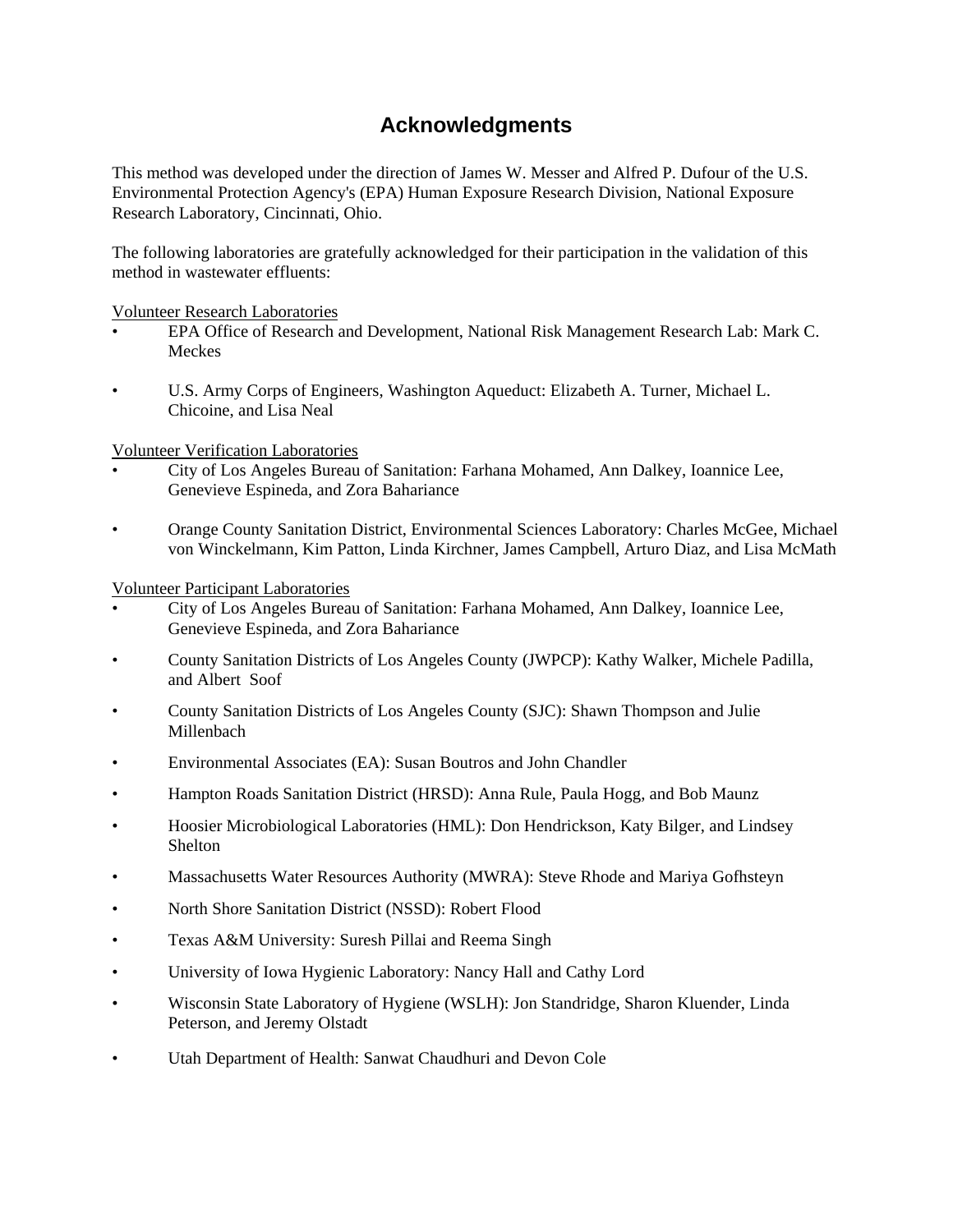### **Disclaimer**

<span id="page-3-0"></span>Neither the United States Government nor any of its employees, contractors, or their employees make any warranty, expressed or implied, or assumes any legal liability or responsibility for any third party's use of or the results of such use of any information, apparatus, product, or process discussed in this report, or represents that its use by such party would not infringe on privately owned rights. Mention of trade names or commercial products does not constitute endorsement or recommendation for use.

Questions concerning this method or its application should be addressed to:

Robin K. Oshiro Engineering and Analysis Division (4303T) U.S. EPA Office of Water, Office of Science and Technology 1200 Pennsylvania Avenue, NW Washington, DC 20460 oshiro.robin@epa.gov or OSTCWAMethods@epa.gov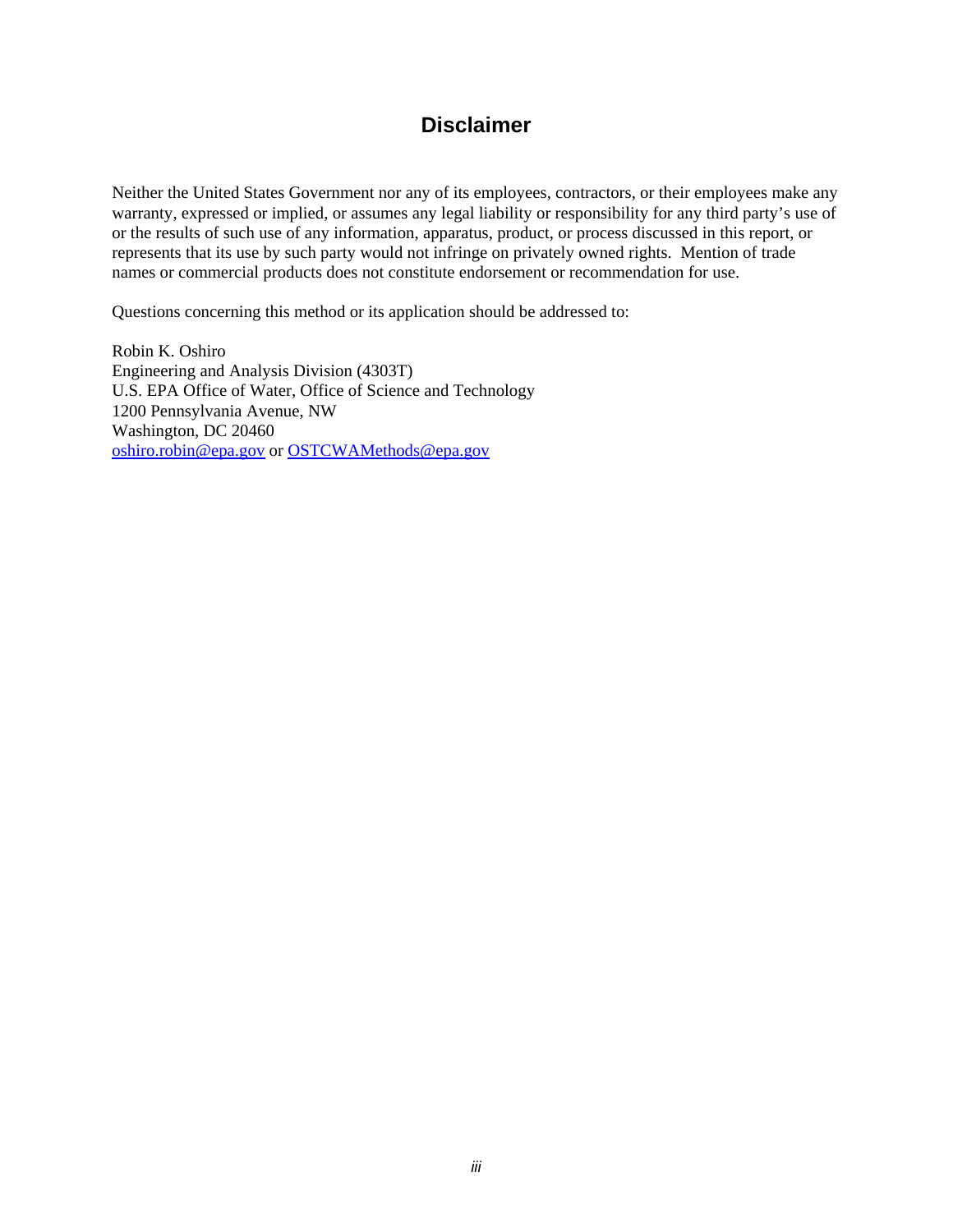# **Table of Contents**

| 1.0  |  |
|------|--|
| 2.0  |  |
| 3.0  |  |
| 4.0  |  |
| 5.0  |  |
| 6.0  |  |
| 7.0  |  |
| 8.0  |  |
| 9.0  |  |
| 10.0 |  |
| 11.0 |  |
| 12.0 |  |
| 13.0 |  |
| 14.0 |  |
| 15.0 |  |
| 16.0 |  |
| 17.0 |  |
| 18.0 |  |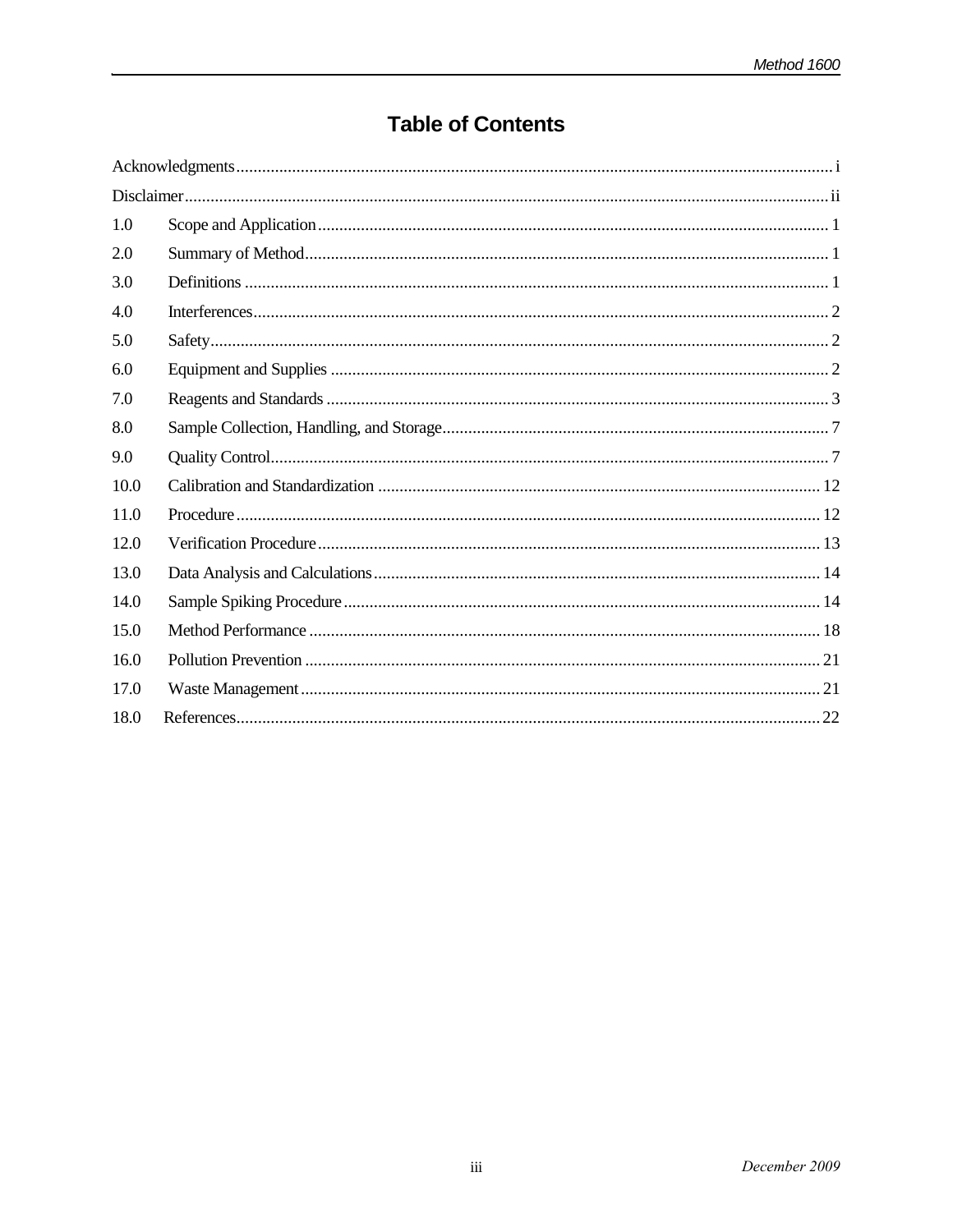### **List of Appendices**

Appendices A and B are taken from Microbiological Methods for Monitoring the Environment, Water and Wastes (Reference 18.7).

- Appendix A: Part II (General Operations), Section A (Sample Collection, Preservation, and Storage).
- [Appendix B: Part II \(General Operations\), Sections C.3.5 \(Counting Colonies\) and C.3.6 \(Calculation](#page-37-0) of Results).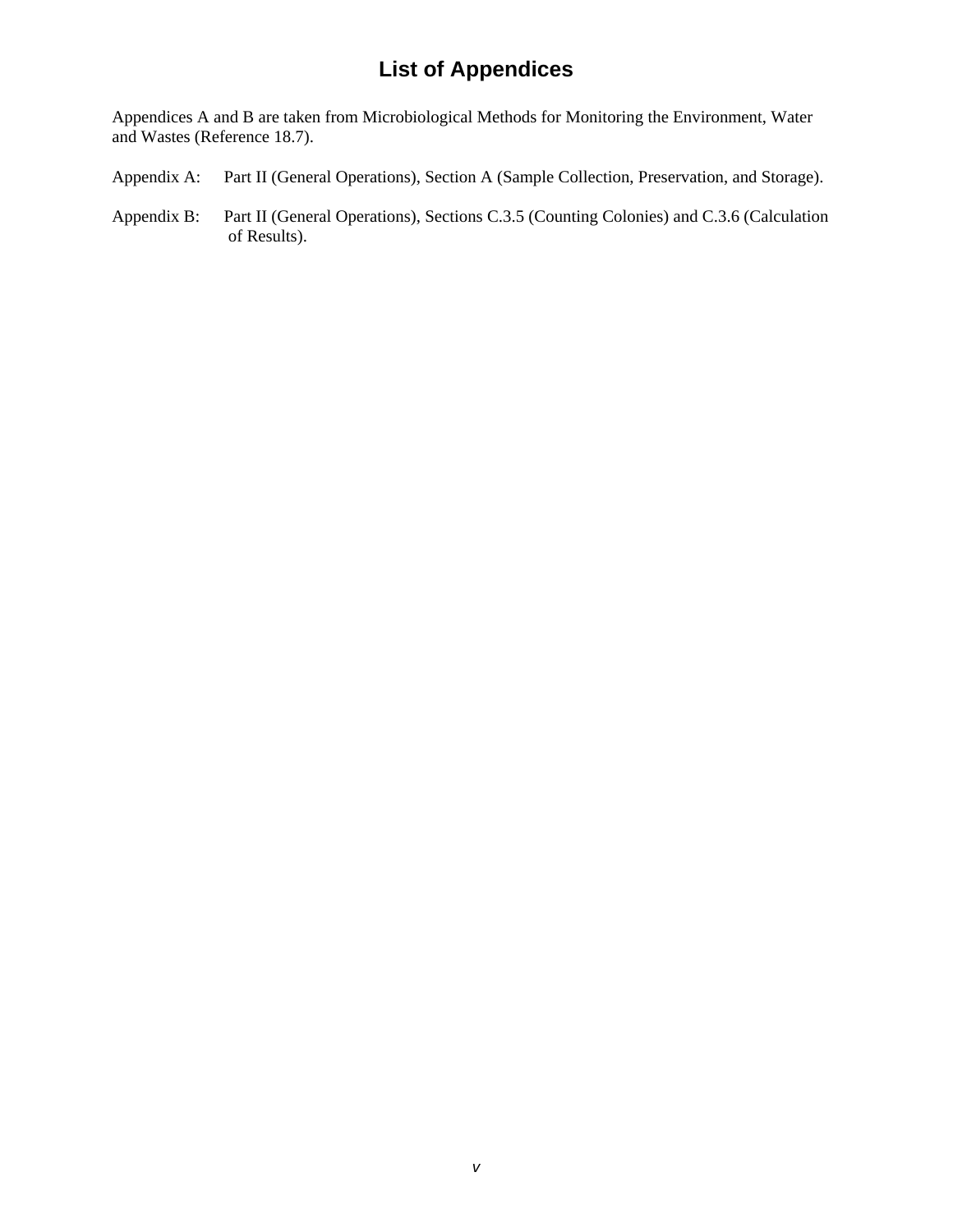### <span id="page-6-0"></span>**Method 1600: Enterococci in Water by Membrane Filtration Using membrane-Enterococcus Indoxyl-β-D-Glucoside Agar (mEI)**

### **December 2009**

### **1.0 Scope and Application**

- **1.1** Method 1600 describes a membrane filter (MF) procedure for the detection and enumeration of the enterococci bacteria in water. This is a single-step method that is a modification of EPA Method 1106.1 (mE-EIA). Unlike the mE-EIA method, it does not require the transfer of the membrane filter to another medium. The modified medium has a reduced amount of triphenyltetrazolium chloride (TTC) and includes indoxyl  $\beta$ -D-glucoside, a chromogenic cellobiose analog used in place of esculin. In this procedure,  $\beta$ -glucosidase-positive enterococci produce an insoluble indigo blue complex which diffuses into the surrounding media, forming a blue halo around the colony.
- **1.2** Enterococci are commonly found in the feces of humans and other warm-blooded animals. Although some strains are ubiquitous and not related to fecal pollution, the presence of enterococci in water is an indication of fecal pollution and the possible presence of enteric pathogens.
- **1.3** Epidemiological studies have led to the development of criteria which can be used to promulgate recreational water standards based on established relationships between health effects and water quality. The significance of finding enterococci in recreational fresh or marine water samples is the direct relationship between the density of enterococci and the risk of gastrointestinal illness associated with swimming in the water (References 18.1 and 18.2).
- **1.4** For method application please refer to Title 40 Code of Federal Regulations Part 136 (40 CFR Part 136).

### **2.0 Summary of Method**

**2.1** Method 1600 provides a direct count of bacteria in water based on the development of colonies on the surface of the membrane filter (Reference 18.4). A water sample is filtered through the membrane which retains the bacteria. Following filtration, the membrane containing the bacterial cells is placed on a selective medium, mEI agar, and incubated for 24 hours at  $41^{\circ}$ C  $\pm$  0.5°C. All colonies greater than or equal to  $(\ge)$  0.5 mm in diameter (regardless of color) with a blue halo are recorded as enterococci colonies. A fluorescent lamp with a magnifying lens is used for counting to give maximum visibility of colonies.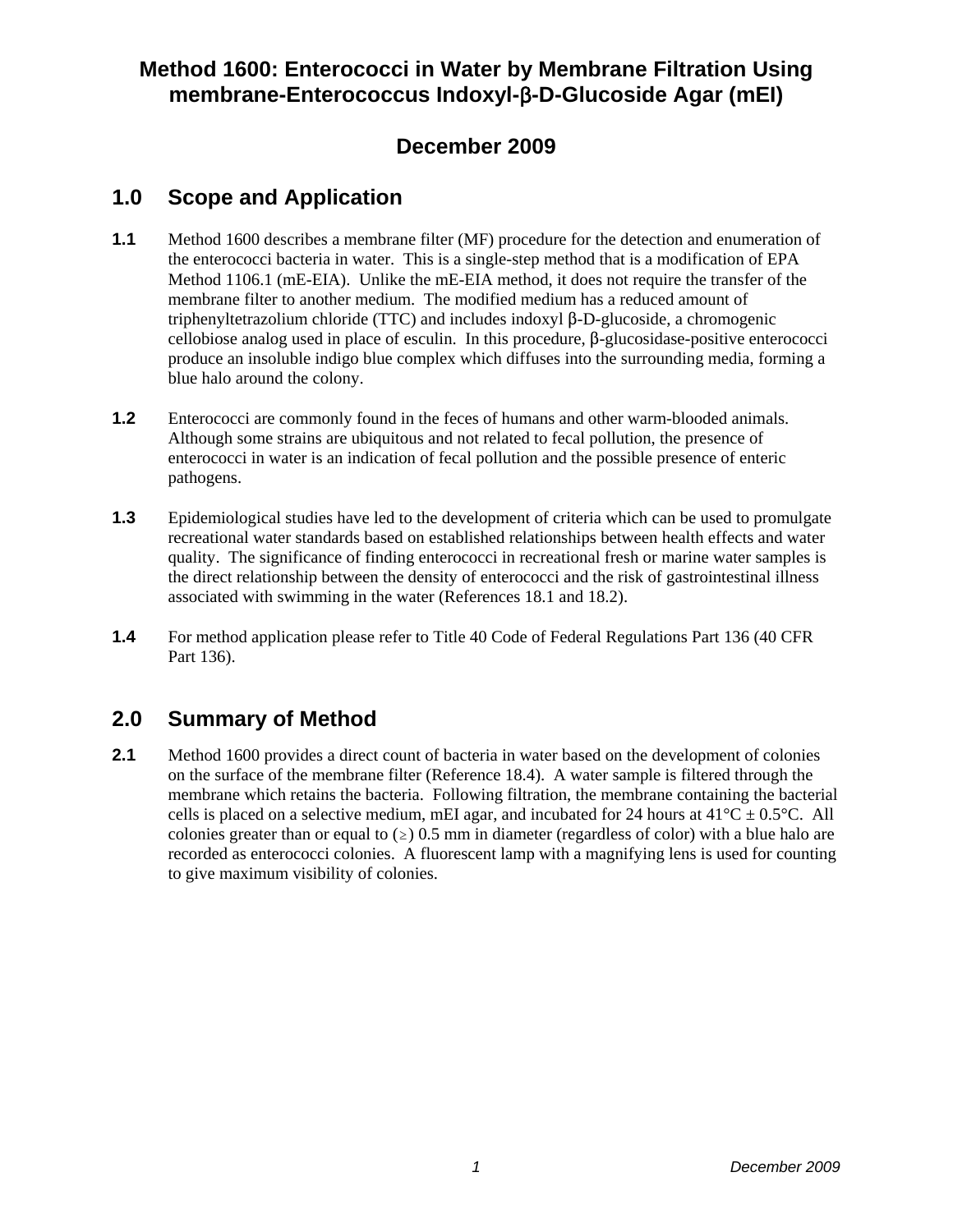### <span id="page-7-0"></span>**3.0 Definitions**

**3.1** In Method 1600, enterococci are those bacteria which produce colonies greater than or equal to 0.5 mm in diameter with a blue halo after incubation on mEI agar. The blue halo should not be included in the colony diameter measurement. Enterococci include *Enterococcus faecalis (E. faecalis)*, *E. faecium*, *E. avium*, *E. gallinarium*, and their variants. The genus *Enterococcus* includes the enterococci formerly assigned to the Group D fecal streptococci.

### **4.0 Interferences**

**4.1** Water samples containing colloidal or suspended particulate materials can clog the membrane filter and prevent filtration, or cause spreading of bacterial colonies which could interfere with enumeration and identification of target colonies.

### **5.0 Safety**

- **5.1** The analyst/technician must know and observe the normal safety procedures required in a microbiology laboratory while preparing, using, and disposing of cultures, reagents, and materials, and while operating sterilization equipment.
- **5.2** The selective medium (mEI) and azide-dextrose broth used in this method contain sodium azide as well as other potentially toxic components. Caution must be exercised during the preparation, use, and disposal of these media to prevent inhalation or contact with the medium or reagents.
- **5.3** This method does not address all of the safety issues associated with its use. It is the responsibility of the laboratory to establish appropriate safety and health practices prior to use of this method. A reference file of material safety data sheets (MSDSs) should be available to all personnel involved in Method 1600 analyses.
- **5.4** Mouth-pipetting is prohibited.

### **6.0 Equipment and Supplies**

- **6.1** Glass lens with magnification of 2-5X or stereoscopic microscope
- **6.2** Lamp, with a cool, white fluorescent tube
- **6.3** Hand tally or electronic counting device
- **6.4** Pipet container, stainless steel, aluminum or borosilicate glass, for glass pipets
- **6.5** Pipets, sterile, T.D. bacteriological or Mohr, glass or plastic, of appropriate volume
- **6.6** Sterile graduated cylinders, 100-1000 mL, covered with aluminum foil or kraft paper
- **6.7** Sterile membrane filtration units (filter base and funnel), glass, plastic or stainless steel, wrapped with aluminum foil or kraft paper
- **6.8** Ultraviolet unit for sanitization of the filter funnel between filtrations (optional)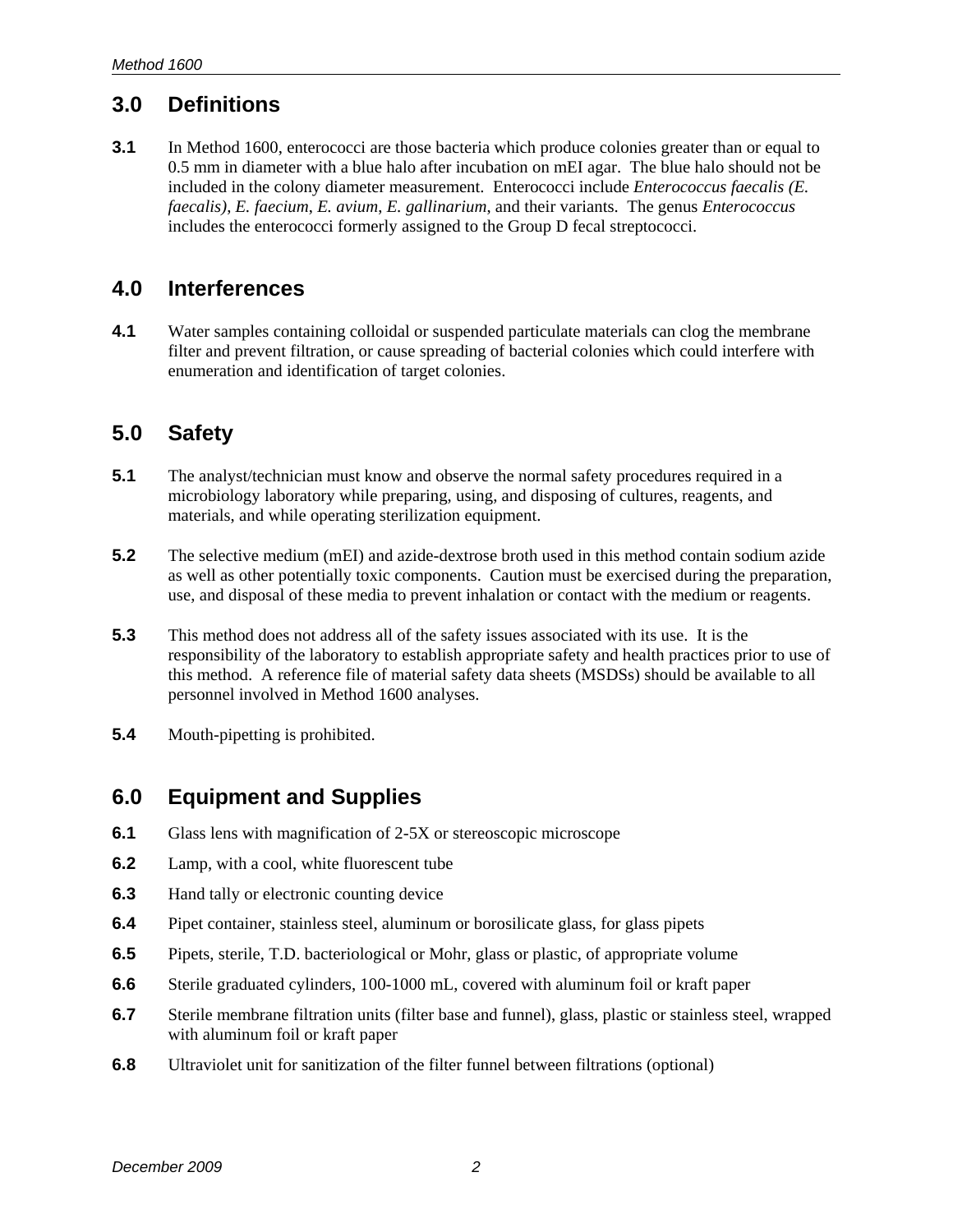- <span id="page-8-0"></span>**6.9** Line vacuum, electric vacuum pump, or aspirator for use as a vacuum source (In an emergency or in the field, a hand pump or a syringe equipped with a check valve to prevent the return flow of air, can be used)
- **6.10** Flask, filter, vacuum, usually 1 L, with appropriate tubing
- **6.11** A filter manifold to hold a number of filter bases (optional)
- **6.12** Flask for safety trap placed between the filter flask and the vacuum source
- **6.13** Forceps, straight or curved, with smooth tips to handle filters without damage
- **6.14** Ethanol, methanol or isopropanol in a small, wide-mouth container, for flame-sterilizing forceps
- **6.15** Burner, Bunsen or Fisher type, or electric incinerator unit for sterilizing loops and needles
- **6.16** Thermometer, checked against a National Institute of Standards and Technology (NIST) certified thermometer, or one that meets the requirements of NIST Monograph SP 250-23
- **6.17** Petri dishes, sterile, plastic, 9 x 50 mm, with tight-fitting lids; or 15 x 60 mm with loose fitting lids; or 15 x 100 mm with loose fitting lids
- **6.18** Bottles, milk dilution, borosilicate glass, screw-cap with neoprene liners, 125 mL volume
- **6.19** Flasks, borosilicate glass, screw-cap, 250-2000 mL volume
- **6.20** Membrane filters, sterile, white, grid marked, 47 mm diameter, with 0.45 µm pore size
- **6.21** Platinum wire inoculation loops, at least 3 mm diameter in suitable holders; or sterile plastic loops
- **6.22** Incubator maintained at  $41^{\circ}C \pm 0.5^{\circ}C$
- **6.23** Waterbath maintained at 50°C for tempering agar
- **6.24** Test tubes, 20 x 150 mm, borosilicate glass or plastic
- **6.25** Caps, aluminum or autoclavable plastic, for 20 mm diameter test tubes
- **6.26** Test tubes, screw-cap, borosilicate glass, 16 x 125 mm or other appropriate size
- **6.27** Autoclave or steam sterilizer capable of achieving 121<sup>°</sup>C [15 lb pressure per square inch (PSI)] for 15 minutes

### **7.0 Reagents and Standards**

- **7.1** Purity of Reagents: Reagent grade chemicals shall be used in all tests. Unless otherwise indicated, reagents shall conform to the specifications of the Committee on Analytical Reagents of the American Chemical Society (Reference 18.5). The agar used in preparation of culture media must be of microbiological grade.
- **7.2** Whenever possible, use commercial culture media as a means of quality control.
- **7.3** Purity of reagent water: Reagent-grade water conforming to specifications in: *Standard Methods for the Examination of Water and Wastewater* (latest edition approved by EPA in 40 CFR Part 136 or 141, as applicable), Section 9020 (Reference 18.6).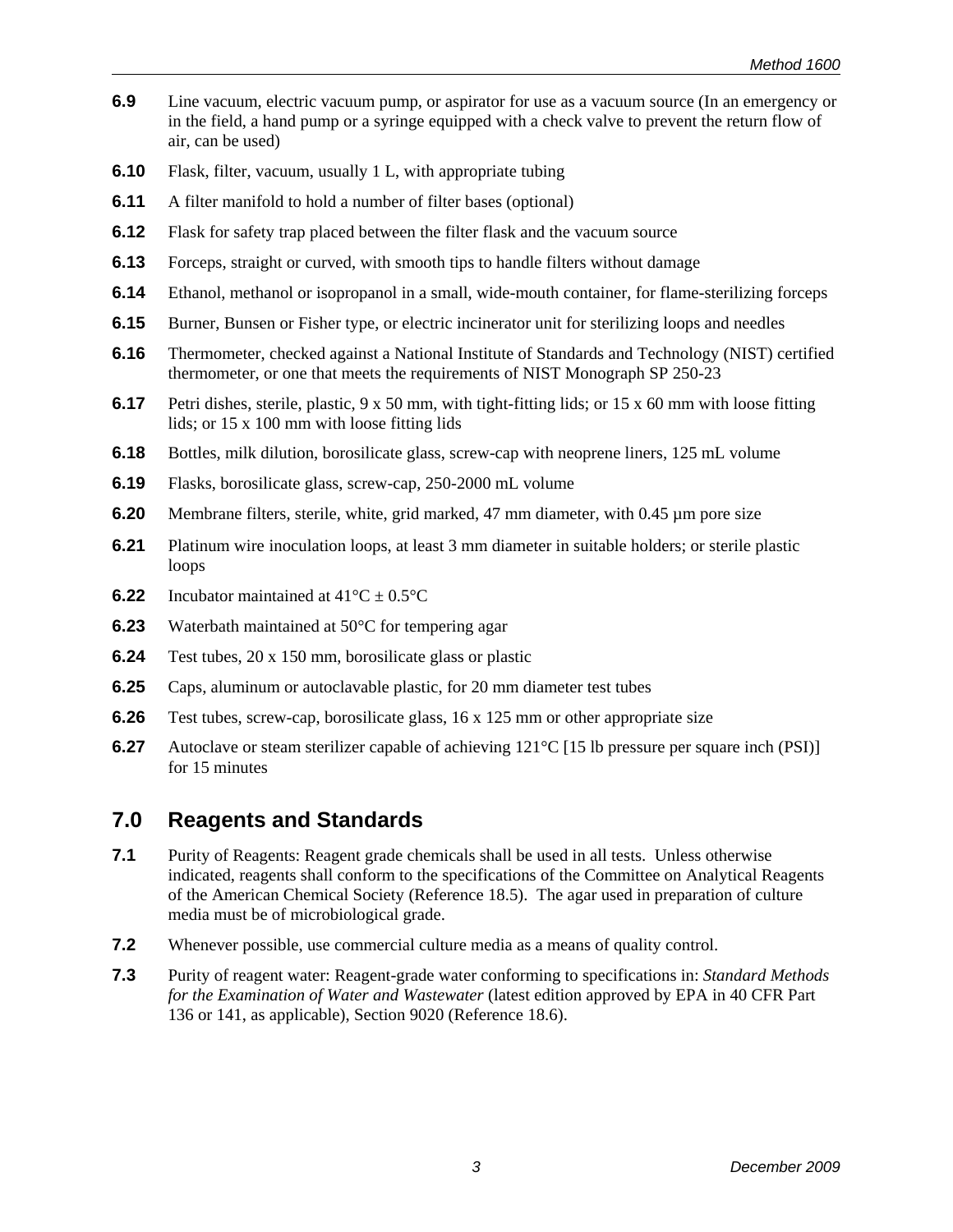#### **7.4** Phosphate buffered saline (PBS)

**7.4.1** Composition:

| Sodium dihydrogen phosphate (NaH <sub>2</sub> PO <sub>4</sub> ) | 0.58g           |
|-----------------------------------------------------------------|-----------------|
| Disodium hydrogen phosphate $(Na, HPO_{A})$                     | $2.5 \text{ g}$ |
| Sodium chloride (NaCl)                                          | $8.5 \text{ g}$ |
| Reagent-grade water                                             | 1.0 L           |

**7.4.2** Dissolve the reagents in 1 L of reagent-grade water and dispense in appropriate amounts for dilutions in screw cap bottles or culture tubes, and/or into containers for use as rinse water. Autoclave after preparation at 121<sup>o</sup>C (15 PSI) for 15 min. Final pH should be 7.4  $± 0.2.$ 

#### **7.5** mEI Agar

**7.5.1** Composition:

| Peptone                   | 10.0<br>$\mathbf{g}$ |
|---------------------------|----------------------|
| Sodium chloride (NaCl)    | 15.0<br>$\mathbf{g}$ |
| Yeast extract             | 30.0<br>$\mathbf{g}$ |
| Esculin                   | 1.0<br>$\mathbf{g}$  |
| Actidione (Cycloheximide) | $0.05$ g             |
| Sodium azide              | $0.15$ g             |
| Indoxyl β-D-glucoside     | $0.75$ g             |
| Agar                      | 15.0 g               |
| Reagent-grade water       | 1.0 L                |
|                           |                      |

- **7.5.2** Add reagents to 1 L of reagent-grade water, mix thoroughly, and heat to dissolve completely. Autoclave at 121°C (15 PSI) for 15 minutes and cool in a 50°C water bath.
- **7.5.3** After sterilization add 0.24 g nalidixic acid (sodium salt) and 0.02 g triphenyltetrazolium chloride (TTC) to the mEI medium and mix thoroughly.

*Note*: The amount of TTC used in this medium (mEI) is less than the amount used for mE agar in Method 1106.1.

**7.5.4** Dispense mEI agar into  $9 \times 50$  mm or  $15 \times 60$  mm petri dishes to a 4-5 mm depth (approximately 4-6 mL), and allow to solidify. Final pH of medium should be  $7.1 \pm 0.2$ . Store in a refrigerator.

### **7.6** Tryptic soy agar (TSA)

**7.6.1** Composition:

| Pancreatic digest of casein      | 15.0 g |
|----------------------------------|--------|
| Enzymatic digest of soybean meal | 5.0 g  |
| Sodium chloride (NaCl)           | 5.0 g  |
| Agar                             | 15.0 g |
| Reagent-grade water              | 1.0 L  |

**7.6.2** Add reagents to 1 L of reagent-grade water, mix thoroughly, and heat to dissolve completely. Autoclave at 121°C (15 PSI) for 15 minutes and cool in a 50°C waterbath. Pour the medium into each  $15 \times 60$  mm culture dish to a 4-5 mm depth (approximately 4-6 mL), and allow to solidify. Final pH should be  $7.3 \pm 0.2$ .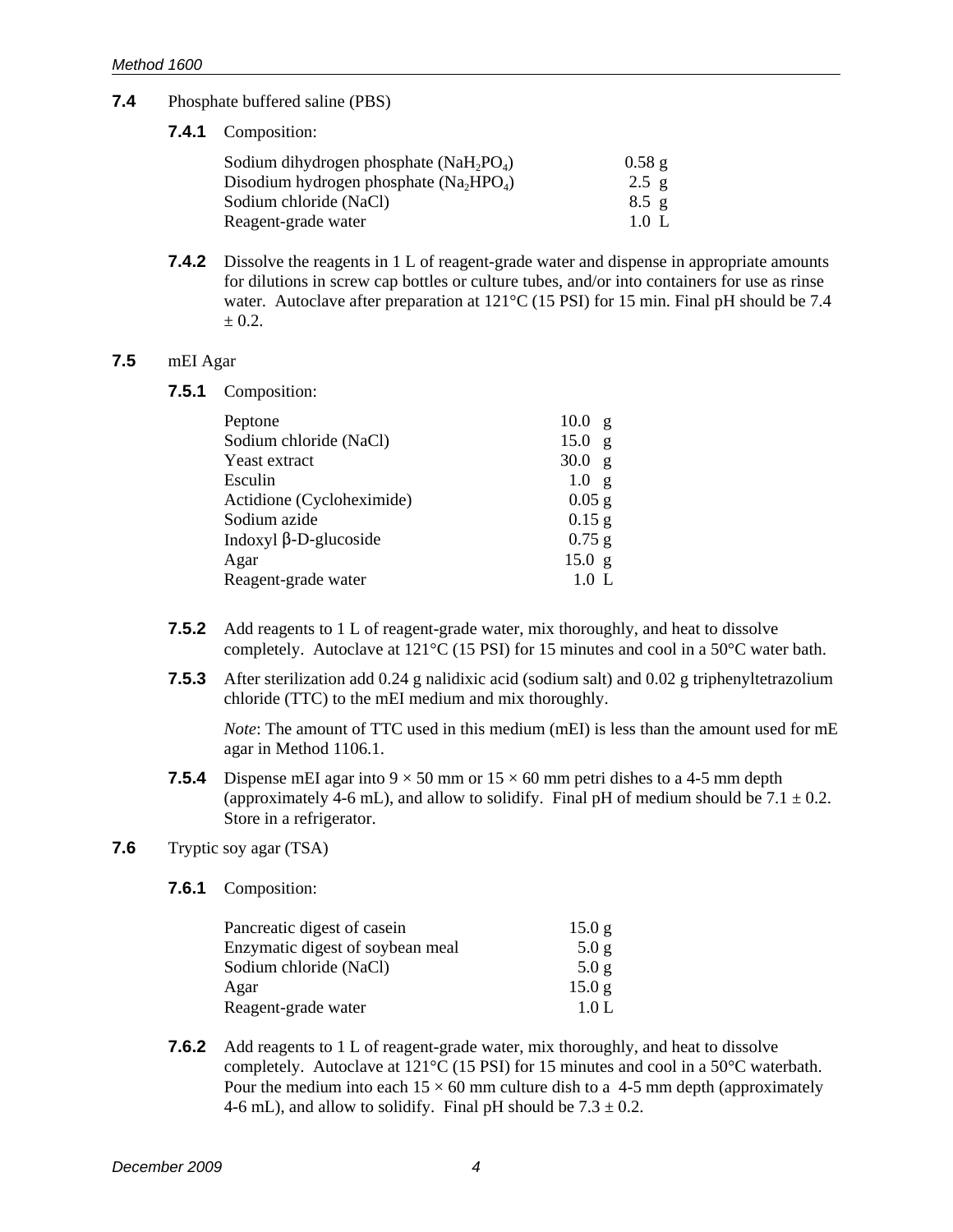**7.7** Brain heart infusion broth (BHIB)

### **7.7.1** Composition:

| Calf brains, infusion from $200.0 g$      | 7.7 g             |
|-------------------------------------------|-------------------|
| Beef heart, infusion from 250.0 g         | 9.8 <sub>g</sub>  |
| Proteose peptone                          | 10.0 <sub>g</sub> |
| Sodium chloride (NaCl)                    | 5.0 <sub>g</sub>  |
| Disodium hydrogen phosphate $(Na_2HPO_4)$ | 2.5 g             |
| Dextrose                                  | 2.0 <sub>g</sub>  |
| Reagent-grade water                       | 1.0 <sub>L</sub>  |
|                                           |                   |

- **7.7.2** Add reagents to 1 L of reagent-grade water, mix thoroughly, and heat to dissolve completely. Dispense in 10-mL volumes in screw cap tubes, and autoclave at 121°C (15 PSI) for 15 minutes. Final pH should be  $7.4 \pm 0.2$ .
- **7.8** Brain heart infusion broth (BHIB) with 6.5% NaC1
	- **7.8.1** Composition:

BHIB with 6.5% NaC1 is the same as BHIB above (Section 7.7), but with additional NaC<sub>1</sub>.

- **7.8.2** Add NaCl to formula provided in Section 7.7 above, such that the final concentration is 6.5% (65 g NaCl/L). Typically, for commercial BHIB media, an additional 60.0 g NaCl per liter of medium will need to be added to the medium. Prepare as in Section 7.7.2.
- **7.9** Brain heart infusion agar (BHIA)
	- **7.9.1** Composition:

BHIA contains the same components as BHIB (Section 7.7) ,with the addition of 15.0 g agar per liter of BHIB.

**7.9.2** Add agar to formula for BHIB provided in Section 7.7 above. Prepare as in Section 7.7.2. After sterilization, slant until solid. Final pH should be  $7.4 \pm 0.2$ .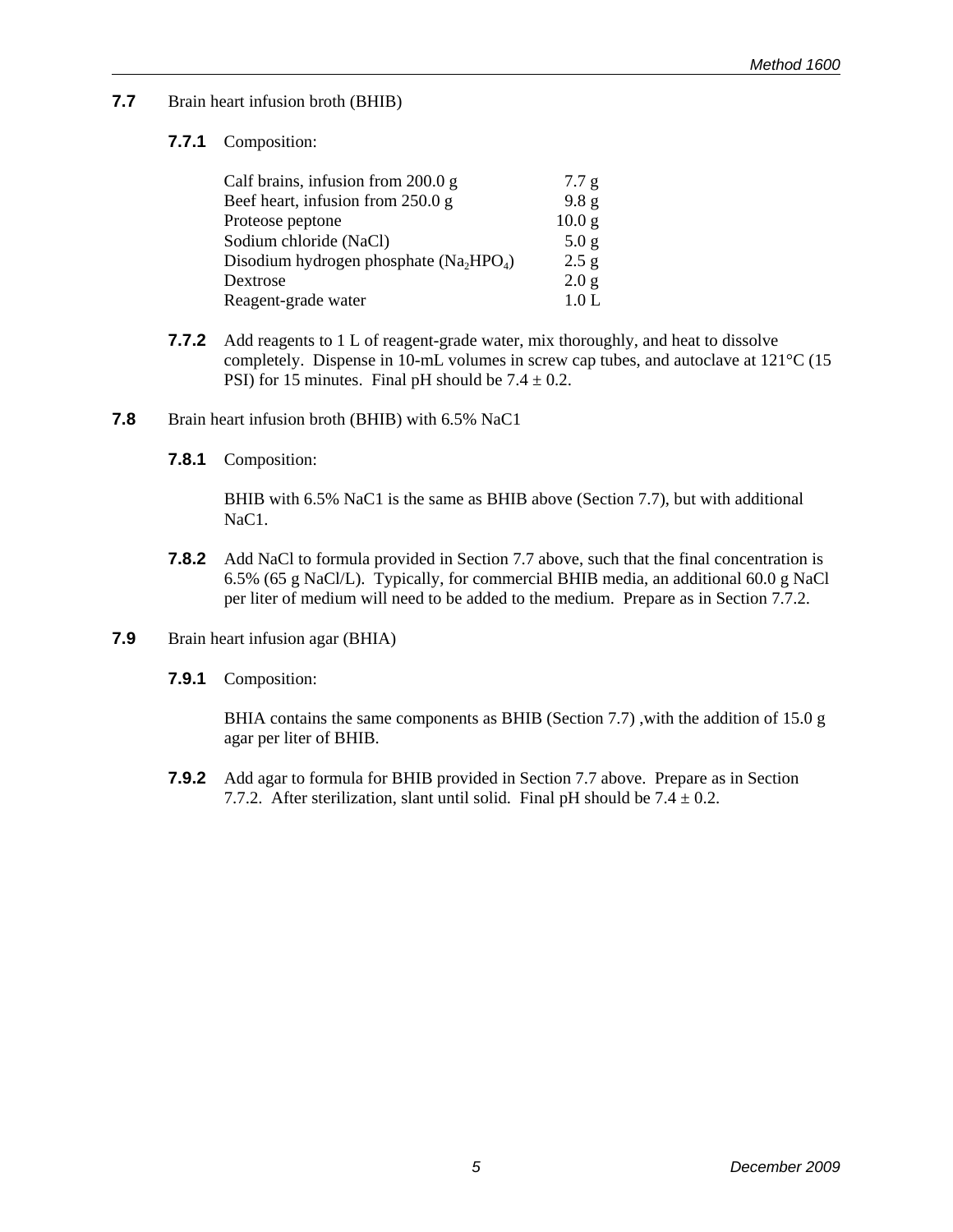#### **7.10** Bile esculin agar (BEA)

#### **7.10.1** Composition:

| <b>Beef Extract</b>          | 3.0 <sub>g</sub>  |
|------------------------------|-------------------|
| Pancreatic Digest of Gelatin | 5.0 <sub>g</sub>  |
| Oxgall                       | 20.0 <sub>g</sub> |
| Esculin                      | 1.0 <sub>g</sub>  |
| Ferric Citrate               | $0.5$ g           |
| Bacto Agar                   | 14.0 <sub>g</sub> |
| Reagent-grade water          | 1.0 L             |

**7.10.2** Add reagents to 1 L reagent-grade water, heat with frequent mixing, and boil 1 minute to dissolve completely. Dispense 10-mL volumes in tubes for slants or larger volumes into flasks for subsequent plating. Autoclave at 121°C (15 PSI) for 15 minutes. Overheating may cause darkening of the medium. Cool in a 50°C waterbath, and dispense into sterile petri dishes. Final pH should be  $6.8 \pm 0.2$ . Store in a refrigerator.

#### **7.11** Azide dextrose broth (ADB)

**7.11.1** Composition:

| 4.5 g |
|-------|
| 7.5 g |
| 7.5 g |
| 7.5 g |
| 7.5 g |
| 0.2 g |
| 1.0 L |
|       |

**7.11.2** Add reagents to 1 L of reagent-grade water and dispense in screw cap bottles. Autoclave at  $121^{\circ}$ C (15 PSI) for 15 minutes. Final pH should be  $7.2 \pm 0.2$ .

#### **7.12** Control cultures

- **7.12.1** Positive control and/or spiking organism (either of the following are acceptable)
	- Stock cultures of *Enterococcus faecalis* (*E. faecalis*) ATCC #19433
	- *E. faecalis* ATCC #19433 BioBalls (bioMérieux Inc., Durham NC)
- **7.12.2** Negative control organism (either of the following are acceptable)
	- Stock cultures of *Escherichia coli* (*E. coli*) ATCC #11775
	- *E. coli* ATCC #11775 BioBalls (bioMérieux Inc., Durham NC)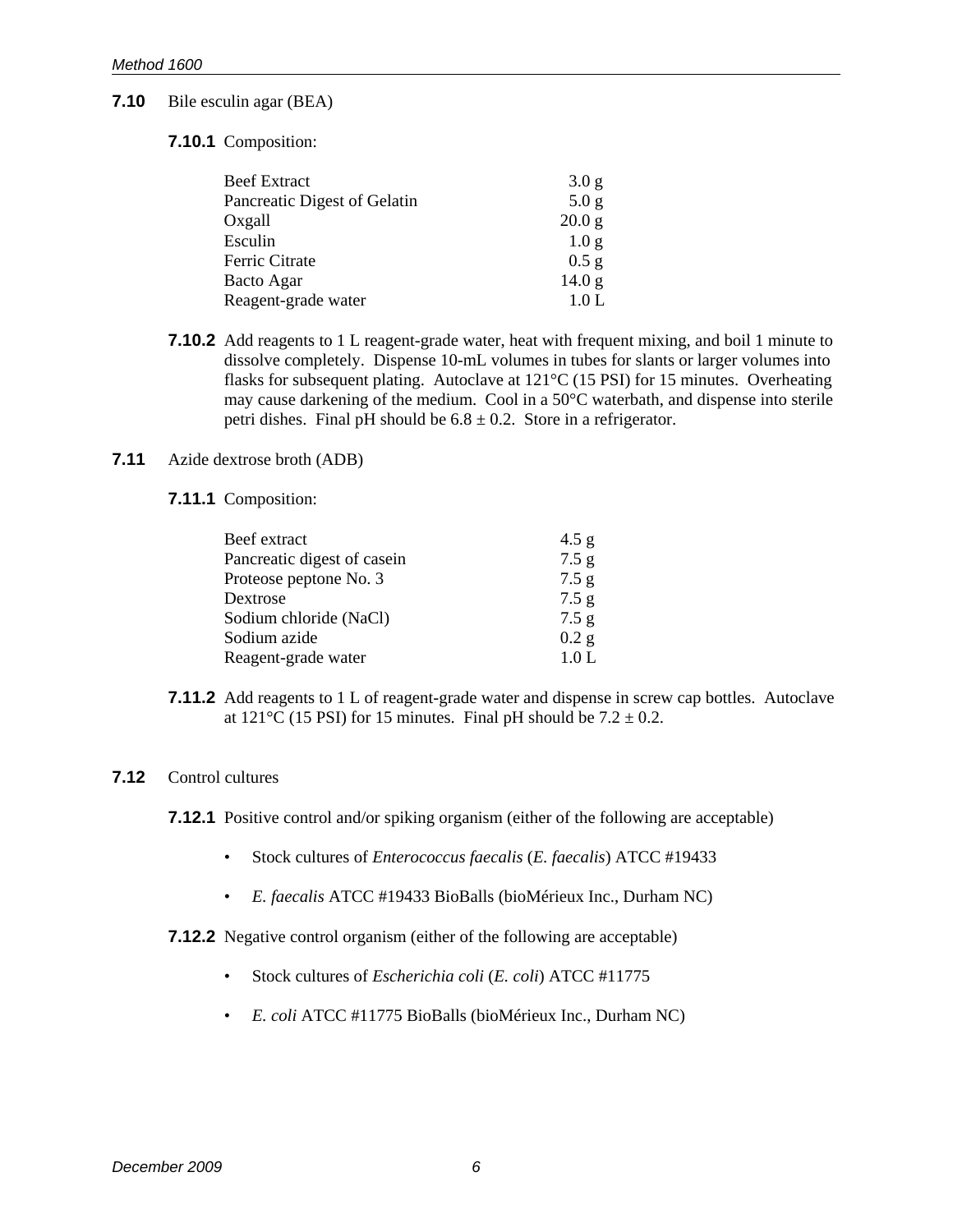### <span id="page-12-0"></span>**8.0 Sample Collection, Handling, and Storage**

8.1 Sampling procedures are briefly described below. Detailed sampling methods can be found in Reference 18.7 (see Appendix A). Adherence to sample preservation procedures and holding time limits is critical to the production of valid data. Samples not collected according to these rules should not be analyzed.

### **8.1.1** Sampling techniques

Samples are collected by hand or with a sampling device if the sampling site has difficult access such as a dock, bridge, or bank adjacent to a surface water. Composite samples should not be collected, since such samples do not display the range of values found in individual samples. The sampling depth for surface water samples should be 6-12 inches below the water surface. Sample containers should be positioned such that the mouth of the container is pointed away from the sampler or sample point. After removal of the container from the water, a small portion of the sample should be discarded to allow for proper mixing before analyses.

**8.1.2** Storage temperature and handling conditions

Ice or refrigerate water samples at a temperature of <10°C during transit to the laboratory. Do not freeze the samples. Use insulated containers to assure proper maintenance of storage temperature. Take care that sample bottles are not totally immersed in water during transit or storage.

**8.1.3** Holding time limitations

Sample analysis should begin immediately, preferably within 2 hours of collection. The maximum transport time to the laboratory is 6 hours, and samples should be processed within 2 hours of receipt at the laboratory.

### **9.0 Quality Control**

- **9.1** Each laboratory that uses Method 1600 is required to operate a formal quality assurance (QA) program that addresses and documents instrument and equipment maintenance and performance, reagent quality and performance, analyst training and certification, and records storage and retrieval. Additional recommendations for QA and quality control (QC) procedures for microbiological laboratories are provided in Reference 18.7.
- **9.2** The minimum analytical QC requirements for the analysis of samples using Method 1600 include an initial demonstration of laboratory capability through performance of the initial precision and recovery (IPR) analyses (Section 9.3), ongoing demonstration of laboratory capability through performance of the ongoing precision and recovery (OPR) analysis (Section 9.4) and matrix spike (MS) analysis (Section 9.5, disinfected wastewater only), and the routine analysis of positive and negative controls (Section 9.6), filter sterility checks (Section 9.8), method blanks (Section 9.9), and media sterility checks (Section 9.11). For the IPR, OPR and MS analyses, it is necessary to spike samples with either laboratory-prepared spiking suspensions or BioBalls as described in Section 14.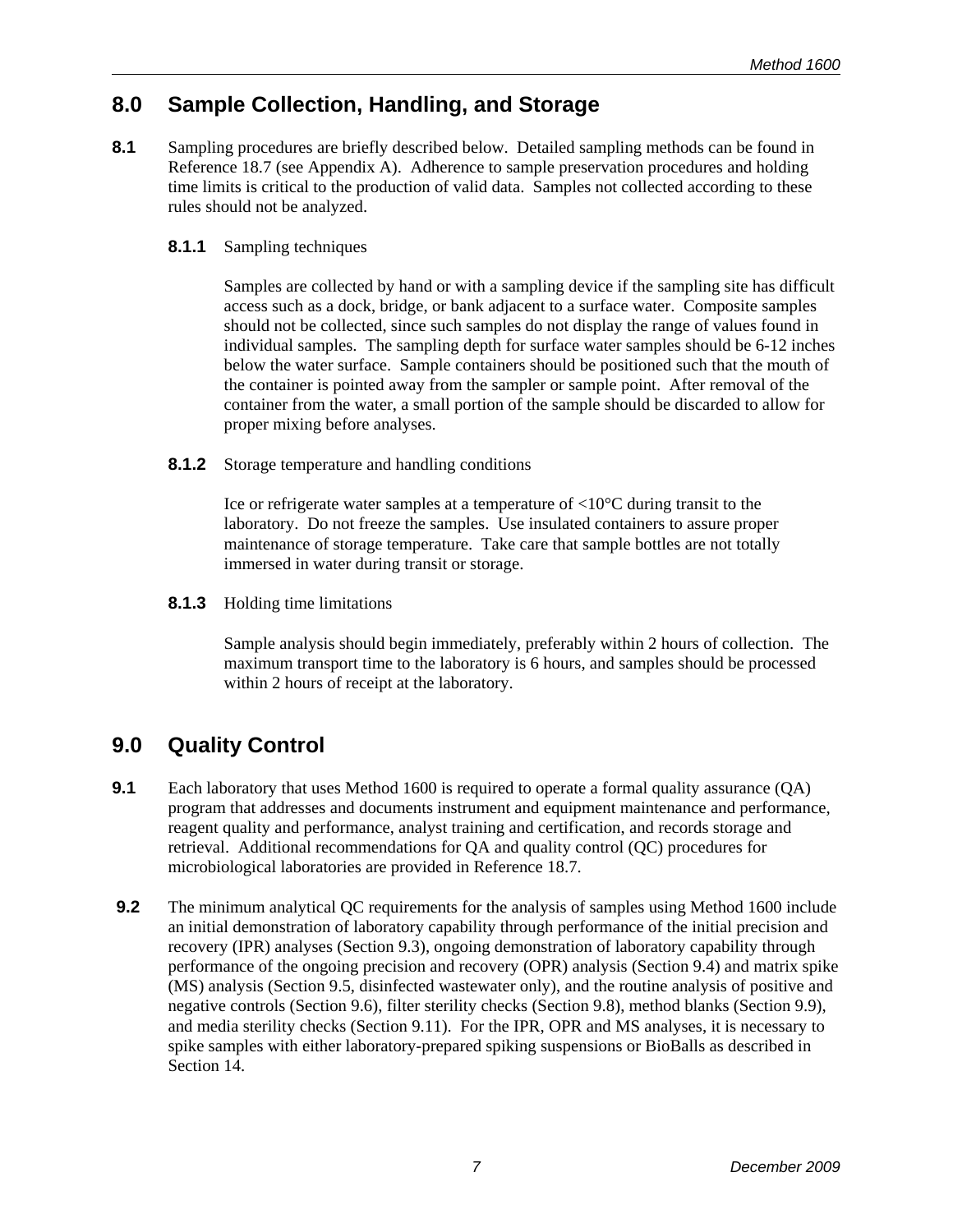*Note*: Performance criteria for Method 1600 are based on the results of the interlaboratory validation of Method 1600 in PBS and disinfected wastewater matrices. The IPR (Section 9.3) and OPR (Section 9.4) recovery criteria (**Table 1**) are valid method performance criteria that should be met, regardless of the matrix being evaluated, the matrix spike recovery criteria (Section 9.5, **Table 2**) pertain only to disinfected wastewaters.

- **9.3** Initial precision and recovery (IPR)—The IPR analyses are used to demonstrate acceptable method performance (recovery and precision) and should be performed by each laboratory before the method is used for monitoring field samples. EPA recommends but does not require that an IPR be performed by each analyst. IPR samples should be accompanied by an acceptable method blank (Section 9.9) and appropriate media sterility checks (Section 9.11). The IPR analyses are performed as follows:
	- **9.3.1** Prepare four, 100-mL samples of PBS and spike each sample with *E. faecalis* ATCC #19433 according to the spiking procedure in Section 14. Spiking with laboratory-prepared suspensions is described in Section 14.2 and spiking with BioBalls is described in Section 14.3. Filter and process each IPR sample according to the procedures in Section 11 and calculate the number of enterococci per 100 mL according to Section 13.
	- **9.3.2** Calculate the percent recovery (R) for each IPR sample using the appropriate equation in Section 14.2.2 or 14.3.4 for samples spiked with laboratory-prepared spiking suspensions or BioBalls, respectively.
	- **9.3.3** Using the percent recoveries of the four analyses, calculate the mean percent recovery and the relative standard deviation (RSD) of the recoveries. The RSD is the standard deviation divided by the mean, multiplied by 100.
	- **9.3.4** Compare the mean recovery and RSD with the corresponding IPR criteria in Table 1, below. If the mean and RSD for recovery of enterococci meet acceptance criteria, system performance is acceptable and analysis of field samples may begin. If the mean recovery or the RSD fall outside of the required range for recovery, system performance is unacceptable. In this event, identify the problem by evaluating each step of the analytical process, media, reagents, and controls, correct the problem and repeat the IPR analyses.

#### **Table 1. Initial and Ongoing Precision and Recovery (IPR and OPR) Acceptance Criteria**

| <b>Performance test</b>                                     |                                                       | Lab-prepared spike<br>acceptance criteria | BioBall™<br>acceptance criteria |  |
|-------------------------------------------------------------|-------------------------------------------------------|-------------------------------------------|---------------------------------|--|
| Initial precision and recovery (IPR)                        |                                                       |                                           |                                 |  |
|                                                             | Mean percent recovery                                 | $31\% - 127\%$                            | $85\% - 106\%$                  |  |
|                                                             | Precision (as maximum relative standard<br>deviation) | 28%                                       | 14%                             |  |
| Ongoing precision and recovery (OPR) as percent<br>recovery |                                                       | 27% - 131%                                | 78% - 113%                      |  |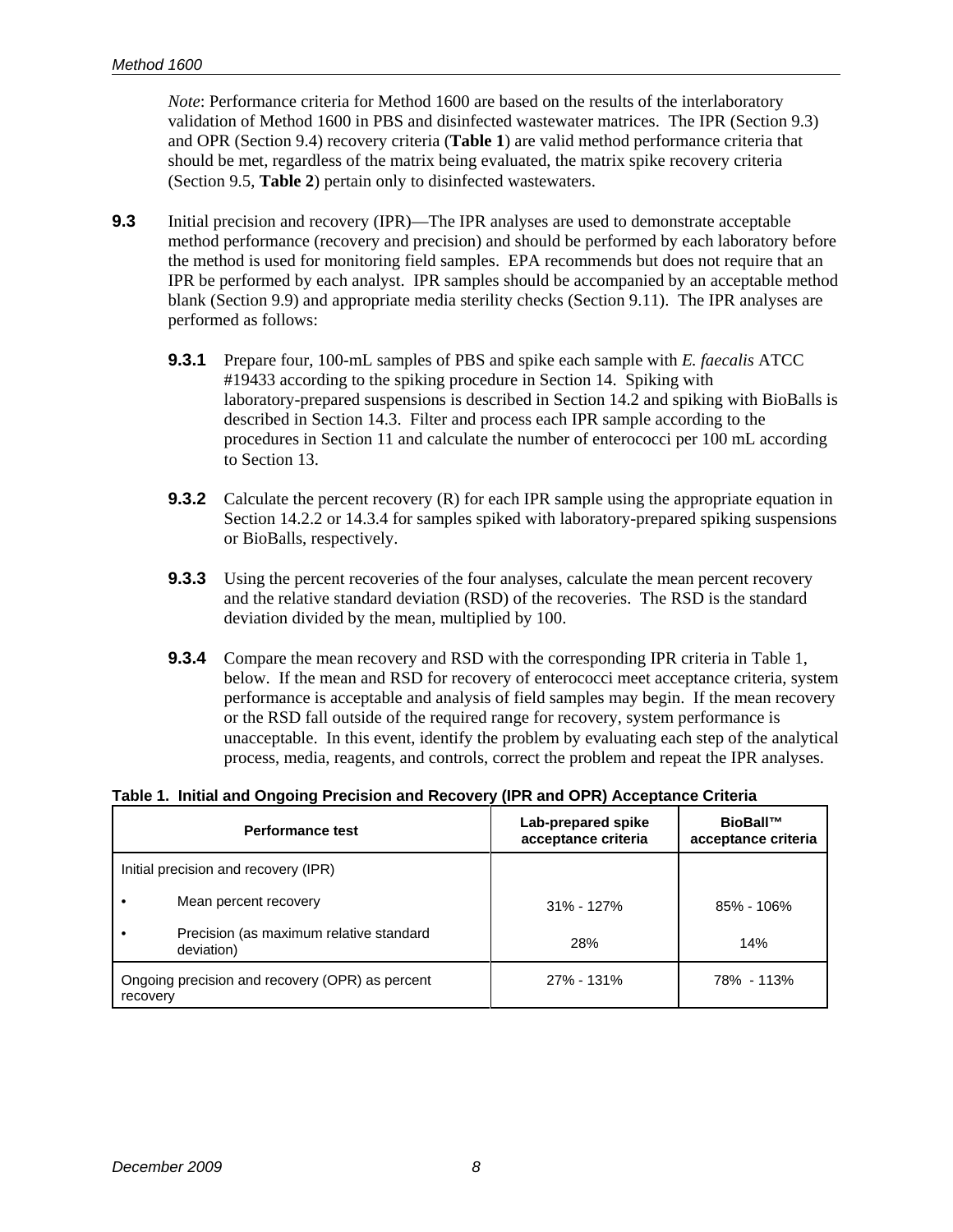- **9.4** Ongoing precision and recovery (OPR)—To demonstrate ongoing control of the analytical system, the laboratory should routinely process and analyze spiked PBS samples. The laboratory should analyze one OPR sample after every 20 field and matrix spike samples or one per week that samples are analyzed, whichever occurs more frequently. OPR samples must be accompanied by an acceptable method blank (Section 9.9) and appropriate media sterility checks (Section 9.11). The OPR analysis is performed as follows:
	- **9.4.1** Spike a 100-mL PBS sample with *E. faecalis* ATCC #19433 according to the spiking procedure in Section 14. Spiking with laboratory-prepared suspensions is described in Section 14.2 and spiking with BioBalls is described in Section 14.3. Filter and process each OPR sample according to the procedures in Section 11 and calculate the number of enterococci per 100 mL according to Section 13.
	- **9.4.2** Calculate the percent recovery (R) for the OPR sample using the appropriate equation in Section 14.2.2 or 14.3.4 for samples spiked with laboratory-prepared spiking suspensions or BioBalls, respectively.
	- **9.4.3** Compare the OPR result (percent recovery) with the corresponding OPR recovery criteria in Table 1, above. If the OPR result meets the acceptance criteria for recovery, method performance is acceptable and analysis of field samples may continue. If the OPR result falls outside of the acceptance criteria, system performance is unacceptable. In this event, identify the problem by evaluating each step of the analytical process, media, reagents, and controls, correct the problem and repeat the OPR analysis.
	- **9.4.4** As part of the laboratory QA program, results for OPR and IPR samples should be charted and updated records maintained in order to monitor ongoing method performance. The laboratory should also develop a statement of accuracy for Method 1600 by calculating the average percent recovery (R) and the standard deviation of the percent recovery  $(s_r)$ . Express the accuracy as a recovery interval from R -  $2s_r$  to R +  $2s_r$ .
- **9.5 Matrix spikes (MS)—MS** analysis are performed to determine the effect of a particular matrix on enterococci recoveries. The laboratory should analyze one MS sample when disinfected wastewater samples are first received from a source from which the laboratory has not previously analyzed samples. Subsequently, 5% of field samples (1 per 20) from a given disinfected wastewater source should include a MS sample. MS samples must be accompanied by the analysis of an unspiked field sample sequentially collected from the same sampling site, an acceptable method blank (Section 9.9), and appropriate media sterility checks (Section 9.11). When possible, MS analyses should also be accompanied by an OPR sample (Section 9.4), using the same spiking procedure (laboratory-prepared spiking suspension or BioBalls). The MS analysis is performed as follows:
	- **9.5.1** Prepare two, 100-mL field samples that were sequentially collected from the same site. One sample will remain unspiked and will be analyzed to determine the background or ambient concentration of enterococci for calculating MS recoveries (Section 9.5.3). The other sample will serve as the MS sample and will be spiked with *E. faecalis* ATCC #19433 according to the spiking procedure in Section 14.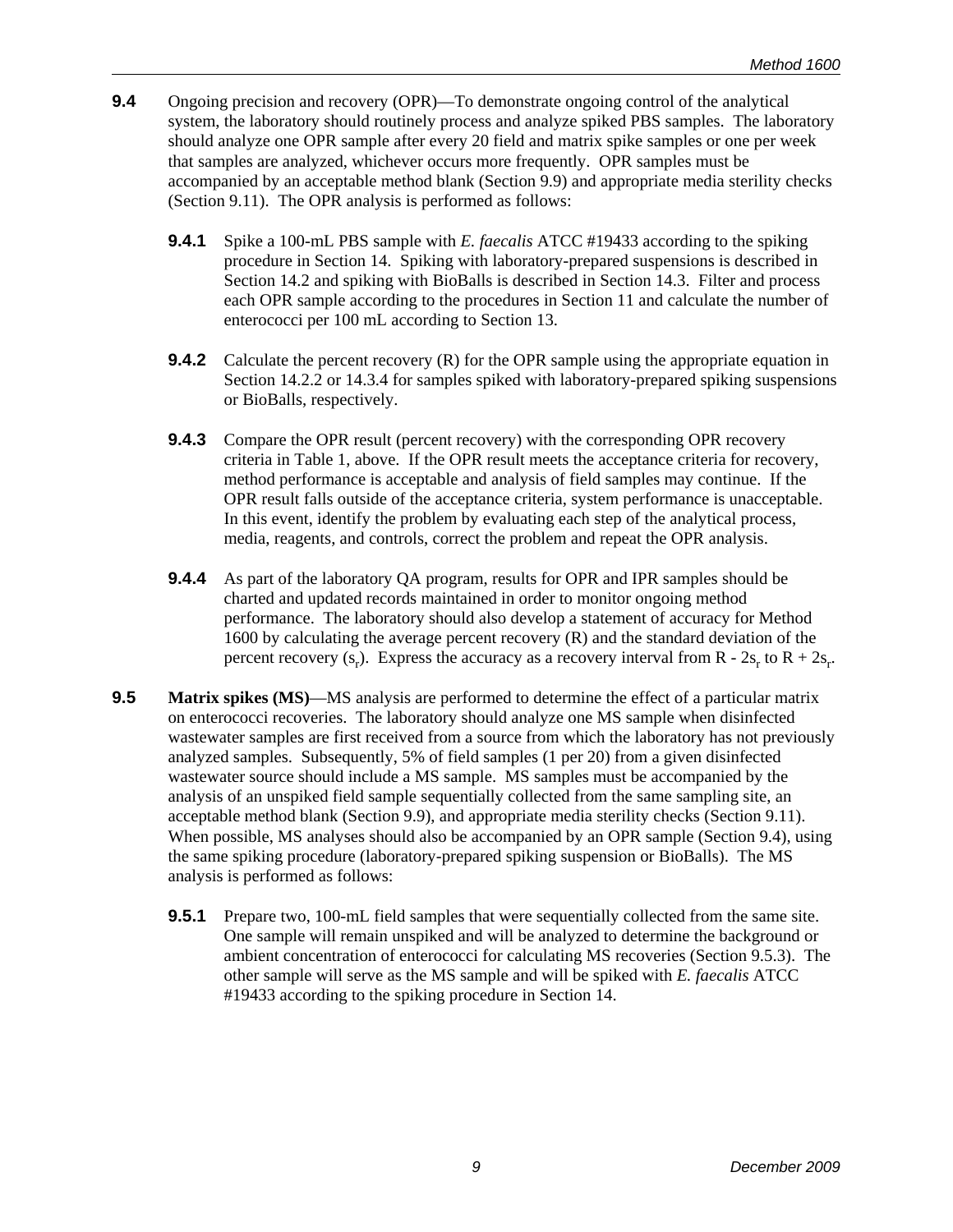- **9.5.2** Select sample volumes based on previous analytical results or anticipated levels of in the field sample in order to achieve the recommended target range of enterococci (20-60 CFU, including spike) per filter. If the laboratory is not familiar with the matrix being analyzed, it is recommended that a minimum of three dilutions be analyzed to ensure that a countable plate is obtained for the MS and associated unspiked sample. If possible, 100-mL of sample should be analyzed.
- **9.5.3** Spike the MS sample volume(s) with a laboratory-prepared suspension as described in Section 14.2 or with BioBalls as described in Section 14.3. Immediately filter and process the unspiked and spiked field samples according to the procedures in Section 11.

*Note*: When analyzing smaller sample volumes (e.g,  $\langle 20 \text{ mL} \rangle$ , 20-30 mL of PBS should be added to the funnel or an aliquot of sample should be dispensed into a 20-30 mL dilution blank prior to filtration. This will allow even distribution of the sample on the membrane.

- **9.5.4** For the MS sample, calculate the number of enterococci (CFU / 100 mL) according to Section 13 and adjust the colony counts based on any background enterococci observed in the unspiked matrix sample.
- **9.5.5** Calculate the percent recovery (R) for the MS sample (adjusted based on ambient enterococci in the unspiked sample) using the appropriate equation in Section 14.2.2 or 14.3.4 for samples spiked with laboratory-prepared spiking suspensions or BioBalls, respectively.
- **9.5.6** Compare the MS result (percent recovery) with the appropriate method performance criteria in Table 2, below. If the MS recovery meets the acceptance criteria, system performance is acceptable and analysis of field samples from this disinfected wastewater source may continue. If the MS recovery is unacceptable and the OPR sample result associated with this batch of samples is acceptable, a matrix interference may be causing the poor results. If the MS recovery is unacceptable, all associated field data should be flagged.
- **9.5.7** Acceptance criteria for MS recovery (Table 2) are based on data from spiked disinfected wastewater matrices and are not appropriate for use with other matrices (e.g., ambient waters).

| Table 2. Matrix Spike Precision and Recovery Acceptance Criteria |  |
|------------------------------------------------------------------|--|
|------------------------------------------------------------------|--|

| <b>Performance test</b> | Lab-prepared acceptance<br>criteria | BioBall™ acceptance<br>criteria |
|-------------------------|-------------------------------------|---------------------------------|
| Percent recovery for MS | 29% - 122%                          | 63% - 110%                      |

**9.5.8** Laboratories should record and maintain a control chart comparing MS recoveries for all matrices to batch-specific and cumulative OPR sample results analyzed using Method 1600. These comparisons should help laboratories recognize matrix effects on method recovery and may also help to recognize inconsistent or sporadic matrix effects from a particular source.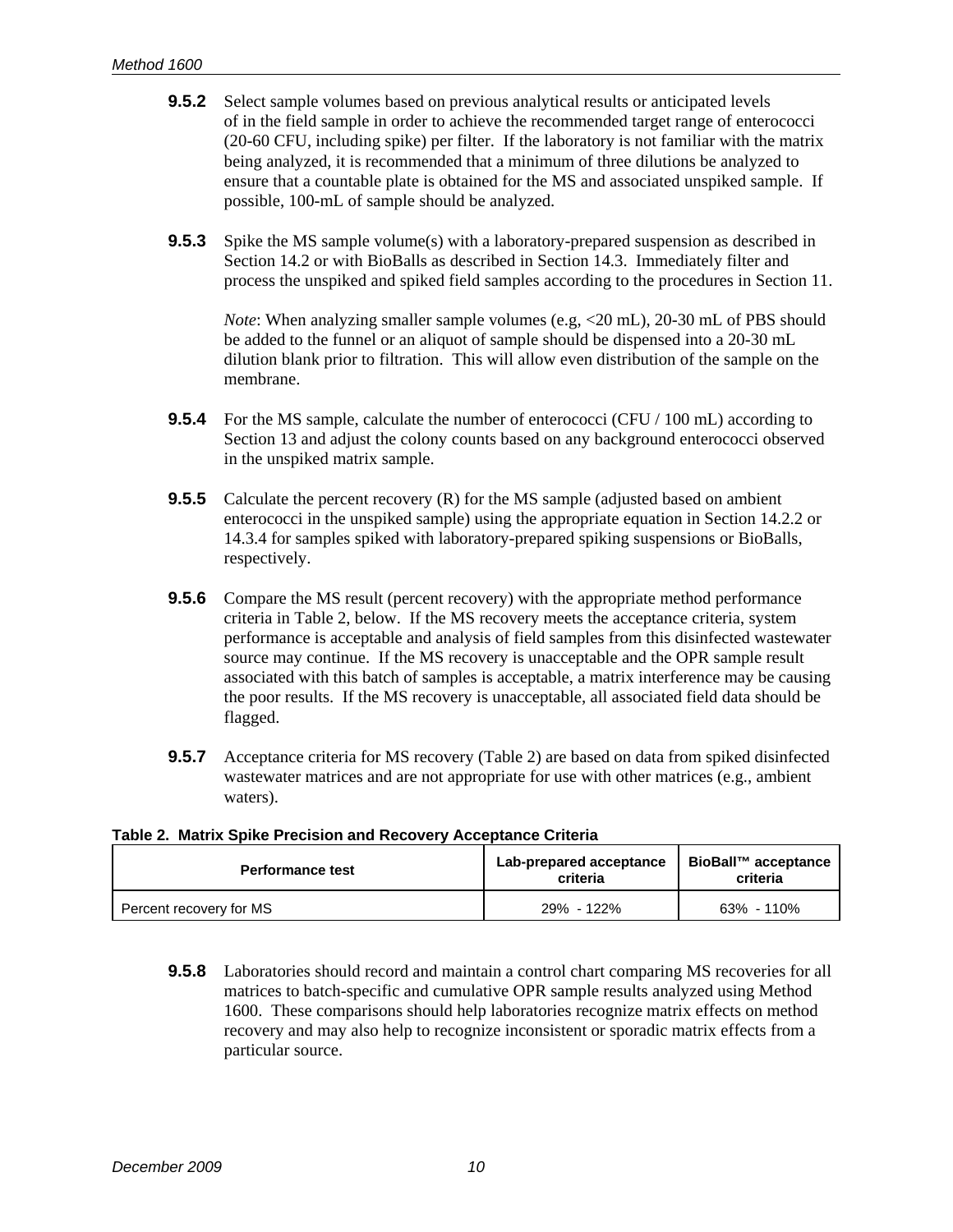### **9.6 Culture Controls**

- **9.6.1 Negative controls**—The laboratory should analyze negative controls to ensure that the mEI agar is performing properly. Negative controls should be analyzed whenever a new batch of media or reagents is used. On an ongoing basis, the laboratory should perform a negative control every day that samples are analyzed.
	- **9.6.1.1** Negative controls are conducted by filtering a dilute suspension of viable *E. coli* (e.g., ATCC #11775) and analyzing as described in Section 11. Viability of the negative controls should be demonstrated using a non-selective media (e.g., nutrient agar or tryptic soy agar).
	- **9.6.1.2** If the negative control fails to exhibit the appropriate response, check and/or replace the associated media or reagents, and/or the negative control, and reanalyze the appropriate negative control.
- **9.6.2 Positive controls**—The laboratory should analyze positive controls to ensure that the mEI agar is performing properly. Positive controls should be analyzed whenever a new batch of media or reagents is used. On an ongoing basis, the laboratory should perform a positive control every day that samples are analyzed. An OPR sample (Section 9.4) may take the place of a positive control.
	- **9.6.2.1** Positive controls are conducted by filtering a dilute suspension of viable *E. faecalis* (e.g., ATCC #19433) and analyzing as described in Section 11.
	- **9.6.2.2** If the positive control fails to exhibit the appropriate response, check and/or replace the associated media or reagents, and/or the positive control, and reanalyze the appropriate positive control.
- **9.6.3** Controls for verification media—All verification media should be tested with appropriate positive and negative controls whenever a new batch of media and/or reagents are used. On an ongoing basis, the laboratory should perform positive and negative controls on the verification media with each batch of samples submitted to verification. Examples of appropriate controls for verification media are provided in **Table 3**.

**Table 3. Verification Controls** 

| <b>Medium</b>                                       | <b>Positive Control</b> | <b>Negative Control</b> |
|-----------------------------------------------------|-------------------------|-------------------------|
| Bile esculin agar (BEA)                             | E. faecalis             | E. coli                 |
| Brain heart infusion broth (BHIB) with 6.5% NaCl    | E. faecalis             | E. coli                 |
| Brain heart infusion broth (BHIB) incubated at 45°C | E. faecalis             | E. coli                 |

**9.7 Colony verification—The laboratory should verify 10 typical colonies (positive) and 10 atypical** colonies (negative) per month or 1 typical colony and 1 atypical colony from 10% of all positive samples, whichever is greater. Verification procedures are provided in Section 12.0.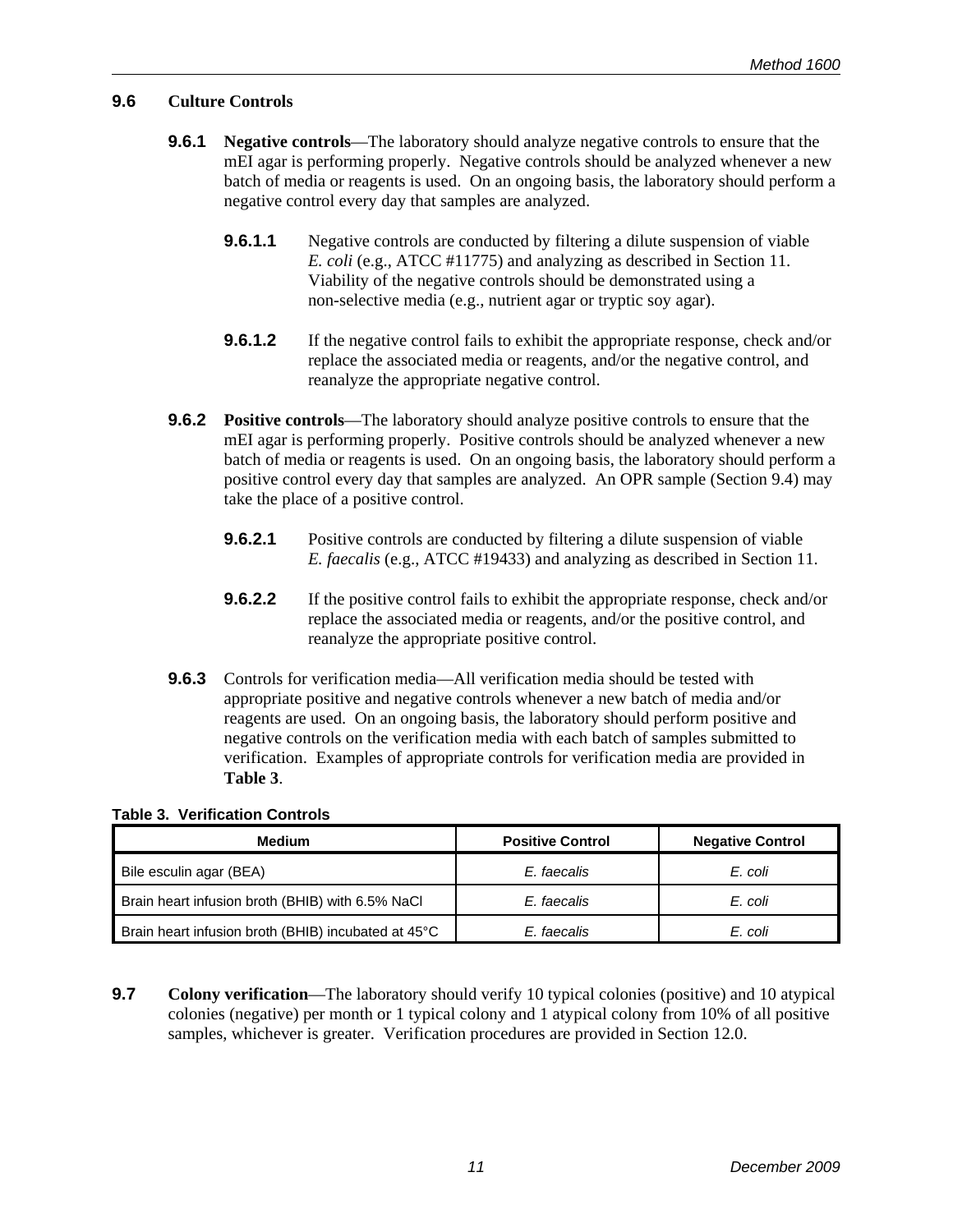- <span id="page-17-0"></span>**9.8 Filter sterility check**—Place at least one membrane filter per lot of filters on a TSA plate, and incubate for  $24 \pm 2$  hours at  $35^{\circ}\text{C} \pm 0.5^{\circ}\text{C}$ . Absence of growth indicates sterility of the filter. On an ongoing basis, the laboratory should perform a filter sterility check every day that samples are analyzed.
- **9.9 Method blank**—Filter a 50-mL volume of sterile PBS and place the filter on a mEI agar plate and process according to Section 11.0. Absence of growth indicates freedom of contamination from the target organism. On an ongoing basis, the laboratory should perform a method blank every day that samples are analyzed.
- **9.10 Filtration blank—Filter a 50-mL volume of sterile PBS before beginning sample filtrations.** Place the filter on a TSA plate, and incubate for  $24 \pm 2$  hours at  $35^{\circ}C \pm 0.5^{\circ}C$ . Absence of growth indicates sterility of the PBS buffer and filtration assembly.
- **9.11** Media sterility check—The laboratory should test media sterility by incubating one unit (tube or plate) from each batch of medium (TSA, mEI agar, and verification media) as appropriate and observing for growth. Absence of growth indicates media sterility. On an ongoing basis, the laboratory should perform a media sterility check every day that samples are analyzed.
- **9.12 Analyst colony counting variability**—Laboratories with two or more analysts should compare each analyst's colony counts from one positive field sample per month. Colony counts should be within 10% between analysts. Laboratories with a single analyst should have that analyst perform duplicate colony counts of a single membrane filter each month. Duplicate colony counts should be within 5% for a single analyst. If no positive field samples are available, a OPR sample may be substituted for these determinations.

### **10.0 Calibration and Standardization**

- **10.1** Check temperatures in incubators twice daily with a minimum of 4 hours between each reading to ensure operation within stated limits.
- **10.2** Check thermometers at least annually against a NIST certified thermometer or one that meets the requirements of NIST Monograph SP 250-23. Check mercury columns for breaks.
- **10.3** Refrigerators used to store media and reagents should be monitored daily to ensure proper temperature control.

### **11.0 Procedure**

- **11.1** Prepare the mEI agar as directed in Section 7.6.
- **11.2** Mark the petri dishes and report forms with sample identification and sample volumes.
- **11.3** Place a sterile membrane filter on the filter base, grid-side up and attach the funnel to the base so that the membrane filter is now held between the funnel and the base.
- **11.4** Shake the sample bottle vigorously about 25 times to distribute the bacteria uniformly, and measure the desired volume of sample or dilution into the funnel.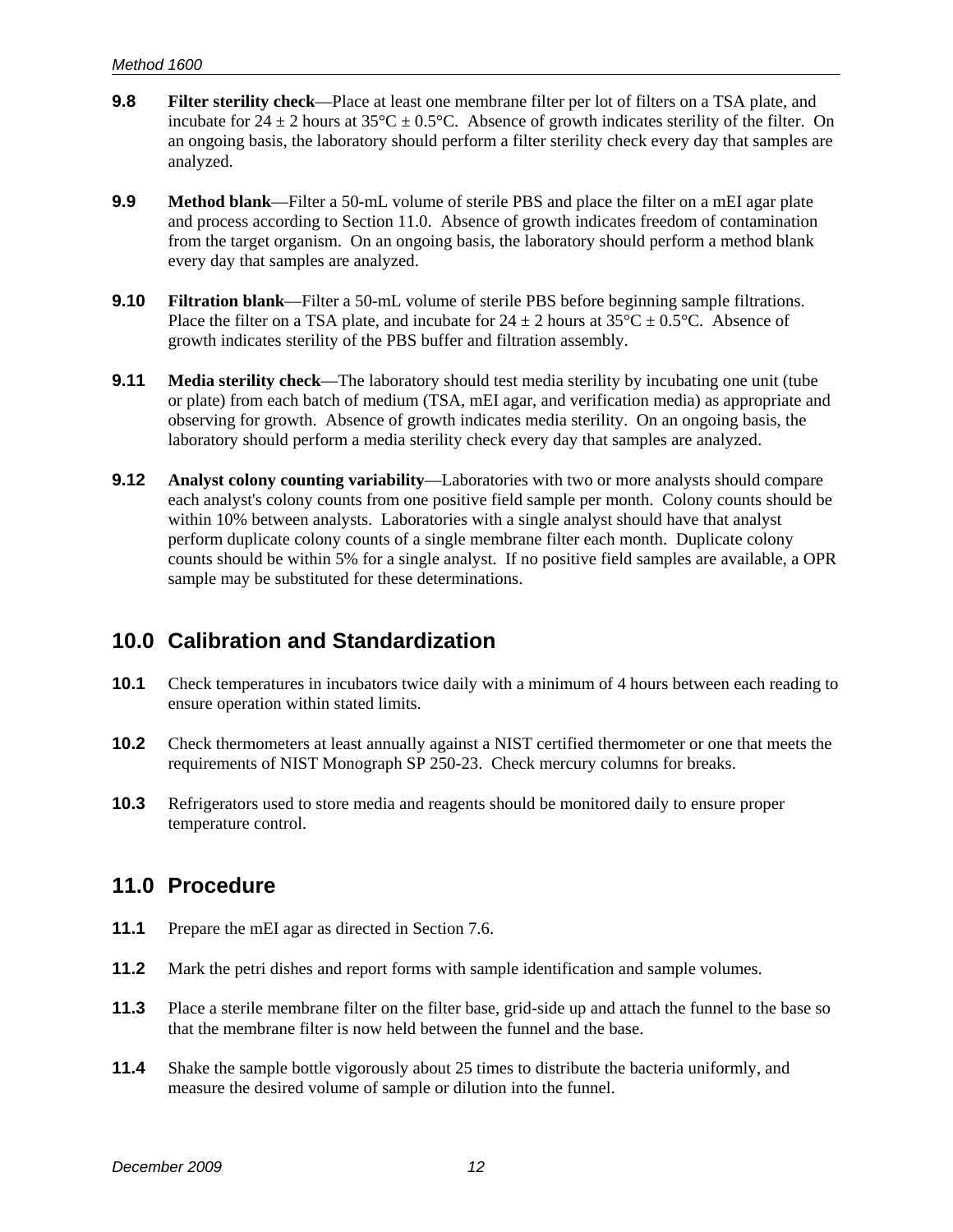- <span id="page-18-0"></span>**11.5** Select sample volumes based on previous knowledge of the enterococci level, to produce 20-60 enterococci colonies on membranes. It is recommended that a minimum of three dilutions be analyzed to ensure that a countable plate (20-60 enterococci colonies) is obtained.
- **11.6** Smaller sample size or sample dilutions can be used to minimize the interference of turbidity or for high bacterial densities. Multiple volumes of the same sample or sample dilutions may be filtered.

*Note:* When analyzing smaller sample volumes (e.g., <20 mL), 20-30 mL of PBS or phosphatebuffered dilution water should be added to the funnel or an aliquot of sample should be dispensed into a dilution blank prior to filtration. This will allow even distribution of the sample on the membrane.

- **11.7** Filter the sample, and rinse the sides of the funnel at least twice with 20-30 mL of sterile buffered rinse water. Turn off the vacuum and remove the funnel from the filter base.
- **11.8** Use sterile forceps to aseptically remove the membrane filter from the filter base, and roll it onto the mEI Agar to avoid the formation of bubbles between the membrane and the agar surface. Reseat the membrane if bubbles occur. Run the forceps around the edge of the filter outside the area of filtration, close to the edge of the dish, to be sure that the filter is properly seated on the agar. Close the dish, invert, and incubate at  $41^{\circ}$ C  $\pm$  0.5°C for 24  $\pm$  2 hours.

*Note:* If the medium is prepared in  $15 \times 60$  mm loose lid petri dishes, they should be incubated in a tight fitting container (e.g., plastic vegetable crisper) containing a moistened paper towel to prevent dehydration of the membrane filter and medium.

**11.9** After incubation, count and record colonies on those membrane filters containing, if practical, 20-60 colonies  $\geq 0.5$  mm in diameter with a blue halo regardless of colony color as an enterococci (see **Figure 1**). *Note:* When measuring colony size do not include the halo. Use magnification for counting and a small fluorescent lamp to give maximum visibility of colonies.



**Figure 1.** Enterococci colonies on mEI produce blue halos.

### **12.0 Verification Procedure**

**12.1** Colonies  $\geq 0.5$  mm in diameter of any color having a blue halo after incubation on mEI agar are considered to be "typical" enterococci colonies. Verification of colonies may be required in evidence gathering and it is also recommended as a means of quality control. The verification procedure follows.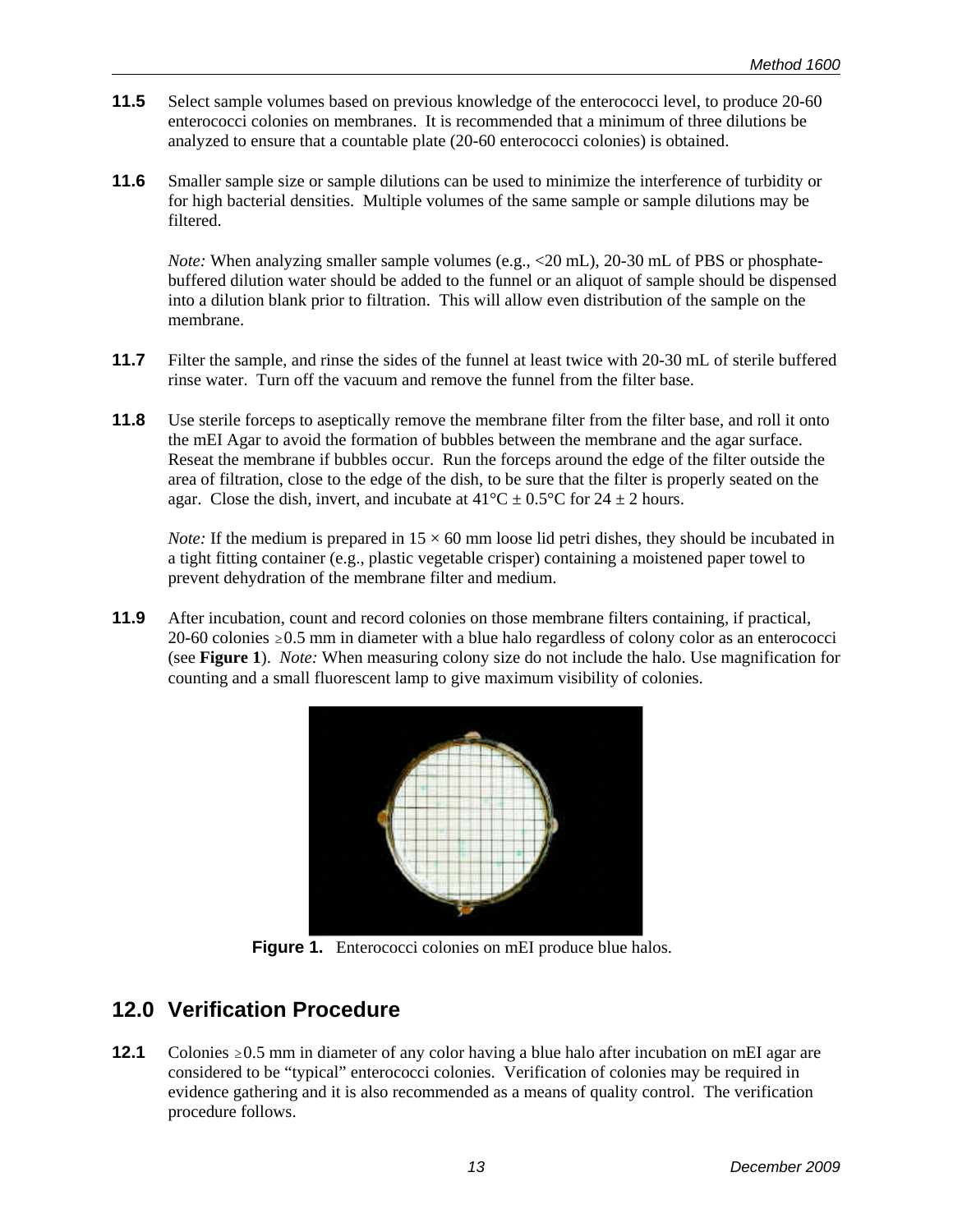<span id="page-19-0"></span>*Note:* When evaluating wastewater using Method 1600, it is recommended that the false negative rate for each matrix be evaluated through biochemical confirmation and results adjusted accordingly, especially if large numbers of atypical colonies are observed in a particular matrix.

- **12.2** Using a sterile inoculating loop or needle, transfer growth from the centers of at least 10 well-isolated typical and at least 10 well-isolated atypical colonies into a BHIB tube and onto a BHIA slant. Incubate broth for  $24 \pm 2$  hours and agar slants for  $48 \pm 3$  hours at  $35^{\circ}C \pm 0.5^{\circ}C$ .
- **12.3** After a 24 hour incubation, transfer a loopful of growth from each BHIB tube to BEA, BHIB, and BHIB with 6.5% NaCl.

**12.3.1** Incubate BEA and BHIB with 6.5% NaCl at  $35^{\circ}C \pm 0.5^{\circ}C$  for  $48 \pm 3$  hours.

**12.3.2** Incubate BHIB at  $45^{\circ}C \pm 0.5^{\circ}C$  for  $48 \pm 3$  hours.

- **12.4** Observe all verification media for growth.
- **12.5** After 48 hour incubation, perform a Gram stain using growth from each BHIA slant.
- **12.6** Gram-positive cocci that grow and hydrolyze esculin on BEA (*i.e.*, produce a black or brown precipitate), and grow in BHIB with 6.5% NaCl at  $35^{\circ}$ C  $\pm$  0.5°C and BHIB at  $45^{\circ}$ C  $\pm$  0.5°C are verified as enterococci.
- **12.7** Alternately, commercially available multi-test identification systems (e.g., Vitek®) may be used to verify colonies. Such multi-test identification systems should include esculin hydrolysis and growth in 6.5% NaCl.

### **13.0 Data Analysis and Calculations**

Use the following general rules to calculate the enterococci count per 100 mL of sample:

**13.1** If possible, select a membrane filter with 20-60 colonies  $\geq 0.5$  mm in diameter (regardless of colony color) with a blue halo. Calculate the number of enterococci per 100 mL according to the following general formula:

> Number of enterococci colonies Enterococci / 100 mL = Volume of sample filtered (mL) × 100

- **13.2** See general counting rules in Reference 18.7 (see Appendix B).
- **13.3** Report results as enterococci per 100 mL of sample.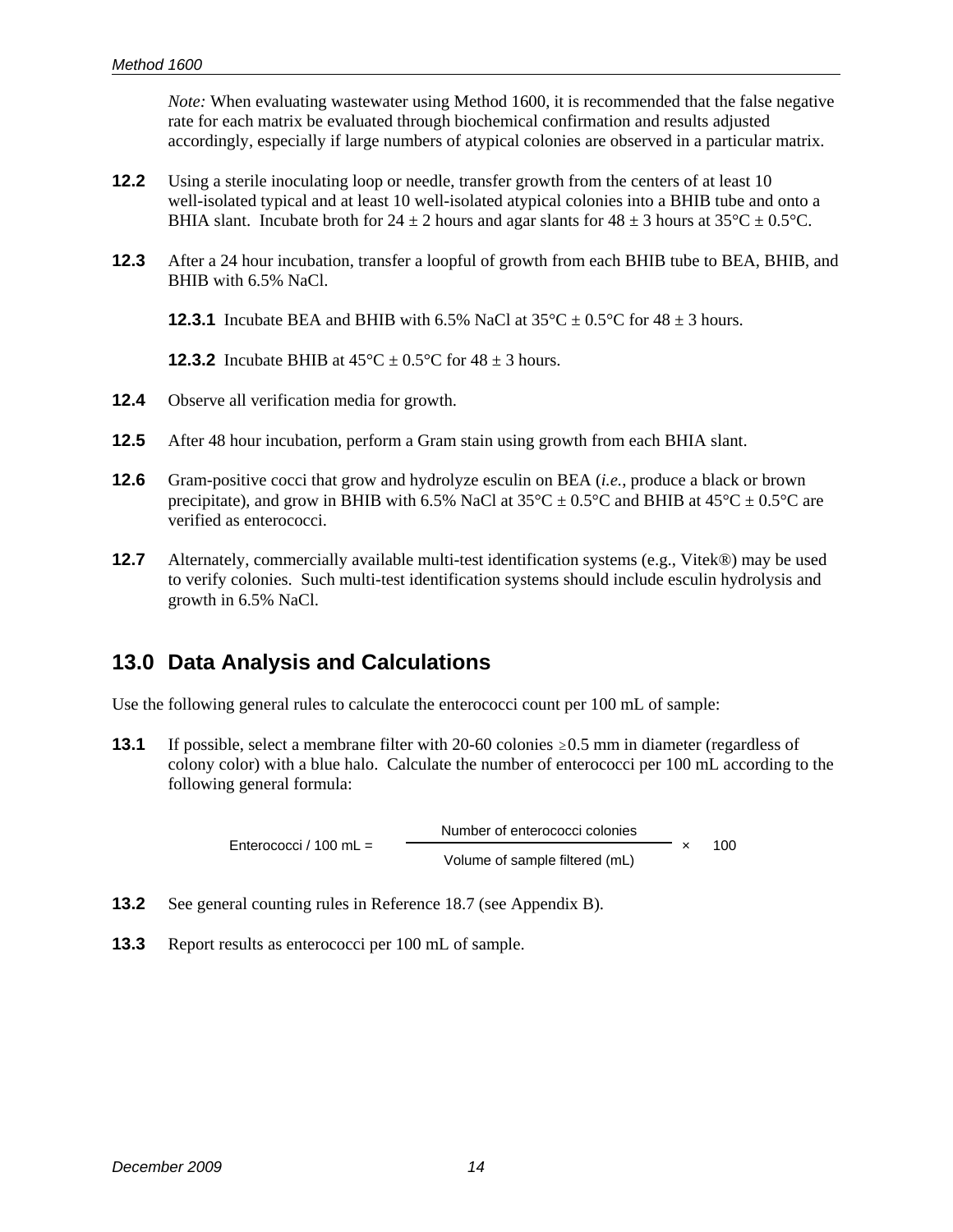### <span id="page-20-0"></span>**14.0 Sample Spiking Procedure**

**14.1** Method 1600 QC requirements (Section 9.0) include the preparation and analysis of spiked reference (PBS) and matrix samples in order to monitor initial and ongoing method performance. For the IPR (Section 9.3), OPR (Section 9.4), and MS (Section 9.5) analyses it is necessary to spike samples with either laboratory-prepared spiking suspensions (Section 14.2) or BioBalls (Section 14.3) as described below.

### **14.2 Laboratory-Prepared Spiking Suspensions**

### **14.2.1 Preparation**

- **14.2.1.1** Stock Culture. Prepare a stock culture by inoculating a TSA slant (or other non-selective media) with *E. faecalis* ATCC #19433 and incubating at  $35^{\circ}$ C  $\pm$  3°C for 20  $\pm$  4 hours. This stock culture may be stored in the dark at room temperature for up to 30 days.
- **14.2.1.2 Undiluted Spiking Suspension**. Prepare a 1% solution of azide dextrose broth (ADB) by combining 99 mL of sterile phosphate buffered saline and 1 mL of sterile single strength azide dextrose broth in a sterile screw cap bottle or re-sealable dilution water container. From the stock culture of *E. faecalis*  ATCC #19433 in Section 14.2.1.1, transfer a small loopful of growth to the 1 % azide dextrose broth solution and vigorously shake a minimum of 25 times. Disperse the inoculum by vigorously shaking the broth culture and incubate at  $35^{\circ}\text{C} \pm 3^{\circ}\text{C}$  for  $20 \pm 4$  hours. This culture is referred to as the undiluted spiking suspension and should contain approximately  $1.0 \times 10^6$  $1.0 \times 10^7$  *E. faecalis* colony forming units (CFU) per mL of culture.
- **14.2.1.3** Mix the undiluted spiking suspension (Section 14.2.1.2) thoroughly by shaking the bottle a minimum of 25 times and prepare a series of dilutions (4 total) in the following manner:
	- **14.2.1.3.1** Dilution "A"—Aseptically transfer 1.0 mL of the undiluted spiking suspension to 99 mL of sterile PBS and mix thoroughly by shaking the bottle a minimum of 25 times. This is spiking suspension dilution "A" and 1 mL contains  $10^{-2}$  mL of the original undiluted spiking suspension.
	- **14.2.1.3.2** Dilution "B"—Aseptically transfer 1.0 mL of dilution "A" to 99 mL of sterile PBS and mix thoroughly by shaking the bottle a minimum of 25 times. This is spiking suspension dilution "B" and 1 mL contains  $10<sup>-4</sup>$  mL of the original undiluted spiking suspension.
	- **14.2.1.3.3** Dilution "C"—Aseptically transfer 11.0 mL of dilution "B" to 99 mL of sterile PBS and mix thoroughly by shaking the bottle a minimum of 25 times. This is spiking suspension dilution "C" and 1 mL contains  $10^{-5}$  mL of the original undiluted spiking suspension.
	- **14.2.1.3.4** Dilution "D"—Aseptically transfer 11.0 mL of dilution "C"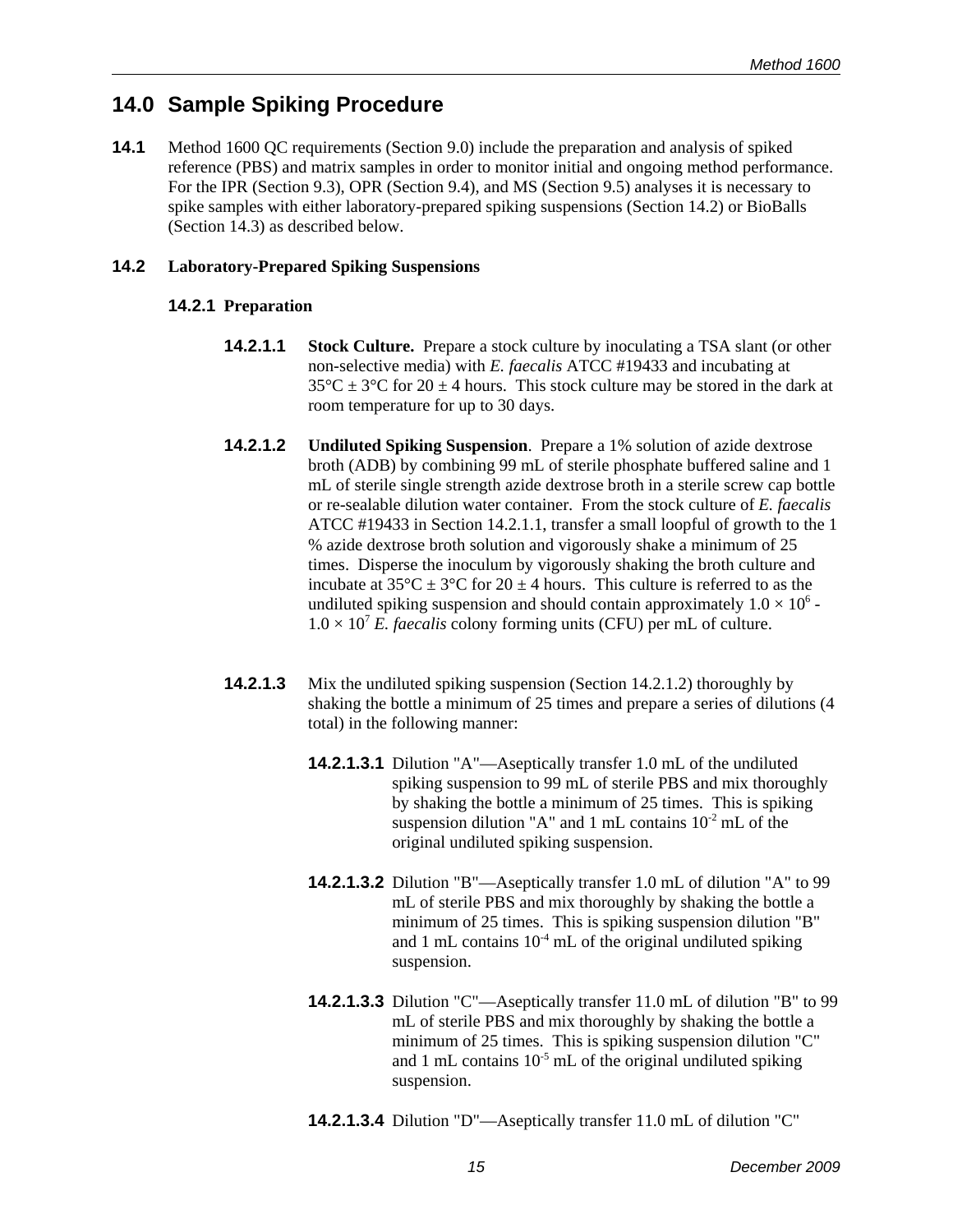to 99 mL of sterile PBS and mix thoroughly by shaking the bottle a minimum of 25 times. This is spiking suspension dilution "D" and 1 mL contains  $10^{-6}$  mL of the original undiluted spiking suspension.

#### **14.2.2 Sample spiking**

**14.2.2.1** Add 3.0 mL of the spiking suspension dilution "D" (Section 14.2.1.3.4) to 100 mL or PBS or appropriate volume of sample and mix thoroughly by shaking the bottle a minimum of 25 times. The volume of undiluted spiking suspension added to each 100 mL sample is  $3.0 \times 10^{-6}$  mL, which is referred to as  $V_{splied per 100 mL sample}$  in Section 14.2.4.1 below. Filter the spiked sample and analyze the filter according to the procedures in Section 11.

#### **14.2.3 Enumeration of spiking suspension**

**14.2.3.1** Prepare TSA spread plates, in triplicate, for spiking suspension dilutions "B", "C", and "D".

> *Note:* Agar plates must be dry prior to use. To ensure that the agar surface is dry, plates should be made several days in advance and stored inverted at room temperature or dried using a laminar-flow hood.

- **14.2.3.2** Mix dilution "B" by shaking the bottle a minimum of 25 times. Pipet 0.1 mL of dilution "B" onto the surface of each TSA plate in triplicate.
- **14.2.3.3** Mix dilution "C" by shaking the bottle a minimum of 25 times. Pipet 0.1 mL of dilution "C" onto the surface of each TSA plate in triplicate.
- **14.2.3.4** Mix dilution "D" by shaking the bottle a minimum of 25 times. Pipet 0.1 mL of dilution "D" onto the surface of each TSA plate in triplicate.
- **14.2.3.5** Use a sterile bent glass rod or spreader to distribute the inoculum over the surface of plates by rotating the dish by hand or on a turntable.

*Note*: Ensure that the inoculum is evenly distributed over the entire surface of the plate.

- **14.2.3.6** Allow the inoculum to absorb into the medium of each plate completely. Invert plates and incubate at  $35^{\circ}$ C  $\pm$  0.5°C for 20  $\pm$  4 hours.
- **14.2.3.7** Count and record number of colonies per plate. The number of enterococci (CFU / mL) in the undiluted spiking suspension will be calculated using all TSA plates yielding counts within the countable range of 30 to 300 CFU per plate.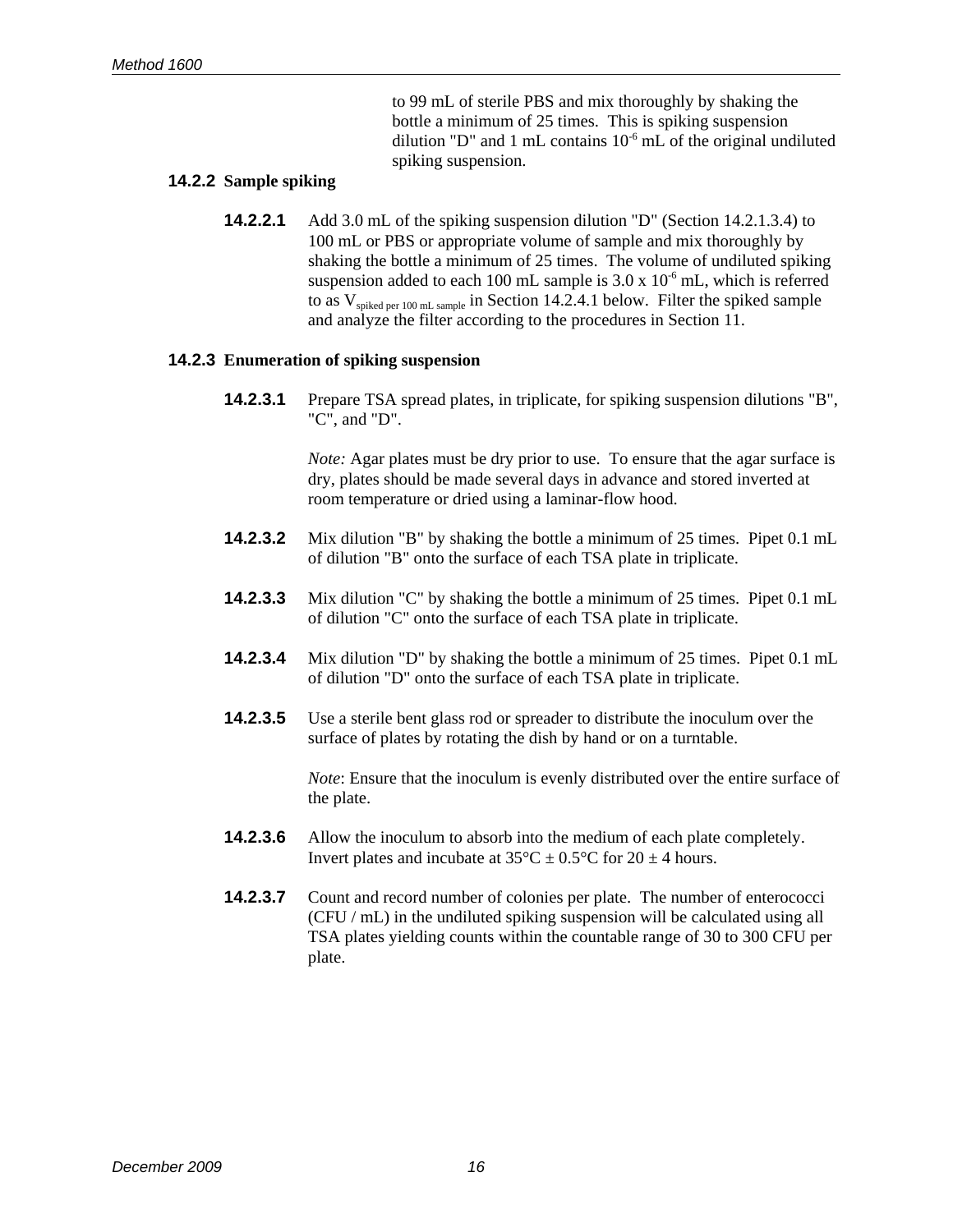#### **14.2.4 Recovery calculations for spiked samples**

**14.2.4.1** Calculate the concentration of enterococci (CFU / mL) in the undiluted spiking suspension (Section 14.2.1.2) according to the following equation. Example calculations are provided in **Table 4**, below.

$$
Enterococci_{\text{undiluted spike}} = (CFU_1 + CFU_2 + ... + CFU_n) / (V_1 + V_2 + ... + V_n)
$$

Enterococci undiluted spike = Enterococci (CFU / mL) in undiluted spiking suspension

Where,

- $CFU =$  Number of colony forming units from TSA plates yielding counts within the countable range of 30 to 300 CFU per plate
- V = Volume of undiluted sample on each TSA plate yielding counts within the countable range of 30 to 300 CFU per plate
- $n =$  Number of plates with counts within the countable range of 30 to 300 CFU per plate

*Note:* The example calculated numbers provided in the tables below have been rounded at the end of each step for simplification purposes. Generally, rounding should only occur after the final calculation.

| <b>Examples</b> | CFU / plate (triplicate analyses) from<br><b>TSA plates</b> |                  | Enterococci CFU / mL in undiluted<br>spiking suspension |                                                                                                                         |
|-----------------|-------------------------------------------------------------|------------------|---------------------------------------------------------|-------------------------------------------------------------------------------------------------------------------------|
|                 | $10-5$ mL plates                                            | $10-6$ mL plates | $107$ mL plates                                         | (Enterococci undiluted spike) <sup>a</sup>                                                                              |
| Example 1       | 94, 106, 89                                                 | 9, 11, 28        | 1, 0, 4                                                 | $(94+106+89) / (10^{-5}+10^{-5}+10^{-5}) =$<br>$289 / (3.0 \times 10^{-5}) = 9,633,333 =$<br>$9.6 \times 10^6$ CFU / mL |
| Example 2       | 32, 55, 72                                                  | 8, 5, 3          | 0, 0, 0                                                 | $(32+55+72) / (10^{-5}+10^{-5}+10^{-5}) =$<br>$159 / (3.0 \times 10^{-5}) = 5,300,000 =$<br>5.3 x $10^6$ CFU / mL       |

#### **Table 4. Example Calculations of Laboratory-prepared Enterococci Spiking Concentration**

<sup>a</sup> Enterococci undiluted spike is calculated using all plates yielding counts within the countable range of 30 to 300 CFU per plate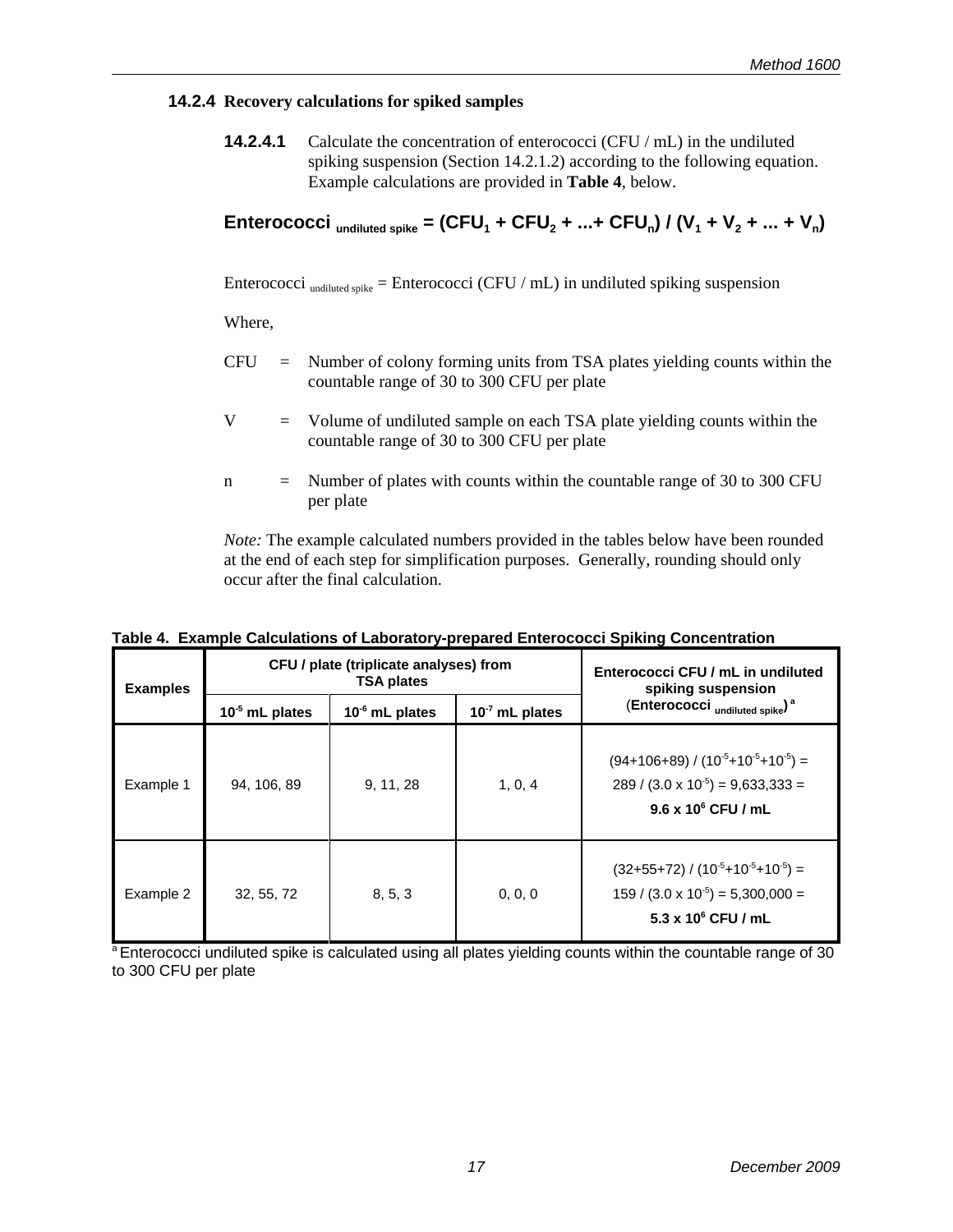**14.2.4.1** Calculate true concentration of spiked enterococci (CFU / 100 mL) according to the following equation. Example calculations are provided in **Table 5,** below.

 $T_{spiked\,Enterococci} = (Enterococci\text{ undiluted spike}) \times (V\text{spiked per 100 mL sample})$ 

Where,

| spiked Enterococci                                                 | $=$ | Number of spiked Enterococci (CFU / 100 mL)               |
|--------------------------------------------------------------------|-----|-----------------------------------------------------------|
| <b>Enterococci</b> $_{undiluted spike}$ =                          |     | Enterococci (CFU / $mL$ ) in undiluted spiking suspension |
| ${\mathsf V}_{\mathsf{\scriptstyle{spiked\,per\,100\,mL\,sample}}$ | $=$ | mL of undiluted spiking suspension per 100 mL sample      |

|  |  |  |  |  |  |  |  | Table 5. Example Calculations for Determination "True" Spiked Enterococci Concentration |
|--|--|--|--|--|--|--|--|-----------------------------------------------------------------------------------------|
|--|--|--|--|--|--|--|--|-----------------------------------------------------------------------------------------|

| Enterococci <sub>undiluted spike</sub> | spiked per 100 mL sample                          | spiked Enterococci                                                                                                    |
|----------------------------------------|---------------------------------------------------|-----------------------------------------------------------------------------------------------------------------------|
| 9.6 x 10° CFU / mL                     | $3.0 X 10^{-6}$ mL per 100 mL of<br>sample        | $(9.6 \times 10^6 \text{ CFU} / \text{mL}) \times (3.0 \times 10^6 \text{mL} / 100 \text{mL}) =$<br>28.8 CFU / 100 mL |
| $5.3 \times 10^6$ CFU / mL             | 3.0 X 10 <sup>-6</sup> mL per 100 mL of<br>sample | $(2.8 \times 10^6 \text{ CFU} / \text{mL}) \times (3.0 \times 10^6 \text{mL} / 100 \text{mL}) =$<br>8.4 CFU / 100 mL  |

**14.2.4.2** Calculate percent recovery (R) of spiked enterococci (CFU / 100 mL) according to the following equation. Example calculations are provided in **Table 6**, below.

$$
R = 100 \times \frac{(N_s - N_u)}{T}
$$

Where,

 $R =$  Percent recovery  $N_s$  = Enterococci (CFU / 100 mL) in the spiked sample (Section 13)<br>  $N_u$  = Enterococci (CFU / 100 mL) in the unspiked sample (Section 11)  $N_u$  = Enterococci (CFU / 100 mL) in the unspiked sample (Section 13)<br>
T = True spiked enterococci (CFU / 100 mL) in spiked sample (Section True spiked enterococci (CFU / 100 mL) in spiked sample (Section 14.2.4.1)

| Table 6. Example Percent Recovery Calculations for Lab-prepared Spiked Samples |  |  |
|--------------------------------------------------------------------------------|--|--|
|--------------------------------------------------------------------------------|--|--|

| $N_s$ (CFU / 100 mL) | N <sub>u</sub> (CFU / 100 mL) | T <sub>spiked Enterococci</sub> (CFU / 100 mL) | Percent recovery (R)                     |
|----------------------|-------------------------------|------------------------------------------------|------------------------------------------|
| 42                   | <1                            | 28.8                                           | $100 \times (42 - 1) / 28.8$<br>$= 142%$ |
| 34                   | 10                            | 28.8                                           | $100 \times (34 - 10) / 28.8$<br>$= 83%$ |
| 10                   | <1                            | 8.4                                            | $100 \times (10 - 1) / 8.4$<br>$= 107%$  |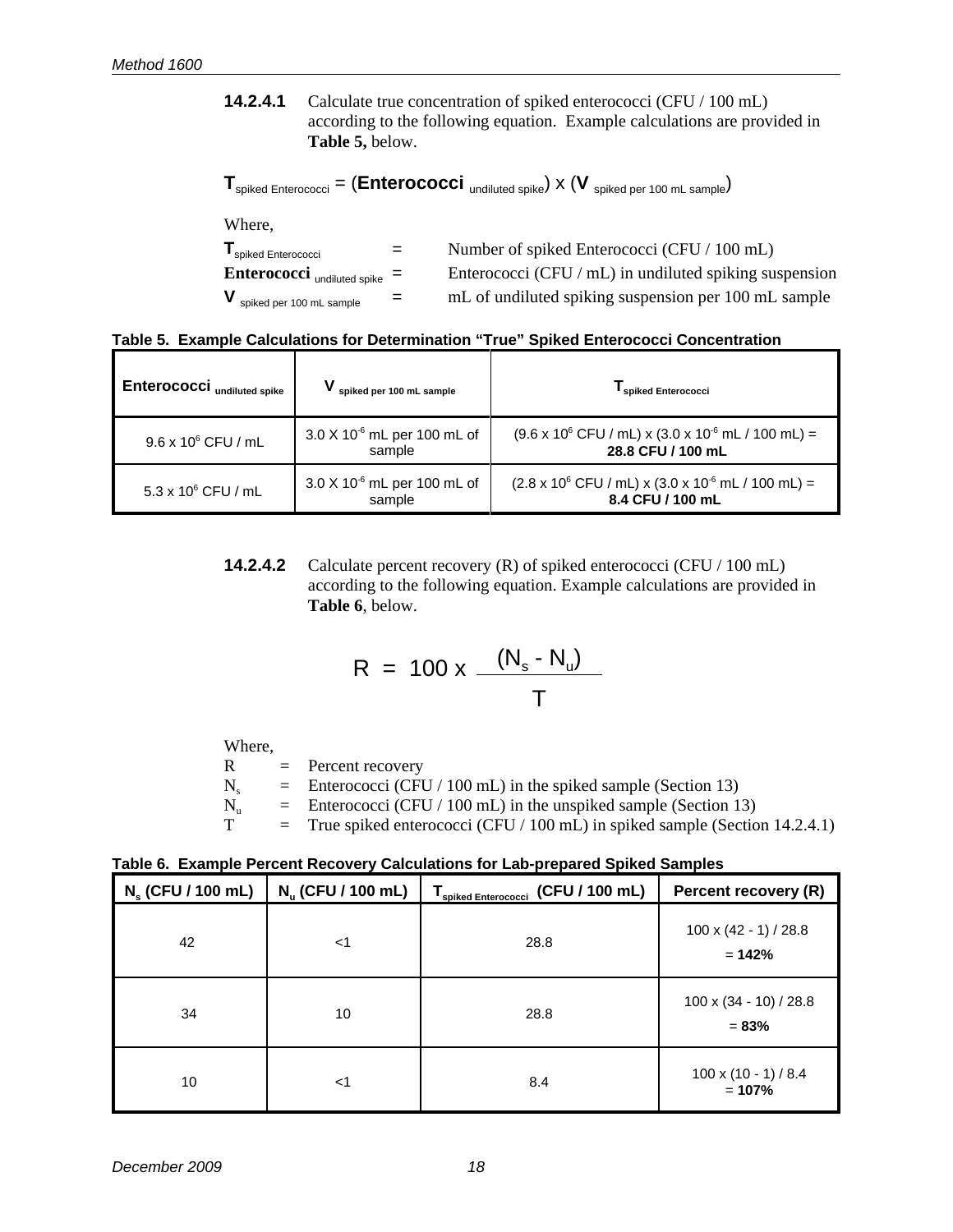### <span id="page-24-0"></span>**14.3 BioBall™ Spiking Procedure**

- **14.3.1** Aseptically add 1 BioBall™ to 100 mL of PBS or appropriate volume of sample and mix by vigorously shaking the sample bottle a minimum of 25 times. Analyze the spiked sample according to the procedures in Section 11.
- **14.3.2** Recovery calculations for samples spiked with BioBalls—Calculate percent recovery (R) of spiked enterococci (CFU / 100 mL) according to the following equation. Example calculations are provided in **Table 7,** below.

$$
R = 100 \times \frac{(N_s - N_u)}{T}
$$

Where,

| R   | $=$ Percent recovery                                                     |
|-----|--------------------------------------------------------------------------|
| N.  | $\equiv$ Enterococci (CFU / 100 mL) in the spiked sample (Section 13)    |
| N., | $\equiv$ Enterococci (CFU / 100 mL) in the unspiked sample (Section 13)  |
| T   | $=$ True spiked enterococci (CFU / 100 mL) in spiked sample based on the |
|     | lot mean value provided by manufacturer                                  |

#### **Table 7. Example BioBall™ Percent Recovery Calculations**

| $N_s$ (CFU / 100 mL) | $N_{\text{u}}$ (CFU / 100 mL) | T (CFU / 100 mL) | Percent recovery (R)               |
|----------------------|-------------------------------|------------------|------------------------------------|
| 24                   |                               | 32               | $100 \times (24 - 1) / 32 = 72\%$  |
| 36                   | 10                            | 32               | $100 \times (36 - 10) / 32 = 81\%$ |

### **15.0 Method Performance**

#### **15.1 Performance Characteristics** (Reference 18.4)

- **15.1.1** Precision The degree of agreement of repeated measurements of the same parameter expressed quantitatively as the standard deviation or as the 95% confidence limits of the mean computed from the results of a series of controlled determinations. The precision among laboratories for marine water and surface water was 2.2% and 18.9%, respectively.
- **15.1.2** Bias The persistent positive or negative deviation of the results from the assumed or accepted true value. The persistent positive or negative deviation of the results from the assumed or accepted true value was not significant.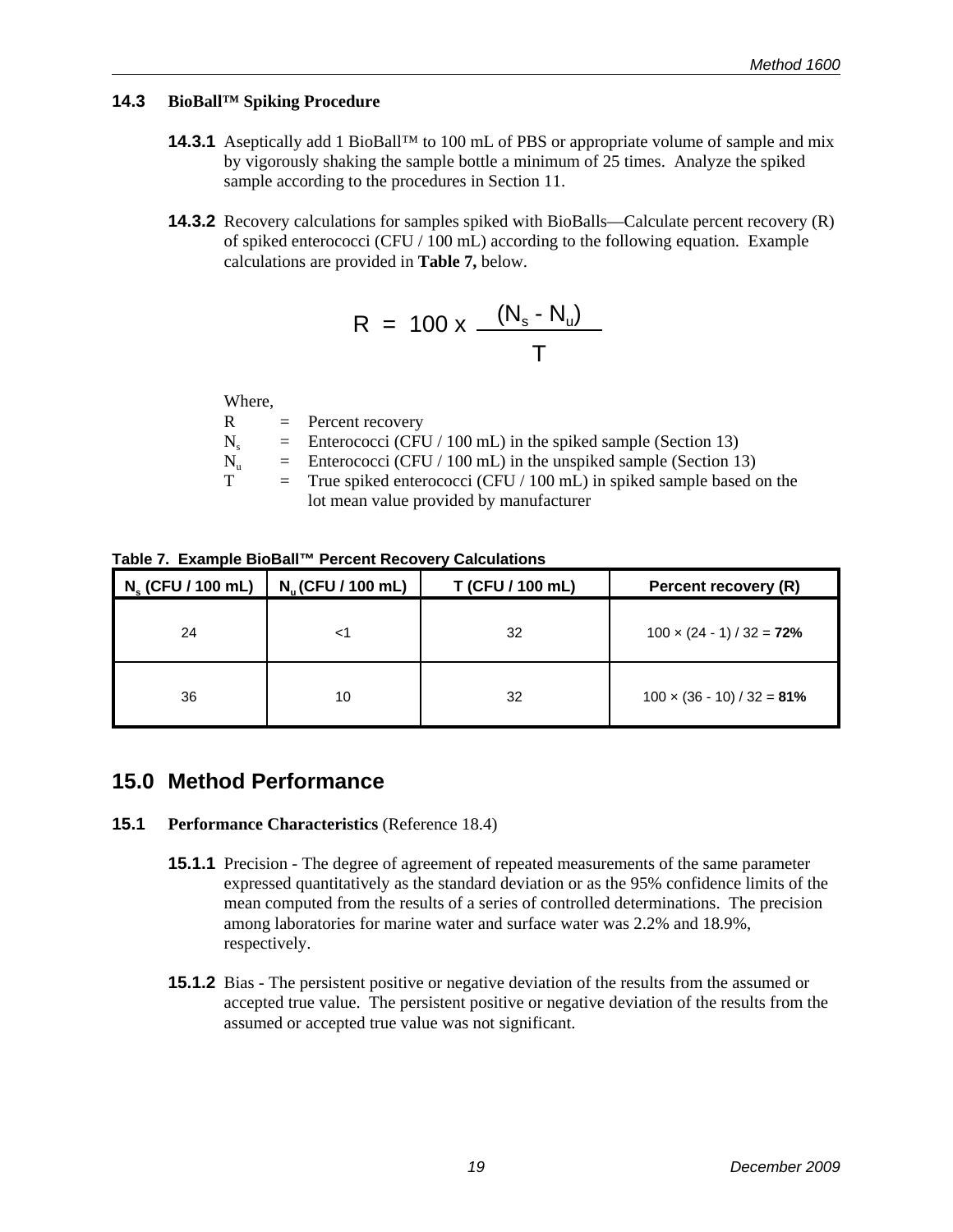- **15.1.3** Specificity The ability of a method to select and/or distinguish the target bacteria from other bacteria in the same water sample. The specificity characteristic of a method is usually reported as the percent of false positive and false negative results. The specificity for this medium as reported for various environmental water samples was 6.0% false positive and 6.5% false negative.
- **15.1.4** Multilaboratory variability A collaborative study was conducted among fourteen collaborators at twelve laboratories to examine the interlaboratory reproducibility of the method. Reproducibility among laboratories  $(RSD<sub>p</sub>)$  for freshwater, marine water, chlorinated secondary effluent, and non-chlorinated primary effluent ranged from 2.2% for marine water to 18.9% for freshwater with a low enterococcal density.

#### **15.2** Interlaboratory Validation of Method 1600 in Disinfected Wastewater (Reference 18.3)

- **15.2.1** Twelve volunteer participant laboratories, two enterococci verification laboratories, and two research laboratories participated in the U.S. Environmental Protection Agency's (EPA's) interlaboratory validation study of EPA Method 1600. The purposes of the study were to characterize method performance across multiple laboratories and disinfected wastewater matrices and to develop quantitative quality control (QC) acceptance criteria. A detailed description of the of the study and results are provided in the validation study report (Reference 18.3). Results submitted by laboratories were validated using a standardized data review process to confirm that results were generated in accordance with study-specific instructions and the September 2002 version of EPA Method 1600.
- **15.2.2** Recovery Method 1600 was characterized by mean laboratory-specific recoveries of enterococci from disinfected wastewater samples spiked with BioBalls™ ranging from 77.1% to 114.9%, with an overall mean recovery of 90.8%. Mean laboratory-specific recoveries of enterococci from PBS samples spiked with BioBalls ranged from 88.0% to 105.1%, with an overall mean recovery of 95.4%.
- **15.2.3** Precision Method 1600 was characterized by laboratory-specific relative standard deviations (RSDs) from disinfected wastewater samples spiked with BioBalls™ ranging from 0% to 69.5%, with an overall pooled, within-laboratory RSD of 22.6%. For PBS samples spiked with BioBalls, laboratory-specific RSDs ranged from 3.1% to 13.7%, with an overall pooled, within-laboratory RSD of 8.1%.
- **15.2.4** False positive confirmation rates Method 1600 laboratory-specific false positive confirmation rates for unspiked disinfected/secondary results combined, ranging from 0.0% to 10.0%. For secondary wastewater (excluding disinfected results), only 2 of 123 typical colonies submitted to verification were non-enterococci, resulting in a false positive confirmation rate of 1.6%. For disinfected wastewater (excluding secondary results), none of the 66 typical colonies submitted to verification were non-enterococci, resulting in a false positive confirmation rate of 0.0%. Since all 2184 typical colonies observed during the study could not be submitted to confirmation, the percent of total colonies that would have resulted in a false positive result was estimated (see Table 6, Reference 18.3). It is estimated that 0.0% and 1.2% of the total colonies would have resulted in a false positive for disinfected wastewater and secondary wastewater, respectively.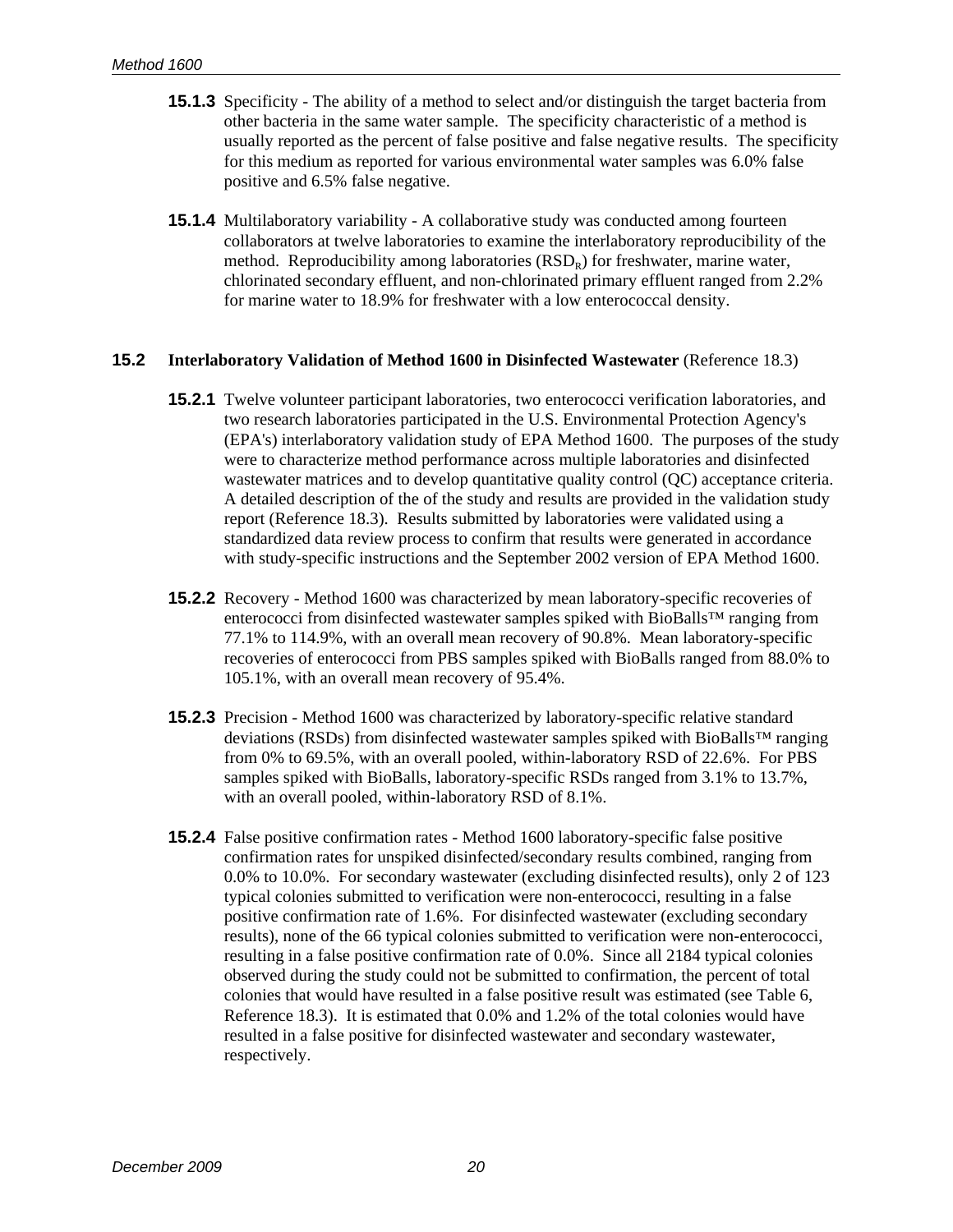**15.2.5** False negative rates - Method 1600 laboratory-specific false negative rates laboratory-specific false negative confirmation rates for unspiked disinfected/secondary results combined, ranged from 28.6% to 100.0%. For secondary wastewater (excluding disinfected results), 62 of 79 atypical colonies submitted to verification were identified as enterococci, resulting in a false negative confirmation rate of 78.5% for secondary wastewater. For disinfected wastewater (excluding secondary results), eight of eight atypical colonies submitted to verification were identified as enterococci, resulting in a false negative confirmation rate of 100.0% for disinfected wastewater. Since all 839 atypical colonies observed during the study could not be submitted to confirmation, the percent of total colonies that would have resulted in a false negative result was estimated. It is estimated that 21.2% and 22.8% of the total colonies would have resulted in a false negative for disinfected wastewater and secondary wastewater, respectively. The false positive and negative assessments are provided in **Table 8**.

#### **Table 8. False Positive and False Negative Assessment for Unspiked Disinfected and Unspiked Secondary Wastewater Effluents**

|                              | <b>Total colonies</b> |          | False positive (FP) assessment   |                    |                                                |                                                                                     | False negative (FN) assessment    |                    |                                             |                                                                                     |
|------------------------------|-----------------------|----------|----------------------------------|--------------------|------------------------------------------------|-------------------------------------------------------------------------------------|-----------------------------------|--------------------|---------------------------------------------|-------------------------------------------------------------------------------------|
| <b>Matrix</b>                | Typical               | Atypical | Typical<br>colonies<br>submitted | No. FP<br>colonies | FP<br>confirmation<br>rate $(\%)$ <sup>a</sup> | Estimated<br>% of total<br>colonies<br>that would<br>have been<br>a FP <sup>b</sup> | Atypical<br>colonies<br>submitted | No. FN<br>colonies | FN<br>confirmation<br>rate $(\%)$ $\degree$ | Estimated<br>% of total<br>colonies<br>that would<br>have been a<br>FN <sup>d</sup> |
| Disinfected                  | 391                   | 105      | 66                               | 0                  | 0.0                                            | 0.0                                                                                 | 8                                 | 8                  | 100.0                                       | 21.2                                                                                |
| Secondary                    | 1793                  | 734      | 123                              | 2                  | 1.6                                            | 1.2                                                                                 | 79                                | 62                 | 78.5                                        | 22.8                                                                                |
| Disinfected $+$<br>Secondary | 2184                  | 839      | 189                              | $\overline{2}$     | 1.1                                            | 0.8                                                                                 | 87                                | 70                 | 80.5                                        | 22.3                                                                                |

False positive confirmation rate = number of false positive colonies / number of typical colonies submitted

 $b$  Percent of total colonies estimated to be false positives = [(total typical colonies FP confirmation rate) / (total number of typical and atypical colonies observed); e.g.,  $[(1793 \times (2/123))/(1793+734)] \times 100 = 1.2\%$ 

c False negative confirmation rate = number of false negative colonies / number of atypical colonies submitted

 $d$  Percent of total colonies estimated to be false negatives = [(total atypical colonies\* FN confirmation rate) / (total number of typical and atypical colonies observed)]  $\times$  100; e.g.,  $[(734 \times (62/79))/(1793+734)] \times 100 = 22.8\%$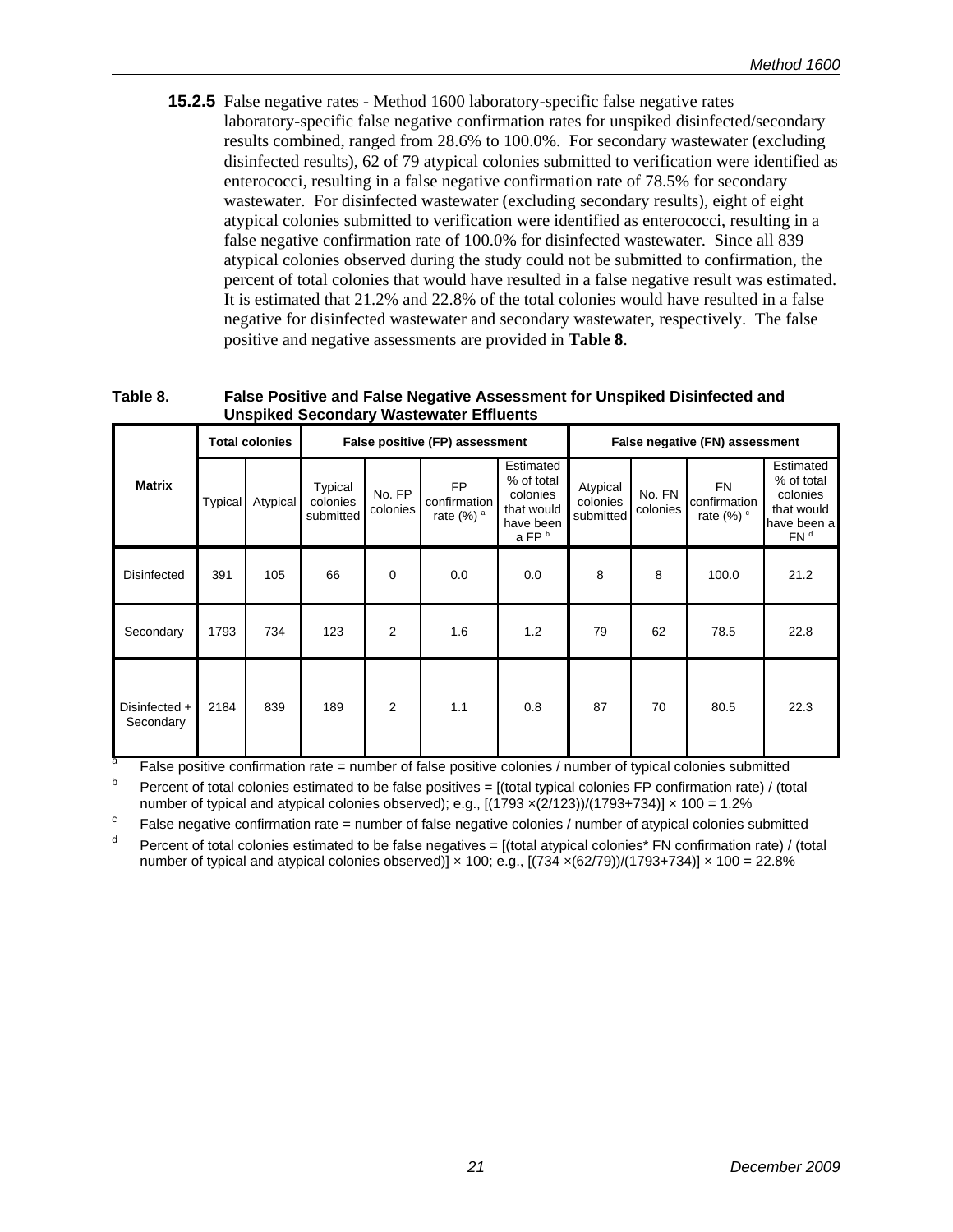**15.2.6** During evaluation of the study results, it was noted that many of the false negatives (atypical colonies submitted to verification which were identified as enterococci) were pink to red in color but simply lacked a blue halo. The predecessor to EPA Method 1600 for enterococci is EPA Method 1106.1 which uses mE and EIA media. For EPA Method 1106.1, pink to red colonies on mE, which produce a brown precipitate after transfer to EIA are considered positive for enterococci. Tetrazolium chloride (TTC), the reagent responsible for producing pink to red enterococci colonies on mE, is also included as a reagent in mEI. A follow-on study was conducted, for which pink to red colonies without halos from unspiked secondary wastewaters were submitted to verification. For pink to red colonies without halos that were  $\geq 0.5$  mm colony size, 54 of 90 colonies submitted were identified as enterococci, resulting in a 60.0% verification rate.

Results of the verification analyses from the initial study were assessed with pink to red colonies without halos being counted as enterococci. When pink to red colonies without halos are counted as enterococci, the estimated percent of total colonies that would have resulted in false positives increases slightly from 0.8% to 2.7%, for combined disinfected and secondary results. More importantly, the estimated percent of total colonies that would have resulted in false negatives decreased from 22.3% to 7.0% for combined disinfected and secondary results and from 21.2% to 2.9% for disinfected wastewater. The re-assessment of false positive and false negative initial study results with pink to red colonies without halos counted as enterococci are provided in **Table 9**.

|                                             |         | <b>Total colonies</b> |                                  | False positive (FP) assessment |                                               |                                                                                     |                                   | False negative (FN) assessment |                                                    |                                                                                     |  |
|---------------------------------------------|---------|-----------------------|----------------------------------|--------------------------------|-----------------------------------------------|-------------------------------------------------------------------------------------|-----------------------------------|--------------------------------|----------------------------------------------------|-------------------------------------------------------------------------------------|--|
| <b>Matrix</b><br>(sample no.)               | Typical | Atypical              | Typical<br>colonies<br>submitted | No. FP<br>colonies             | FP<br>confirmation<br>rate $(%)$ <sup>a</sup> | Estimated<br>% of total<br>colonies<br>that would<br>have been<br>a FP <sup>b</sup> | Atypical<br>colonies<br>submitted | No. FN<br>colonies             | <b>FN</b><br>confirmation<br>rate $(\%)$ $\degree$ | Estimated<br>% of total<br>colonies<br>that would<br>have been a<br>FN <sup>d</sup> |  |
| Disinfected<br>$(Samples 1-4)$              | 477     | 19                    | 69                               | 0                              | 0.0                                           | 0.0                                                                                 | 4                                 | 3                              | 75.0                                               | 2.9                                                                                 |  |
| Secondary<br>(Samples 5,<br>6)              | 2291    | 236                   | 166                              | 7                              | 4.2                                           | 3.8                                                                                 | 32                                | 27                             | 84.4                                               | 7.9                                                                                 |  |
| Disinfected &<br>Secondary<br>(Samples 1-6) | 2768    | 255                   | 235                              | 7                              | 3.0                                           | 2.7                                                                                 | 36                                | 30                             | 83.3                                               | 7.0                                                                                 |  |

**Table 9. Re-Assessment of False Positive and False Negative Initial Study Results with Pink to Red Colonies without Halos Counted as Enterococci** 

a False positive confirmation rate = number of false positive colonies / number of typical colonies submitted

b Percent of total colonies estimated to be false positives  $=$  [(total typical colonies  $\times$  FP confirmation rate) / (total number of typical and atypical colonies observed)]  $\times$  100; e.g.,  $[(2291\times(7/166))/(2291+236)] \times 100 = 3.8\%$ 

False negative confirmation rate = number of false negative colonies / number of atypical colonies submitted c

d Percent of total colonies estimated to be false negatives = [(total atypical colonies × FN confirmation rate) / (total number of typical and atypical colonies observed)]  $\times$  100; e.g.,  $[(236 \times (27/32))/(2291+236)] \times 100 = 7.9\%$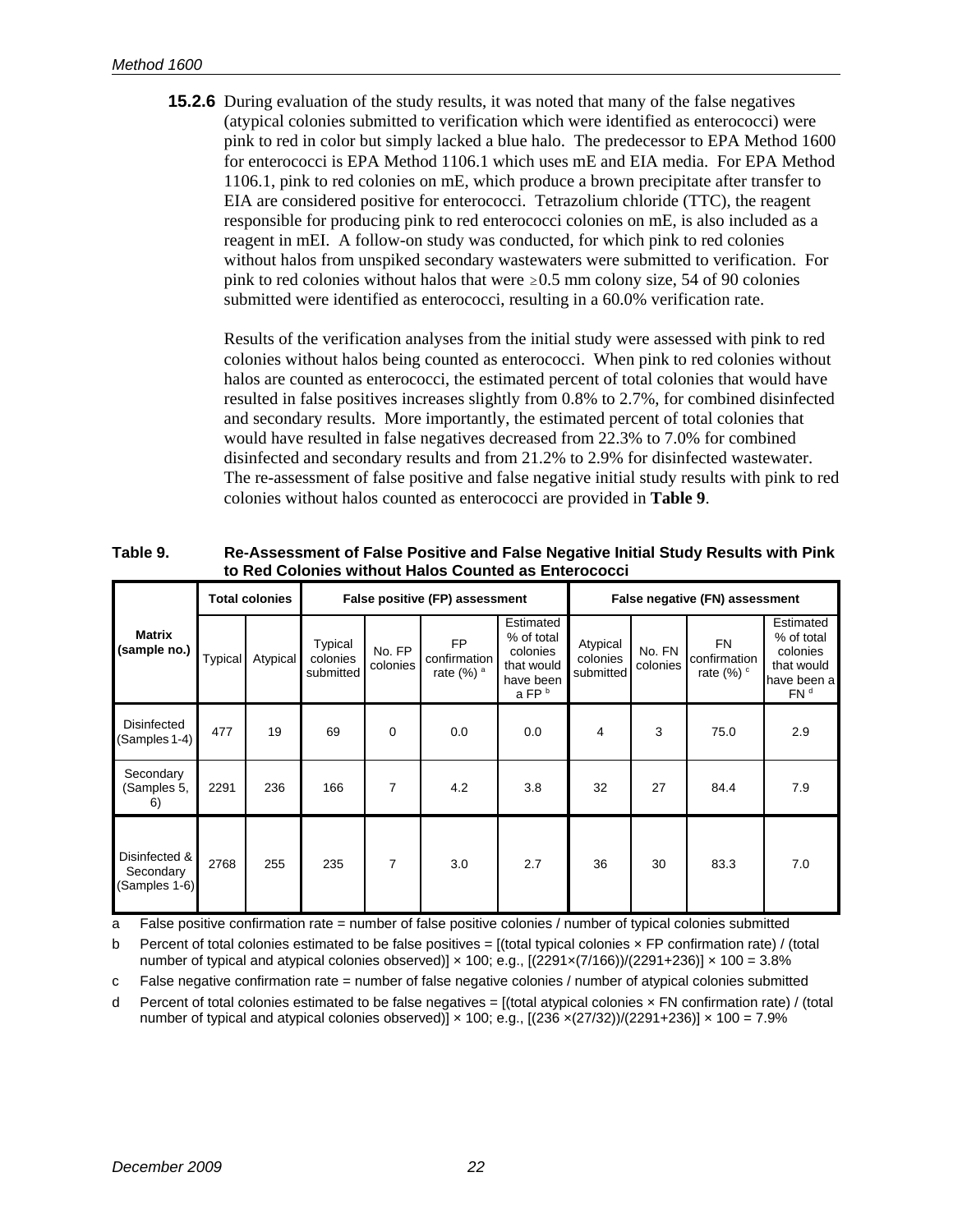### <span id="page-28-0"></span>**16.0 Pollution Prevention**

- **16.1** The solutions and reagents used in this method pose little threat to the environment when recycled and managed properly.
- **16.2** Solutions and reagents should be prepared in volumes consistent with laboratory use to minimize the volume of expired materials to be disposed.

### **17.0 Waste Management**

- **17.1** It is the laboratory's responsibility to comply with all federal, state, and local regulations governing waste management, particularly the biohazard and hazardous waste identification rules and land disposal restrictions, and to protect the air, water, and land by minimizing and controlling all releases from fume hoods and bench operations. Compliance with all sewage discharge permits and regulations is also required.
- **17.2** Samples, reference materials, and equipment known or suspected to have viable enterococci attached or contained must be sterilized prior to disposal.
- **17.3** Samples preserved with HCl to pH <2 are hazardous and must be neutralized before being disposed, or must be handled as hazardous waste.
- **17.4** For further information on waste management, consult "The Waste Management Manual for Laboratory Personnel" and "Less Is Better: Laboratory Chemical Management for Waste Reduction," both available from the American Chemical Society's Department of Government Relations and Science Policy, 1155 16th Street NW, Washington, DC 20036.

### **18.0 References**

- **18.1** Cabelli, V. J., A. P. Dufour, M. A. Levin, L. J. McCabe, and P. W. Haberman, 1979. *Relationship of Microbial Indicators to Health Effects at Marine Bathing Beaches*. Amer. Jour. Public Health. 69:690-696.
- **18.2** Dufour, A.P. 1984. *Health Effects Criteria for Fresh Recreational Waters,* EPA-600/1-84-004. Office of Research and Development, USEPA.
- **18.3** USEPA. 2004. *Results of the Interlaboratory Validation of EPA Method 1600 (mEI) for Enterococci in Wastewater Effluent.* December 2004. EPA 821-R-04-008.
- **18.4** Messer, J.W. and A.P. Dufour. 1998. *A Rapid, Specific Membrane Filtration Procedure for Enumeration of Enterococci in Recreational Water.* Appl. Environ. Microbiol*.* 64:678-680.
- **18.5** ACS. 2000. *Reagent Chemicals, American Chemical Society Specifications*. American Chemical Society, New York. For suggestions of the testing of reagents not listed by the American Chemical Society, see *AnalaR Standards for Laboratory Chemicals*, BDH, Poole, Dorset, UK and the United States Pharmacopeia.
- **18.6** APHA. 1998. *Standard Methods for the Examination of Water and Wastewater*. 20th Edition. American Public Health Association, Washington D.C.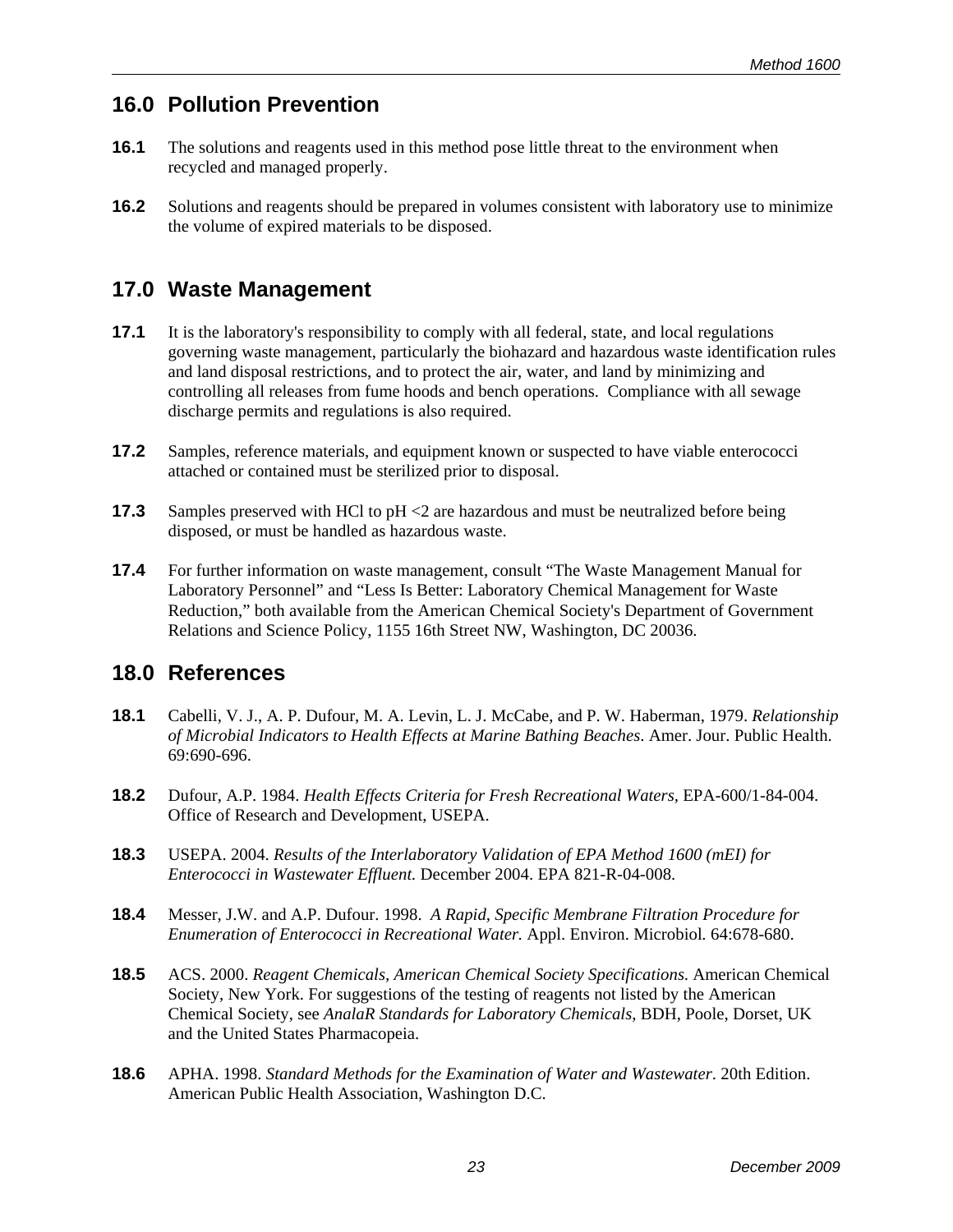**18.7** Bordner, R., J.A. Winter, and P.V. Scarpino (eds.). *Microbiological Methods for Monitoring the Environment: Water and Wastes*, EPA-600/8-78-017. Cincinnati, OH: U.S. Environmental Protection Agency, 1978.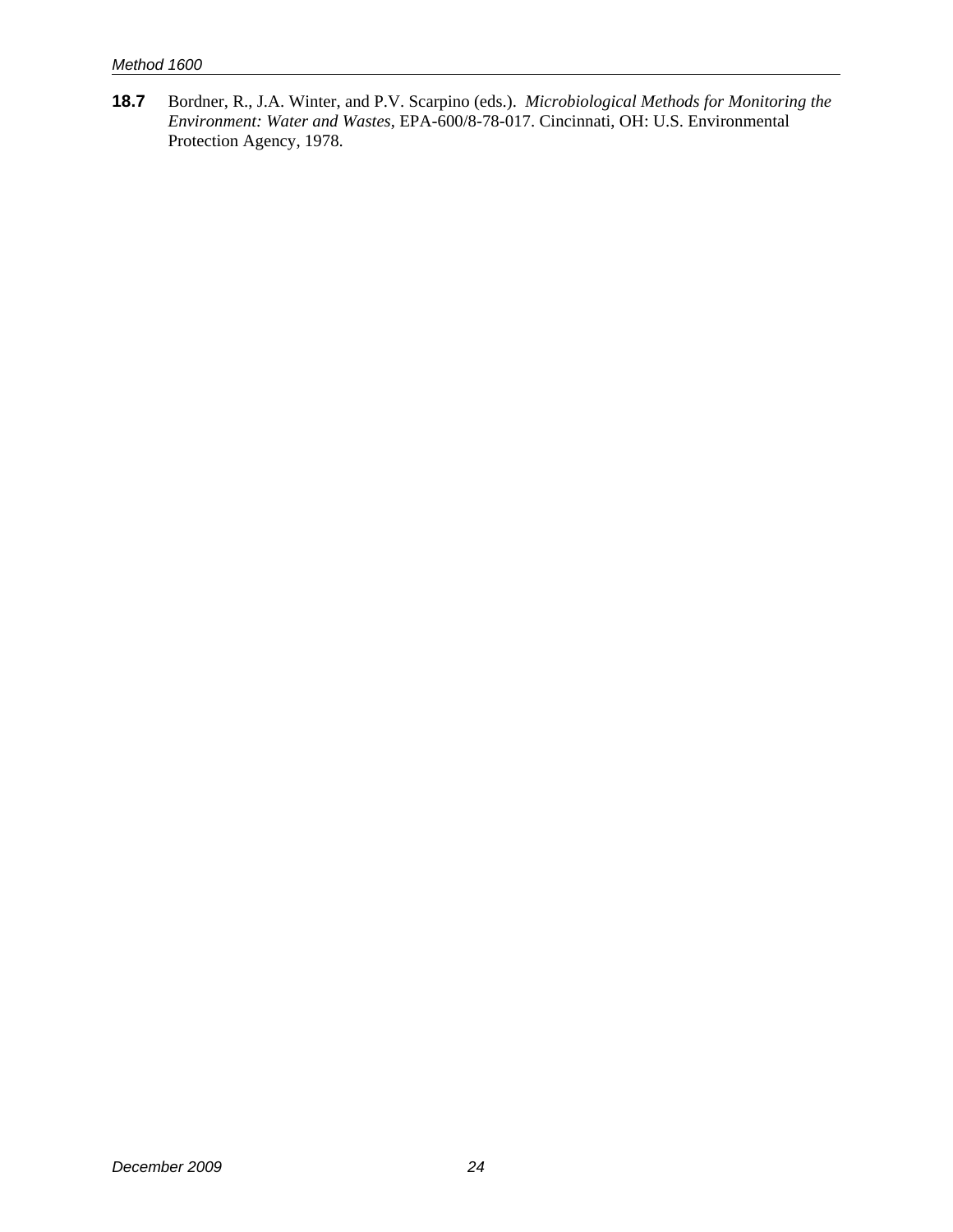<span id="page-30-0"></span>**Appendix A: Part II (General Operations), Section A (Sample Collection, Preservation, and Storage)**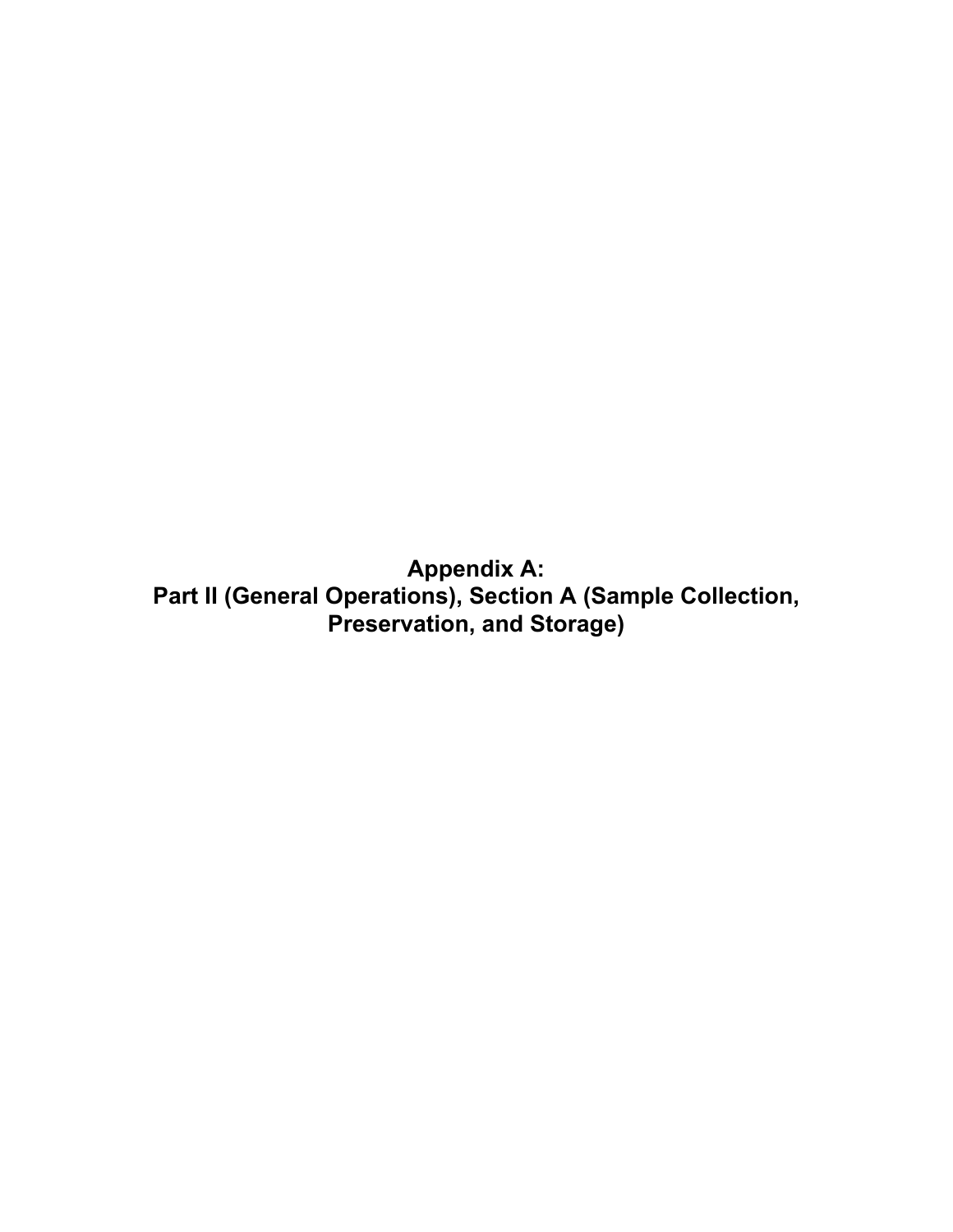### **Sample Collection**<sup>1</sup>

#### **1.0 Sample Containers**

**1.1 Sample Bottles:** bottles must be resistant to sterilizing conditions and the solvent action of water. Wide-mouth borosilicate glass bottles with screw-cap or ground-glass stopper or heat-resistant plastic bottles may be used if they can be sterilized without producing toxic materials (see examples A and C in Figure 1). Screw-caps must not produce bacteriostatic or nutritive compounds upon sterilization.



Figure 1. Suggested sample containers.

- **1.2 Selection and Cleaning of Bottles:** Samples bottles should be at least 125 mL volume for adequate sampling and for good mixing. Bottles of 250 mL, 500 mL, and 1000 mL volume are often used for multiple analyses. Discard bottles which have chips, cracks, and etched surfaces. Bottle closures must be water-tight. Before use, thoroughly cleanse bottles and closures with detergent and hot water, followed by a hot water rinse to remove all trace of detergent. Then rinse them three times with laboratory-pure water.
- **1.3 Dechlorinating Agent:** The agent must be placed in the bottle when water and wastewater samples containing residual chlorine are anticipated. Add sodium thiosulfate to the bottle before sterilization at a concentration of 0.1 mL of a 10% solution for each 125 mL sample volume. This concentration will neutralize approximately 15 mg/L of residue chlorine.
- **1.4** Chelating Agent: A chelating agent should be added to sample bottles used to collect samples suspected of containing >0.01 mg/L concentrations of heavy metals such as copper, nickel or zinc, etc. Add 0.3 mL of a 15% solution of ethylenediaminetetraacetic acid (EDTA) tetrasodium salt, for each 125 mL sample volume prior to sterilization.

<sup>&</sup>lt;sup>1</sup>The text is taken from Part II, Section A, of the EPA publication "Microbiological Methods for Monitoring the Environment" EPA-600/8-78-017, December 1978.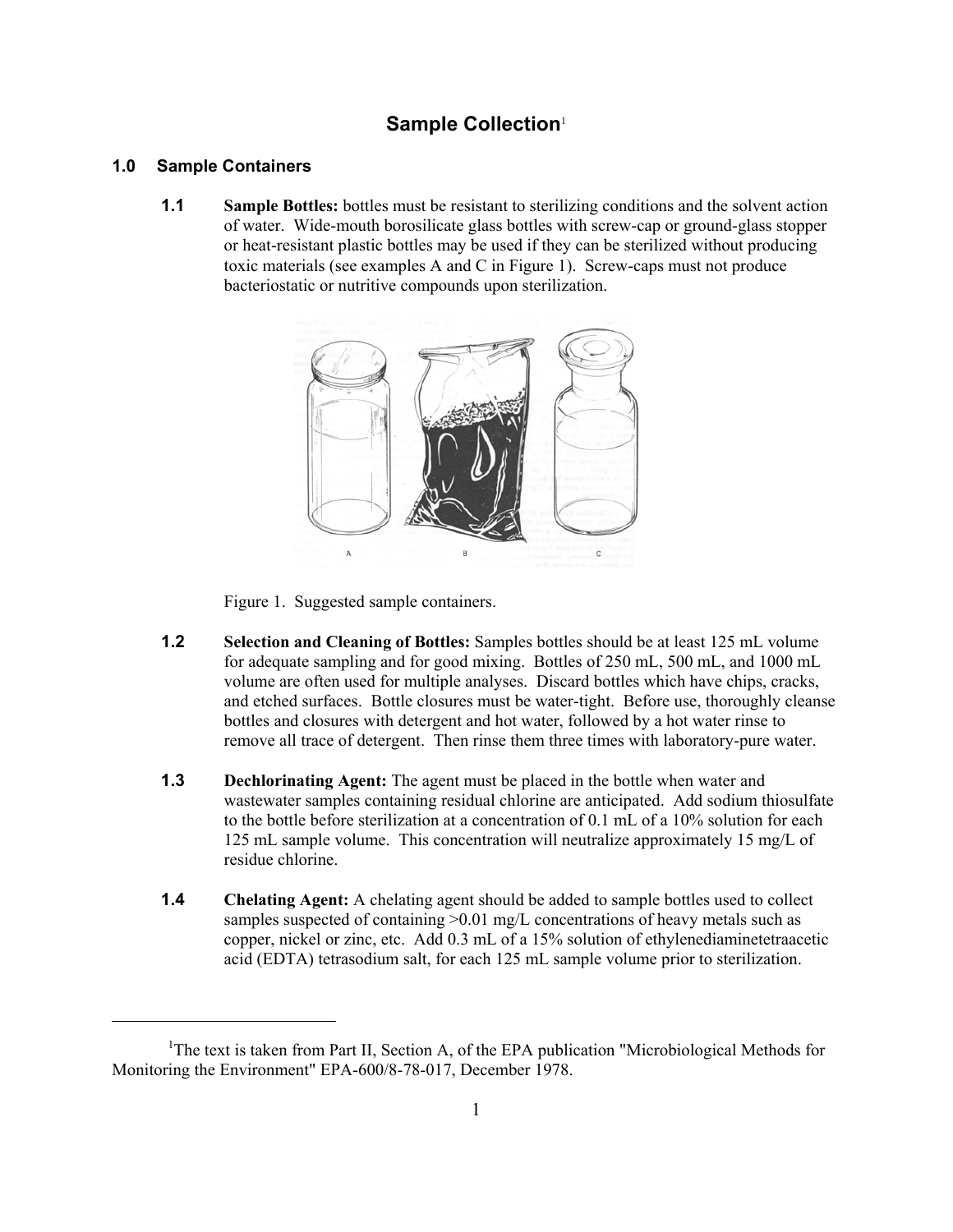- **1.5 Wrapping Bottles:** Protect the tops and necks of glass stoppered bottles from contamination by covering them before sterilization with aluminum foil or kraft paper.
- **1.6** Sterilization of Bottles: Autoclave glass or heat-resistant plastic bottles at 121<sup>o</sup>C for 15 minutes. Alternatively, dry glassware may be sterilized in a hot oven at 170°C for not less than two hours. Ethylene oxide gas sterilization is acceptable for plastic containers that are not heat-resistant. Sample bottles sterilized by gas should be stored overnight before being used to allow the last traces of gas to dissipate.
- **1.7 Plastic Bags:** The commercially available bags (Whirl-pak) (see example B in Figure 1) are a practical substitute for plastic or glass samples bottles in sampling soil, sediment, or biosolids. The bags are sealed in manufacture and opened only at time of sampling. The manufacturer states that such bags are sterilized.

#### **2.0 Sampling Techniques**

Samples are collected by hand or with a sampling device if the sampling site has difficult access such as a bridge or bank adjacent to a surface water.

- **2.1 Chlorinated Samples:** When samples such as treated waters, chlorinated wastewaters or recreational waters are collected, the sample bottle must contain a dechlorinating agent (see section 1.3 above).
- **2.2 Composite Sampling:** In no case should a composite sample be collected for bacteriologic examination. Data from individual samples show a range of values. A composite sample will not display this range. Individual results will give information about industrial process variations in flow and composition. Also, one or more portions that make up a composite sample may contain toxic or nutritive materials and cause erroneous results.
- **2.3 Surface Sampling by Hand:** A grab sample is obtained using a sample bottle prepared as described in (1) above. Identify the sampling site on the bottle label and on a field log sheet. Remove the bottle covering and closure and protect from contamination. Grasp the bottle at the base with one hand and plunge the bottle mouth down into the water to avoid introducing surface scum (Figure 2). Position the mouth of the bottle into the current away from the hand of the collector and, if applicable, away from the side of the sampling platform. The sampling depth should be 15-30 cm (6-12 inches) below the water surface. If the water body is static, an artificial current can be created, by moving the bottle horizontally in the direction it is pointed and away from the sampler. Tip the bottle slightly upwards to allow air to exit and the bottle to fill. After removal of the bottle from the stream, pour out a small portion of the sample to allow an air space of 2.5-5 cm (1-2 inches) above each sample for proper mixing of the sample before analyses. Tightly stopper the bottle and place on ice (do not freeze) for transport to the laboratory.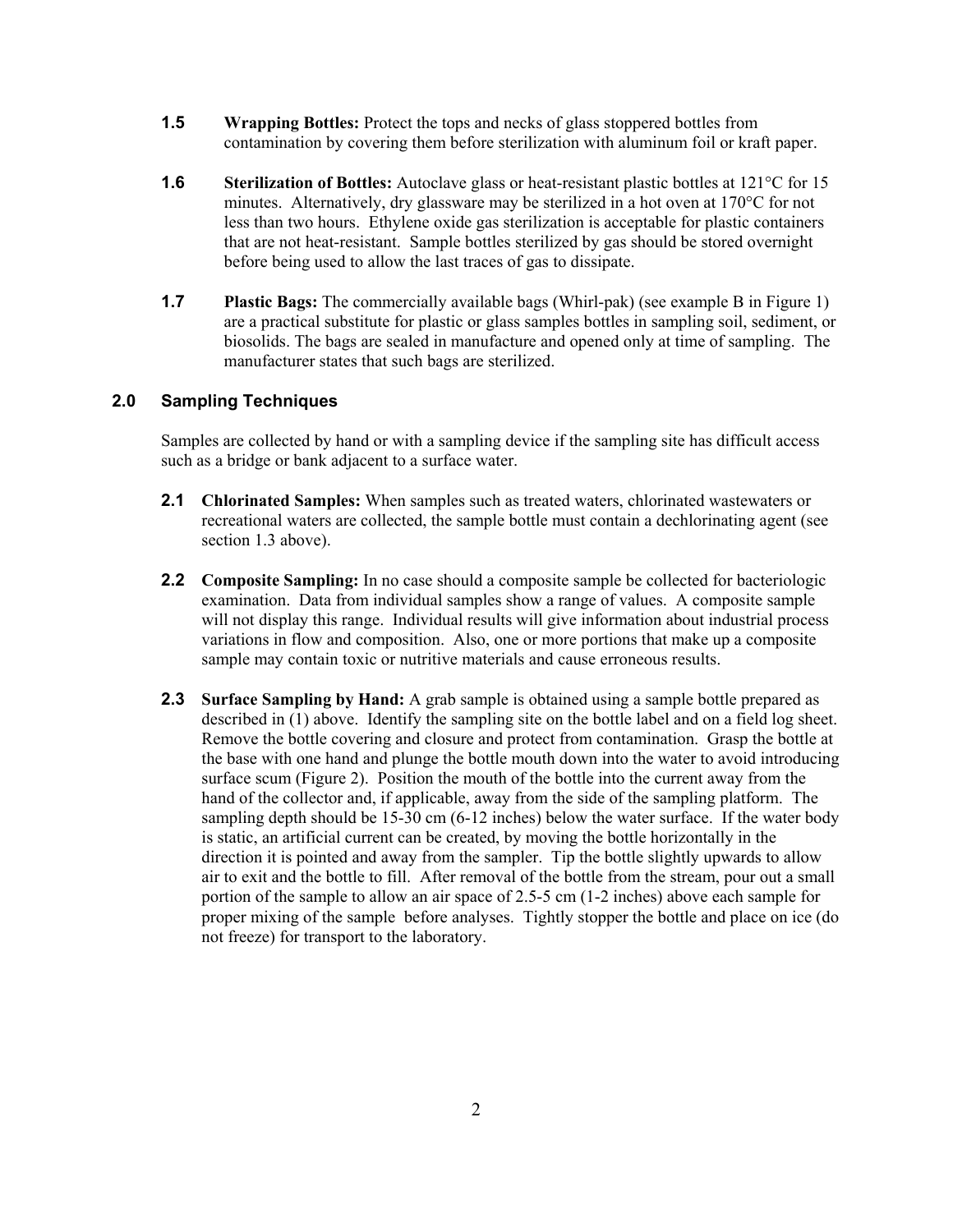

Figure 2. Grab sampling technique for surface waters.

#### **3.0 Selection of Sampling Sites and Frequency**

These will be described for streams, rivers, estuarine, marine, and recreational waters as well as domestic and industrial wastewaters.

- **3.1 Stream Sampling:** The objectives of the initial survey dictate the location, frequency and number of samples to be collected.
	- **3.1.1** Selection of Sampling Sites: A typical stream sampling program includes sampling locations upstream of the area of concern, upstream and downstream of waste discharges, upstream and downstream from tributary entrances to the river and upstream of the mouth of the tributary. For more complex situations, where several waste discharges are involved, sampling includes sites upstream and downstream from the combined discharge area and samples taken directly from each industrial or municipal waste discharge. Using available bacteriological, chemical and discharge rate data, the contribution of each pollution source can be determined.
	- **3.1.2** Small Streams: Small streams should be sampled at background stations upstream of the pollution sources and at stations downstream from pollution sources. Additional sampling sites should be located downstream to delineate the zones of pollution. Avoid sampling areas where stagnation may occur (e.g., backwater of a tributary) and areas located near the inside bank of a curve in the stream which may not be representative of the main channel.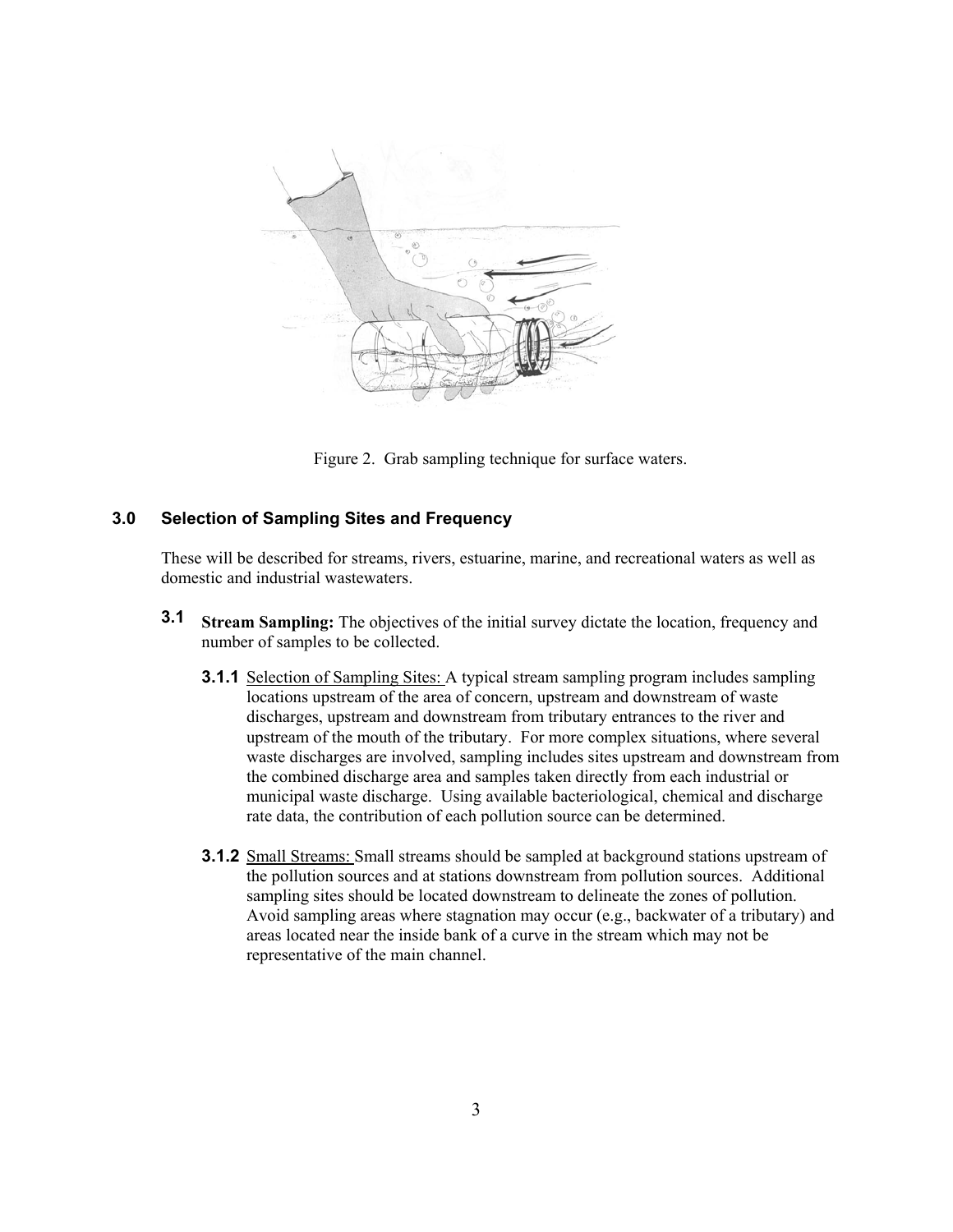- **3.1.3** Large Streams and Rivers: Large streams are usually not well mixed laterally for long distances downstream from the pollution sources. Sampling sites below point source pollution should be established to provide desired downstream travel time and dispersal as determined by flow rate measurements. Particular care must be taken to establish the proper sampling points. Occasionally, depth samples are necessary to determine vertical mixing patterns.
- **3.2 Estuarine and Marine Sampling**: Sampling estuarine and marine waters requires the consideration of other factors in addition to those usually recognized in fresh water sampling. They include tidal cycles, current patterns, bottom currents and counter-currents, stratification, seasonal fluctuations, dispersion of discharges and multi-depth samplings.

The frequency of sampling varies with the objectives. When a sampling program is started, it may be necessary to sample every hour around the clock to establish pollution loads and dispersion patterns. The sewage discharges may occur continuously or intermittently.

When the sampling strategy for a survey is planned, data may be available from previous hydrological studies done by the Coast Guard, Corps of Engineers, National Oceanic and Atmospheric Administration (NOAA), U.S. Geological Survey, or university and private research investigations. In a survey, float studies and dye studies are often carried out to determine surface and undercurrents. Initially depth samples are taken on the bottom and at five feet increments between surface and bottom. A random grid pattern for selecting sampling sites is established statistically.

**3.2.1** Estuarine Sampling: When a survey is made on an estuary, samples are often taken from a boat, usually making an end to end traverse of the estuary. Another method involves taking samples throughout a tidal cycle, every hour or two hours from a bridge or from an anchored boat at a number of fixed points.

In a large bay or estuary where many square miles of area are involved, a grid or series of stations may be necessary. Two sets of samples are usually taken from an area on a given day, one at ebb or flood slack water, and the other three hours earlier, or later, at the half tidal interval. Sampling is scheduled so that the mid-sampling time of each run coincides with the calculated occurrence of the tidal condition.

In location sampling sites, one must consider points at which tributary waters enter the main stream or estuary, location of shellfish beds and bathing beaches. The sampling stations can be adjusted as data accumulate. For example, if a series of stations half mile apart consistently show similar values, some of these stations may be dropped and other stations added in areas where data shows more variability.

Considerable stratification can occur between the salt water from the sea and the fresh water supplied by a river. It is essential when starting a survey of an unknown estuary to find out whether there is any marked stratification. This can be done by chloride determinations at different locations and depths. It is possible for stratification to occur in one part of an estuary and not in another.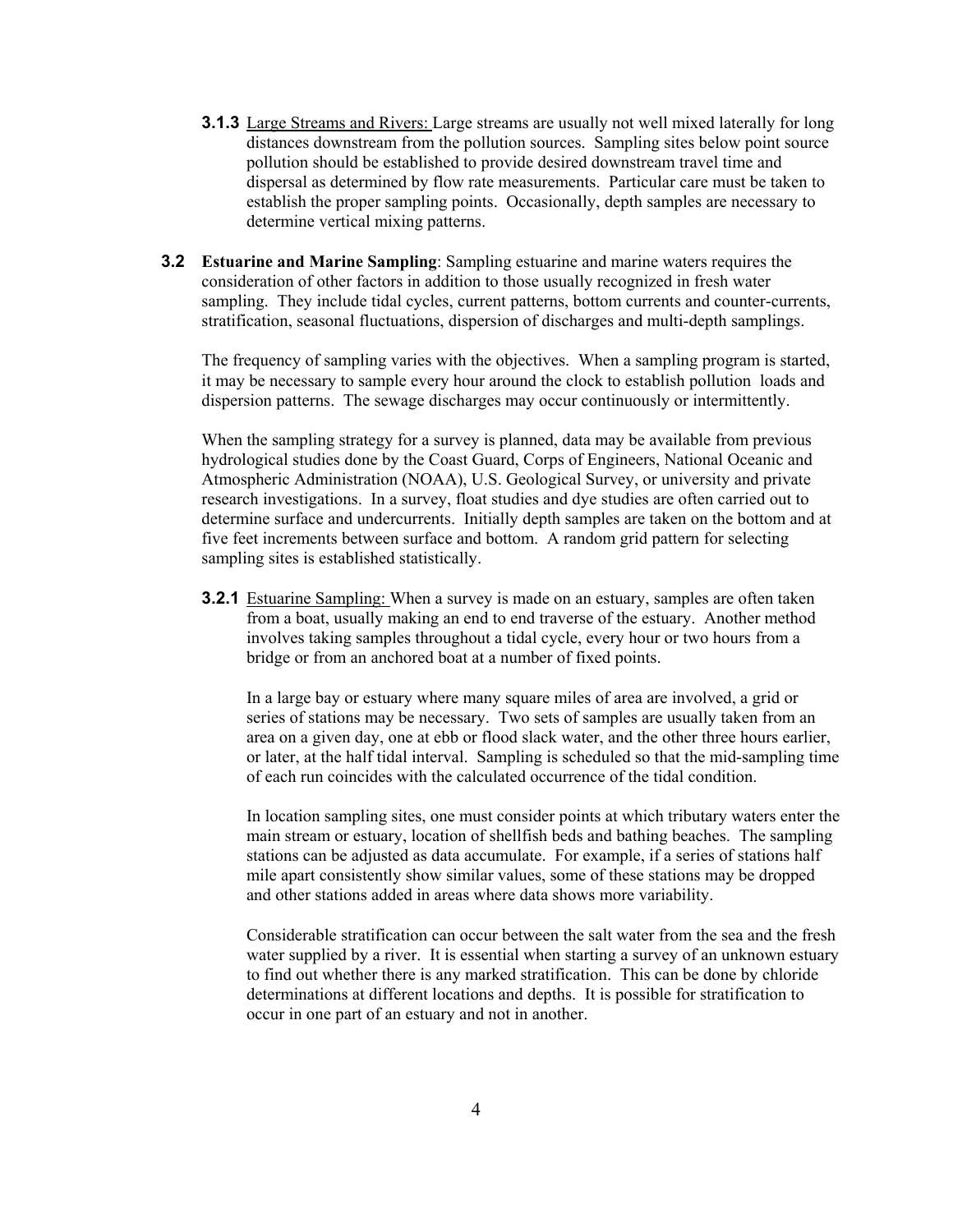On a flood tide, the more dense salt water pushing up into the less dense fresh river water will cause an overlapping with the fresh water flowing on top. A phenomenon called a salt water wedge can form. As a result, stratification occurs. If the discharge of pollution is in the salt water layer, the contamination will be concentrated near the bottom at the flood tide. The flow or velocity of the fresh water will influence the degree of stratification which occurs. If one is sampling only at the surface, it is possible that the data will not show the polluted underflowing water which was contaminated at the point below the fresh water river. Therefore, where stratification is suspected, samples at different depths will be needed to measure vertical distribution.

**3.2.2** Marine Sampling: In ocean studies, the environmental conditions are most diverse along the coast where shore, atmosphere and the surf are strong influences. The shallow coastal waters are particularly susceptible to daily fluctuations in temperature and seasonal changes.

Sampling during the entire tidal cycle or during a half cycle may be required. Many ocean studies such as sampling over the continental shelf involve huge areas and no two areas of water are the same.

Selection of sampling sites and depths are most critical in marine waters. In winter, cooling of coastal waters can result in water layers which approach 0°C. In summer, the shallow waters warm much faster than the deeper waters. Despite the higher temperature, oxygen concentrations are higher in shallow than in deeper waters due to greater water movement, surf action and photosynthetic activity from macrophytes and the plankton.

Moving from the shallow waters to the intermediate depths, one observes a moderation of these shallow water characteristics. In the deeper waters, there is a marked stabilization of conditions. Water temperatures are lower and more stable. There is limited turbulence, little penetration of light, sparse vegetation and the ocean floor is covered with a layer of silts and sediments.

**3.3** Recreational Waters (Bathing Beaches): Sampling sites at bathing beaches or other recreational areas should include upstream or peripheral areas and locations adjacent to natural drains that would discharge stormwater, or run-off areas draining septic wastes from restaurants, boat marinas, or garbage collection areas. Samples of bathing beach water should be collected at locations and times of heaviest use. Daily sampling, preferably in the afternoon, is the optimum frequency during the season. Weekends and holidays which are periods of highest use must be included in the sampling program. Samples of estuarine bathing waters should be obtained at high tide, ebb tide and low tide in order to determine the cyclic water quality and deterioration that must be monitored during the swimming season.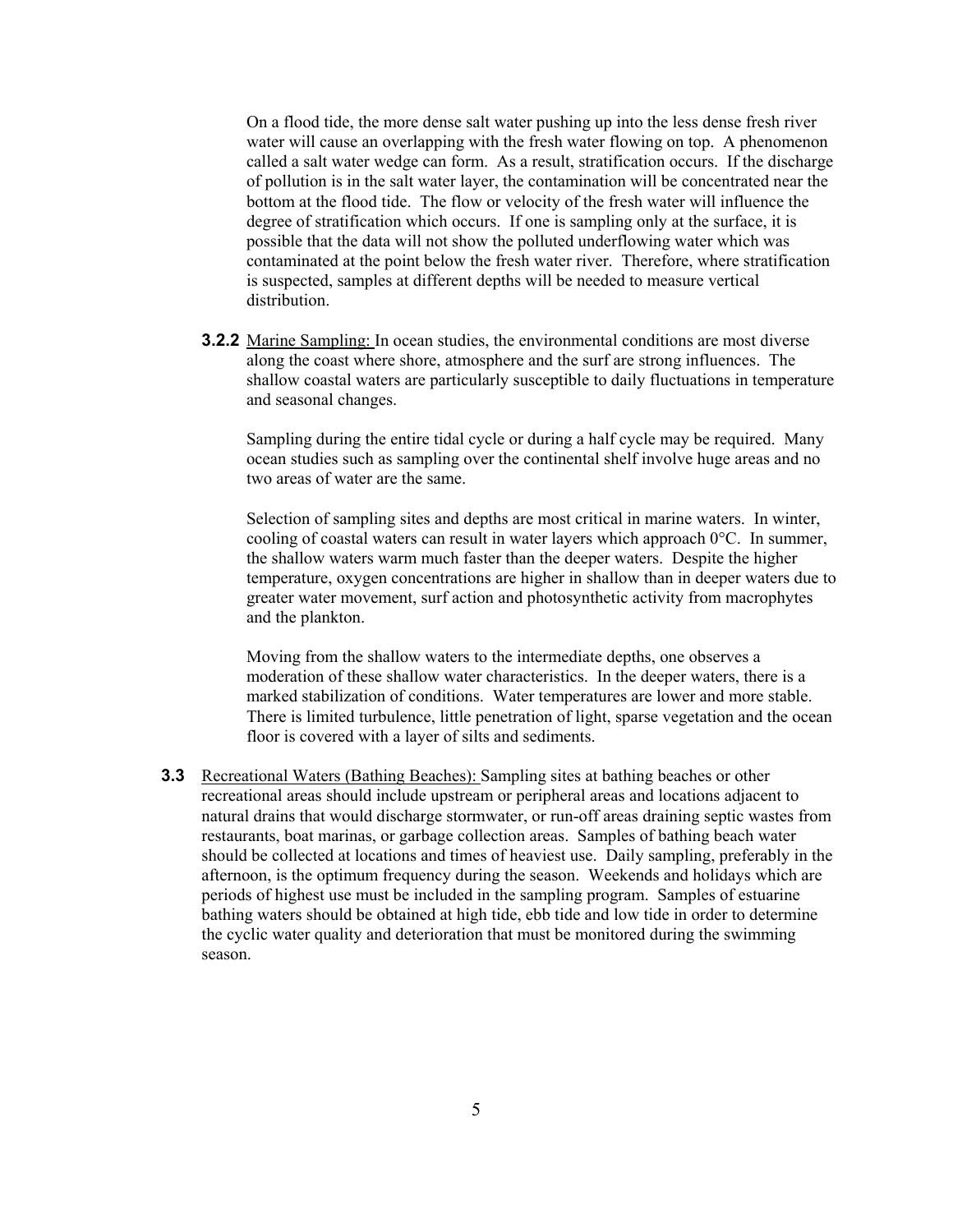**3.4** Domestic and Industrial Waste Discharges: It is often necessary to sample secondary and tertiary wastes from municipal waste treatment plants and various industrial waste treatment operations. In situations where the plant treatment efficiency varies considerably, grab samples are collected around the clock at selected intervals for a three to five day period. If it is known that the process displays little variation, fewer samples are needed. In no case should a composite sample be collected for bacteriological examination. The National Pollution Discharge Elimination System (NPDES) has established wastewater treatment plant effluent limits for all dischargers. These are often based on maximum and mean values. A sufficient number of samples must be collected to satisfy the permit and/or to provide statistically sound data and give a fair representation of the bacteriological quality of the discharge.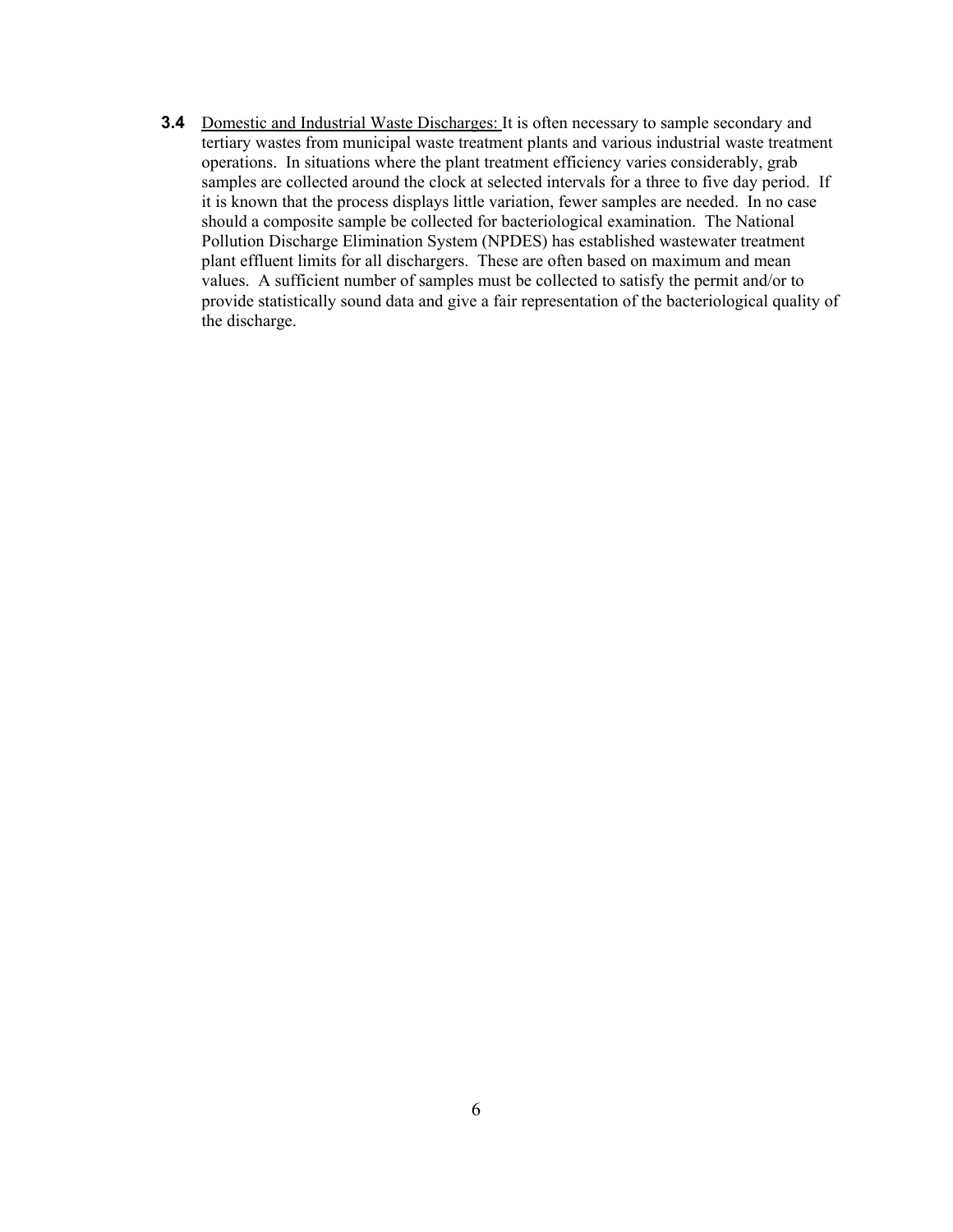<span id="page-37-0"></span>**Appendix B: Part II (General Operations), Sections C.3.5 (Counting Colonies) and C.3.6 (Calculation of Results)**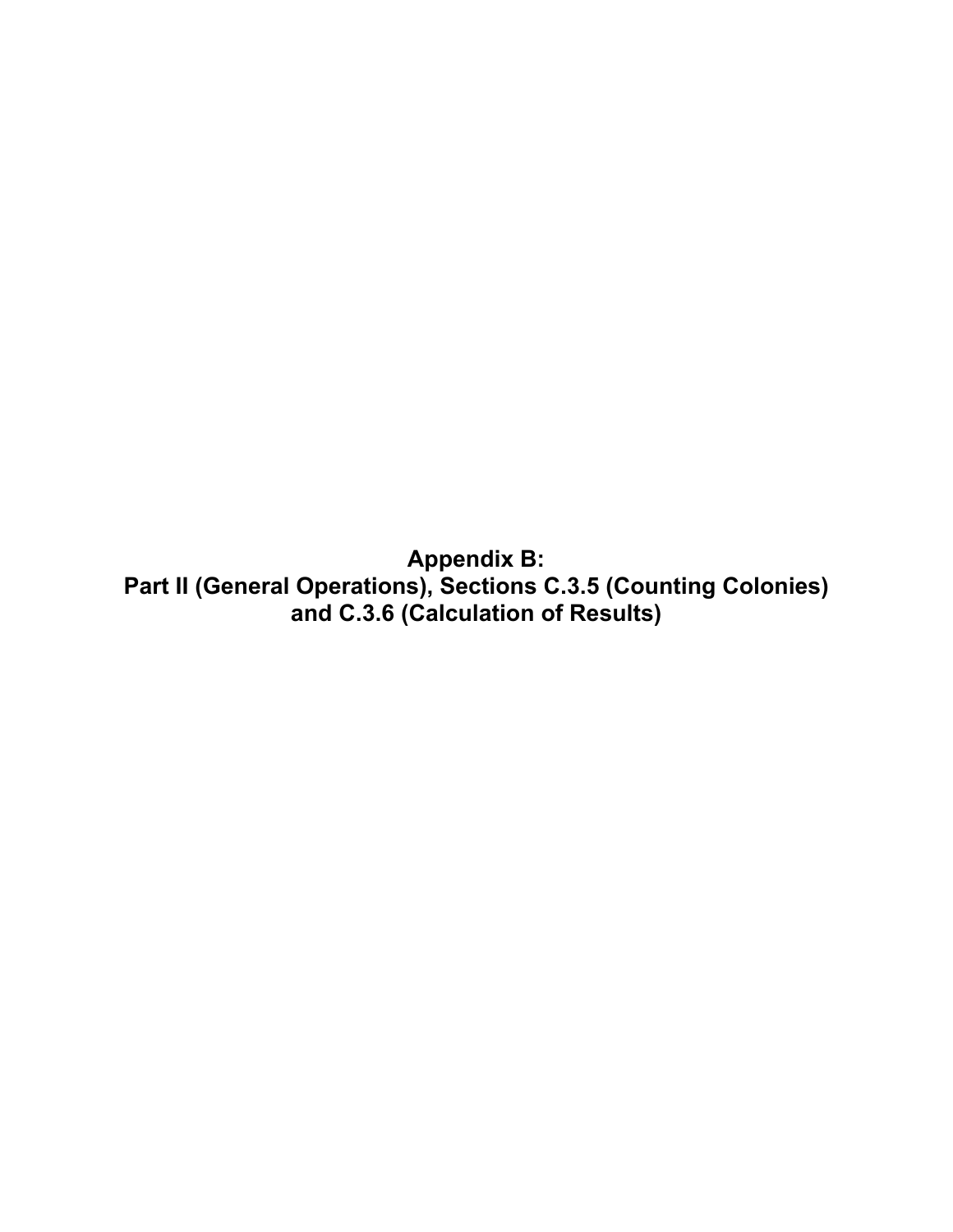#### **Counting Colonies**<sup>1</sup>

#### **1.0 Counting Colonies**

Colonies should be counted using a fluorescent lamp with a magnifying lens. The flourescent lamp should be nearly perpendicular to the membrane filter. Count colonies individually, even if they are in contact with each other. The technician must learn to recognize the difference between two or more colonies which have grown into contact with each other and single, irregularly shaped colonies which sometimes develop on membrane filters. The latter colonies are usually associated with a fiber or particulate material and the colonies conform to the shape and size of the fiber or particulates. Colonies which have grown together almost invariably show a very fine line of contact.

#### **2.0 Calculation of Results**

**2.1** Select the membrane filter with the number of colonies in the acceptable range and calculate count per 100 mL according to the general formula:

Count per  $100 \text{ mL} = (No. of colonies counted/Volume of sample filtered, in mL) \times 100$ 

**2.2** Counts Within the Acceptable Limits

The acceptable range of colonies that are countable on a membrane is a function of the method. Different methods may have varying acceptable count ranges. All examples in this appemdix assume that the acceptable range of counts is between 20-60 colonies per membrane.

For example, assume that filtration of volumes of 50, 15, 5, 1.5, and 0.5 mL produced colony counts of 200, 110, 40, 10, and 5, respectively.

An analyst would not actually count the colonies on all filters. By inspection the analyst would select the membrane filter with the acceptable range of target colonies, as defined by the method, and then limit the actual counting to such membranes.

After selecting the best membrane filter for counting, the analyst counts colonies and applies the general formula as in section 2.1 above to calculate the count/100 mL.

- **2.3** More Than One Acceptable Count
	- **2.3.1** If there are acceptable counts on replicate plates, carry counts independently to final reporting units, then calculate the arithmetic mean of these counts to obtain the final reporting value.

<sup>&</sup>lt;sup>1</sup>The text is largely taken from Part II, Section C, of the EPA publication "Microbiological Methods for Monitoring the Environment" EPA-600/8-78-017, December 1978. Some examples were kindly provided by Kristen Brenner, US EPA.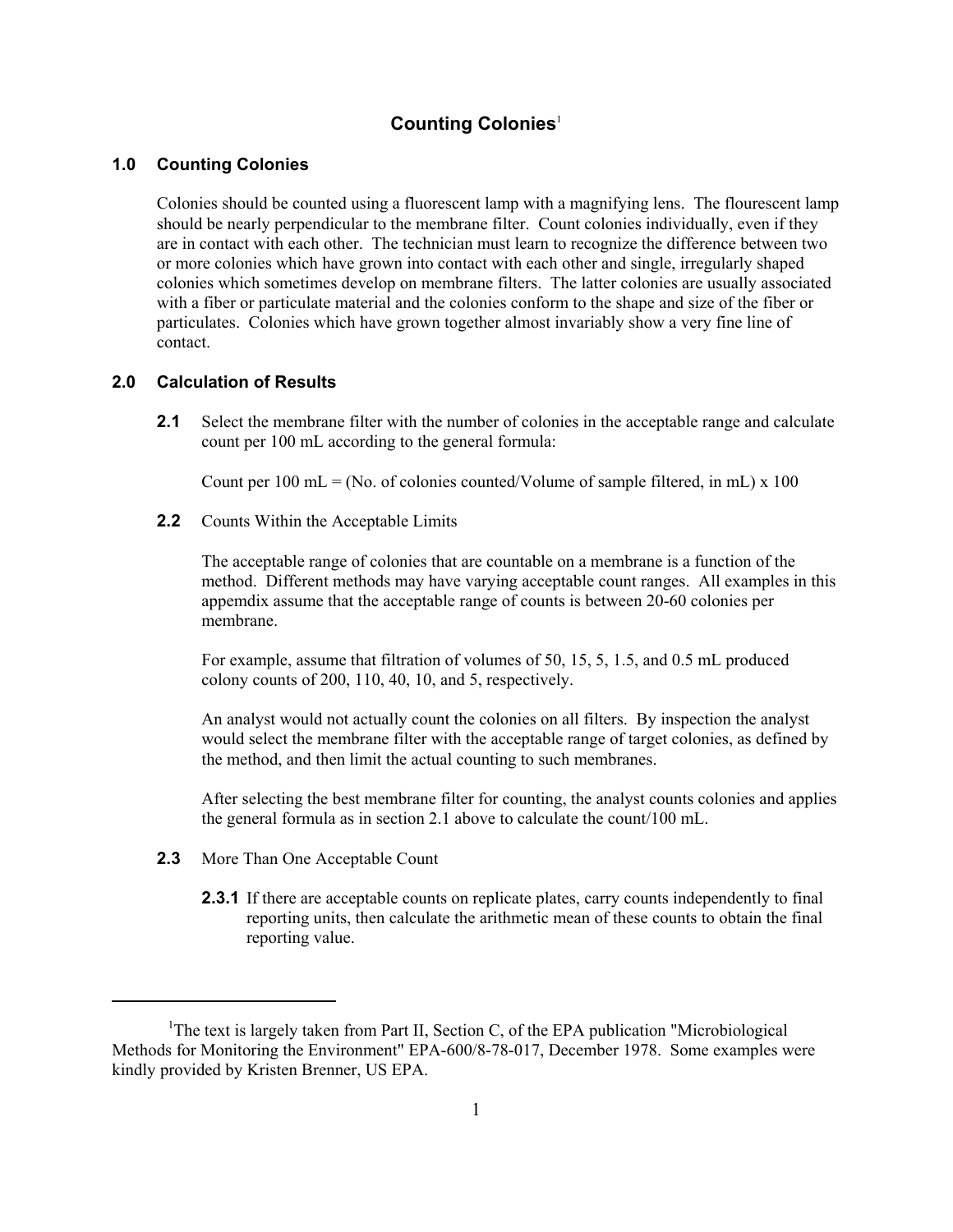Example, if the counts are 24 and 36 for replicate plates of 100 mL each, then the arithmetic mean is calculated as follows:

> (24 CFU/100 mL + 36 CFU/100 mL)  $= 30$  CFU/ 100 mL 2

**2.3.2** If there is more than one dilution having an acceptable range of counts, independently carry counts to final reporting units, then average for final reported value.

For example, if volumes of 100, 10, 1 and 0.1 mL produced colony counts of Too Numerous To Count (TNTC), 55, 30, and 1, respectively, then two volumes, 10 mL and 1 mL, produced colonies in the acceptable counting range.

Independently carry each MF count to a count per 100 mL:

55  $× 100 = 550$  CFU /100 mL 10 and 30  $\times$  100 = 3000 CFU /100 mL 1

Calculate the arithmetic mean as in section 2.3.1 above:

$$
\frac{(550 \text{ CFU}/100 \text{ mL} + 3000 \text{ CFU}/100 \text{ mL})}{2} = 1775 \text{ CFU}/100 \text{ mL}
$$

Report this as 1775 CFU/100 mL.

- **2.4** If all MF counts are below the lower acceptable count limit, select the most nearly acceptable count.
	- **2.4.1** For example, sample volumes of 100, 10 and 1 mL produced colony counts of 17, 1 and 0, respectively.

Here, no colony count falls within recommended limits. Calculate on the basis of the most nearly acceptable plate count, 17, and report as 17 CFU/100 mL.

*Note* that in this case, because no calculations were done (i.e. this is the count for 100 mL), the count is reported as 17 CFU/100 mL rather than an "estimated count of 17 CFU/100 mL"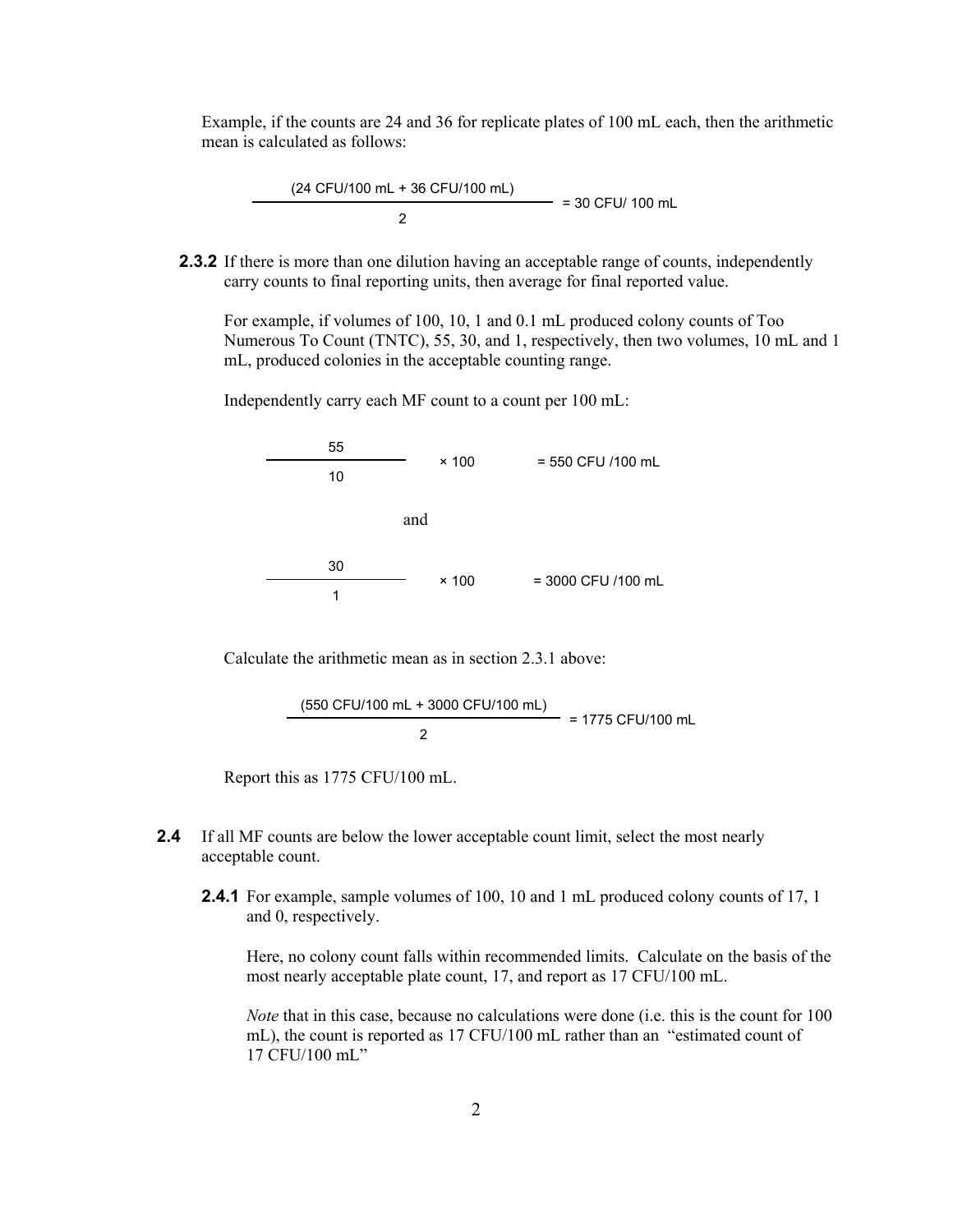**2.4.2** As a second example, assume a count in which sample volumes of 10 and 1 mL produced colony counts of 18 and 0, respectively.

Here, no colony count falls within recommended limits. Calculate on the basis of the most nearly acceptable plate count, 18, and calculate as in section 2.3.2 above.

18  $× 100 = 180$  CFU /100 mL 10

Report this as an estimated count of 180 CFU/100 mL.

**2.5** If counts from all membranes are zero, calculate using count from largest filtration volume.

For example, sample volumes of 25, 10, and 2 mL produced colony counts of 0, 0, and 0, respectively, and no actual calculation is possible, even as an estimated report. Calculate the number of colonies per 100 mL that would have been reported if there had been one colony on the filter representing the largest filtration volume. In this example, the largest volume filtered was 25 mL and thus the calculation would be:

$$
\begin{array}{c|c}\n1 & \times 100 & = 4 \text{ CFU} / 100 \text{ mL}\n\end{array}
$$

Report this as < (less than) 4 CFU/100 mL.

**2.6** If all membrane counts are above the upper acceptable limit, calculate count using the smallest volume filtered.

For example, assume that the volumes 1, 0.3, and 0.01 mL produced colony counts of TNTC, 150, and 110 colonies, respectively. Since all colony counts are above the acceptable limit, use the colony count from the smallest sample volume filtered and estimate the count as:

> 110  $× 100 = 1,100,000$  CFU /100 mL 0.01

Report this as estimated count  $1.1 \times 10^6$  CFU/100 mL

**2.7** If typical colonies are too numerous to count (TNTC), use upper limit count with smallest filtration volume.